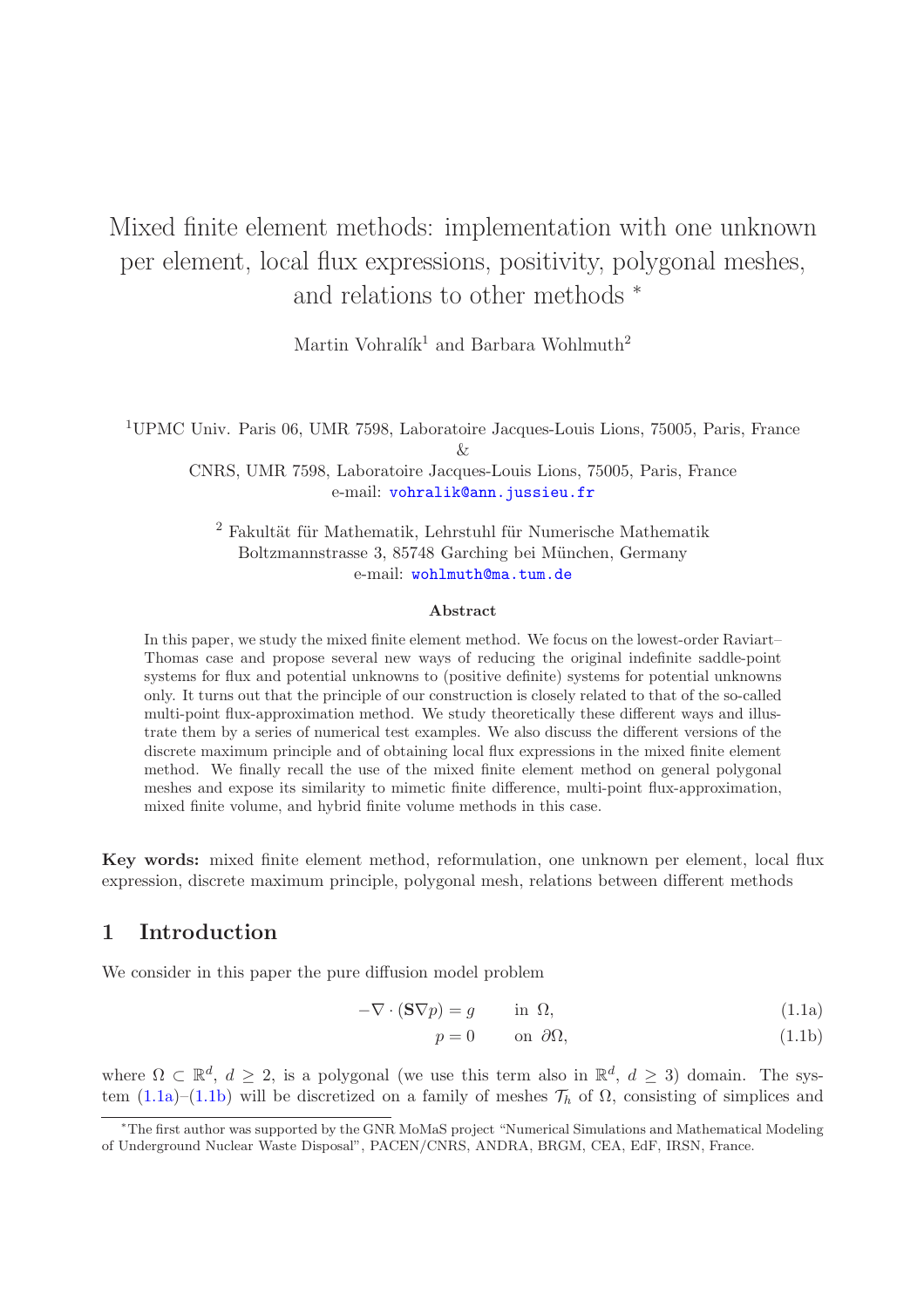matching (containing no "hanging nodes"); we refer to Section [2](#page-5-0) below for the details on terminology and notation. For simplicity, we restrict ourselves to homogeneous Dirichlet boundary conditions and assume that S is a symmetric, bounded, and uniformly positive definite diffusion tensor, piecewise constant on  $\mathcal{T}_h$ . Similarly, we assume that g is piecewise constant on  $\mathcal{T}_h$ . A wider class of meshes  $\mathcal{T}_H$ , consisting of general polygonal elements, will also be considered later.

We are interested in mixed finite element approximations to  $(1.1a)$ – $(1.1b)$ . These consist in finding  $p_h \in \Phi_h$ , an approximation to the *potential* p, and  $\mathbf{u}_h \in \mathbf{V}_h$ , an approximation to the flux  $\mathbf{u} := -\mathbf{S}\nabla p$ , such that

$$
(\mathbf{S}^{-1}\mathbf{u}_h, \mathbf{v}_h) - (p_h, \nabla \cdot \mathbf{v}_h) = 0 \qquad \forall \mathbf{v}_h \in \mathbf{V}_h,
$$
 (1.2a)

<span id="page-1-1"></span><span id="page-1-0"></span>
$$
(\nabla \cdot \mathbf{u}_h, \phi_h) = (g, \phi_h) \qquad \forall \phi_h \in \Phi_h.
$$
\n(1.2b)

Here  $\Phi_h \subset L^2(\Omega)$  and  $\mathbf{V}_h \subset \mathbf{H}(\text{div},\Omega)$  are the mixed finite element spaces (cf. Brezzi and Fortin [\[19\]](#page-27-0) or Roberts and Thomas [\[58\]](#page-30-0)). We focus here on the lowest-order Raviart–Thomas case, where  $\Phi_h$  consists of piecewise constant functions on  $\mathcal{T}_h$  and  $\mathbf{V}_h$  is recalled in Section [3](#page-5-1) below. The system  $(1.2a)$ – $(1.2b)$  can be written in a matrix form as

<span id="page-1-2"></span>
$$
\left(\begin{array}{cc} \mathbb{A} & \mathbb{B}^t \\ \mathbb{B} & 0 \end{array}\right) \left(\begin{array}{c} U \\ P \end{array}\right) = \left(\begin{array}{c} F \\ G \end{array}\right) \tag{1.3}
$$

and is of *indefinite*, *saddle point* type. In our case, thanks to the homogeneous Dirichlet boundary condition [\(1.1b\)](#page-0-1),  $F = 0$ , but we prefer to write the general form [\(1.3\)](#page-1-2) with F not necessarily zero. The system  $(1.3)$  is well-posed; A is symmetric and positive definite and  $\mathbb B$  has a full row rank. Thus, there exists a unique solution, on any simplicial mesh  $\mathcal{T}_h$ , without any restriction on the shape of the elements; the usual shape-regularity of the mesh is only necessary in convergence proofs. Recall also that the system [\(1.3\)](#page-1-2) is well-posed in any space dimension. All these classical results can be found in, e.g., [\[19,](#page-27-0) [58,](#page-30-0) [66\]](#page-30-1).

Let  $\sigma_{K,L} \in \mathcal{E}_h^{\text{int}}$ , i.e.,  $\sigma_{K,L}$  is an interior side of the mesh  $\mathcal{T}_h$ , shared by the elements K and L. The approximate fluxes  $\mathbf{u}_h$  of [\(1.2a\)](#page-1-0)–[\(1.2b\)](#page-1-1) satisfy  $\mathbf{u}_h|_K \cdot \mathbf{n}_{\sigma_{K,L}} = \mathbf{u}_h|_L \cdot \mathbf{n}_{\sigma_{K,L}}$ , where  $\mathbf{n}_{\sigma_{K,L}}$  is a normal vector of  $\sigma_{K,L}$ . This is a consequence of the constraint  $V_h \subset H(\text{div}, \Omega)$ , also called the "normal trace continuity constraint", which ensures the conservation of mass. This constraint can be relaxed using the hybridization technique. Herein, it is imposed instead in terms of Lagrange multipliers. The unconstrained flux space is given by  $\tilde{\mathbf{V}}_h := \Pi_{K \in \mathcal{T}_h} \mathbf{V}_h(K)$ , where  $\mathbf{V}_h(K)$  are the local spaces on each element (cf. Section [3](#page-5-1) below), and the Lagrange multipliers space  $\Psi_h$  is the space of piecewise polynomials (constants in the lowest-order case) on  $\mathcal{E}_h^{\text{int}}$ . The hybridized version of  $(1.2a)-(1.2b)$  $(1.2a)-(1.2b)$  consists in finding  $\mathbf{u}_h \in \tilde{\mathbf{V}}_h$ ,  $p_h \in \Phi_h$ , and  $\lambda_h \in \Psi_h$  such that

$$
(\mathbf{S}^{-1}\mathbf{u}_h, \mathbf{v}_h) - (p_h, \nabla \cdot \mathbf{v}_h) + \sum_{K \in \mathcal{T}_h} \langle \mathbf{v}_h \cdot \mathbf{n}_K, \lambda_h \rangle_{\partial K \setminus \partial \Omega} = 0 \qquad \forall \mathbf{v}_h \in \tilde{\mathbf{V}}_h, \tag{1.4a}
$$

<span id="page-1-4"></span><span id="page-1-3"></span>
$$
(\nabla \cdot \mathbf{u}_h, \phi_h) = (g, \phi_h) \qquad \forall \phi_h \in \Phi_h, \tag{1.4b}
$$

$$
\sum_{K \in \mathcal{T}_h} \langle \mathbf{u}_h \cdot \mathbf{n}_K, \psi_h \rangle_{\partial K \setminus \partial \Omega} = 0 \qquad \forall \psi_h \in \Psi_h.
$$
 (1.4c)

It is well known and easy to show that  $p_h$ ,  $\mathbf{u}_h$  from  $(1.2a)$ – $(1.2b)$  and  $(1.4a)$ – $(1.4c)$  coincide;  $\lambda_h$ then provides an additional approximation to the potential p. The equations  $(1.4a)$ – $(1.4c)$  can be written in a matrix form as

<span id="page-1-5"></span>
$$
\begin{pmatrix}\n\mathbb{A} & \mathbb{B}^t & \mathbb{C}^t \\
\mathbb{B} & 0 & 0 \\
\mathbb{C} & 0 & 0\n\end{pmatrix}\n\begin{pmatrix}\nU \\
P \\
\Lambda\n\end{pmatrix} =\n\begin{pmatrix}\nF \\
G \\
0\n\end{pmatrix}.
$$
\n(1.5)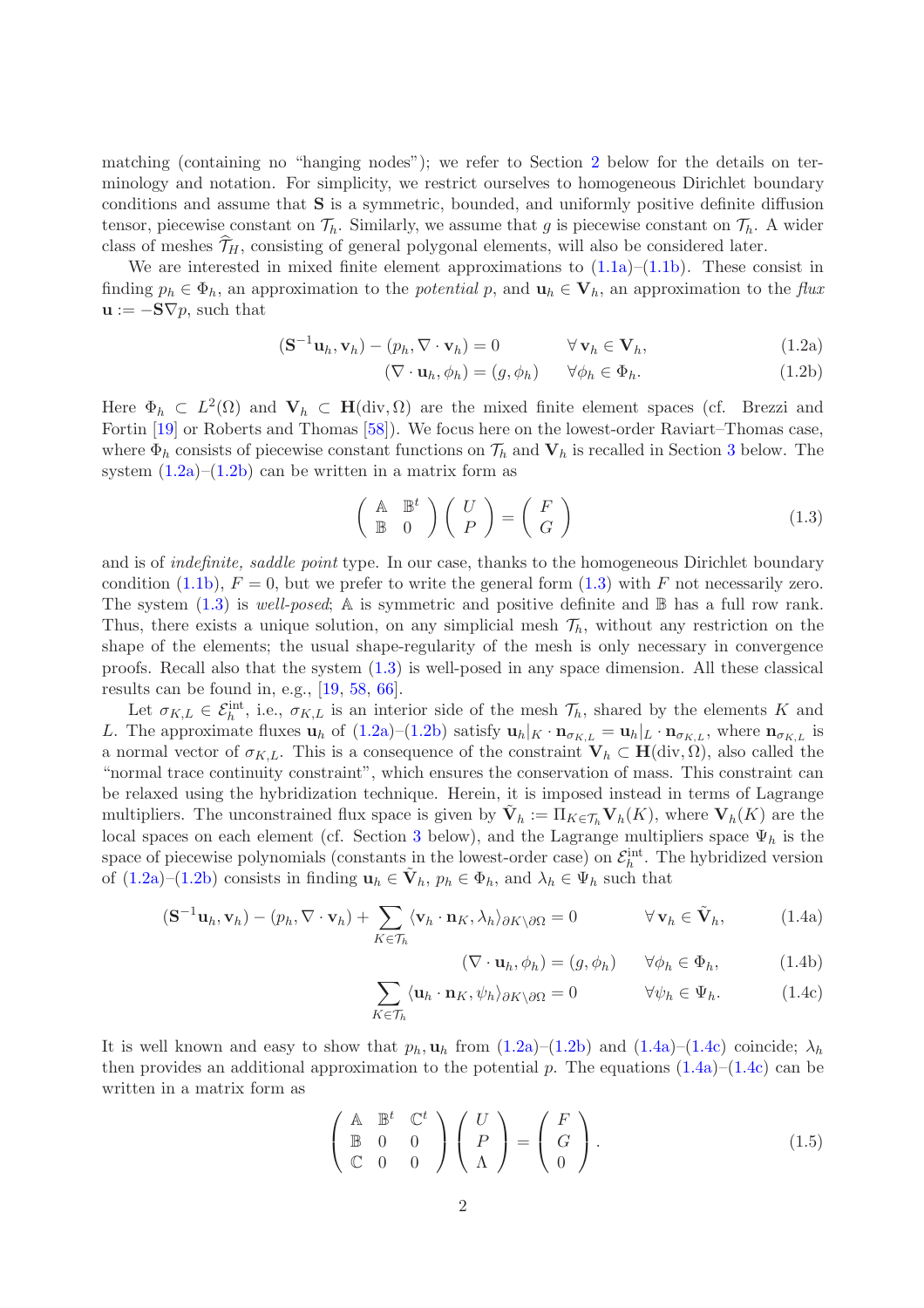

<span id="page-2-0"></span>Figure 1: Mixed finite element potential represented by  $p_h$  (left) and by  $\tilde{\lambda}_h$  (right)

The importance of the hybridization [\(1.5\)](#page-1-5) lies in that the matrix A has now an elementwise blockdiagonal structure. Consequently, one can algebraically, solving only *local problems* (inverting local matrices), reduce [\(1.5\)](#page-1-5) to the system for the Lagrange multipliers  $\Lambda$  only,

<span id="page-2-4"></span>
$$
\mathbb{Z}\Lambda = E. \tag{1.6}
$$

Here Z is a symmetric and positive definite matrix with a narrow stencil (there are at most  $2(d+1)$ − 1 nonzero entries on each row of  $\mathbb{Z}$ ; closed-form expressions for  $\mathbb{Z}$  and E are given in Section [3.1](#page-6-0) below. Remark that the total number of unknowns is reduced in comparison with [\(1.3\)](#page-1-2), being given by the number of sides in  $\mathcal{E}_h^{\text{int}}$ . This process is called *static condensation*. We refer for details to [\[19,](#page-27-0) [58\]](#page-30-0). A new, piecewise affine nonconforming approximation  $\tilde{\lambda}_h$  of the potential p, given by the values of  $\lambda_h$  in side barycenters (see [\(3.3\)](#page-6-1) below) can also be defined. Such an approximation is visualized in Figure [1,](#page-2-0) right; we plot the corresponding approximation  $p_h$  in Figure 1, left.

There has been a long-standing interest to *reduce*  $(1.3)$  to a system for the *potentials* P only. The main motivations are to reduce the number of unknowns, to replace the saddle point system [\(1.3\)](#page-1-2) by, if possible, a symmetric and positive definite one, and to relate the lowest-order mixed finite element method to the finite difference and finite volume ones. A possible solution consists in first using the first block equation of  $(1.3)$  to eliminate the unknowns U through

<span id="page-2-1"></span>
$$
U = \mathbb{A}^{-1}(F - \mathbb{B}^t P). \tag{1.7}
$$

Note that  $(1.7)$  represents a *global flux expression* (all the fluxes U are expressed from all the potentials  $P$ ), which includes a solution of a global linear system. Plugging  $(1.7)$  into the second block equation of  $(1.3)$ , one can solve for P the system

<span id="page-2-3"></span>
$$
\mathbb{B}\mathbb{A}^{-1}\mathbb{B}^t P = \mathbb{B}\mathbb{A}^{-1} F - G.
$$
\n(1.8)

The matrix  $\mathbb{B} \mathbb{A}^{-1} \mathbb{B}^t$  is symmetric and positive definite but the problem is that it tends to be full and cannot be obtained in practice as this would be too expensive. Various approximate numerical quadratures have been used in, e.g.,  $[59, 6, 14, 12, 10]$  $[59, 6, 14, 12, 10]$  $[59, 6, 14, 12, 10]$  $[59, 6, 14, 12, 10]$  $[59, 6, 14, 12, 10]$  $[59, 6, 14, 12, 10]$  $[59, 6, 14, 12, 10]$  $[59, 6, 14, 12, 10]$  to reduce  $(1.3)$  into a system of the form

<span id="page-2-2"></span>
$$
\widetilde{\mathbf{S}}\widetilde{P} = \widetilde{H}.\tag{1.9}
$$

In these approaches, however, because of the numerical quadratures, the new potentials  $\tilde{P}$  are in general different from those in  $(1.3)$  and one cannot recover the exact potentials  $P$ .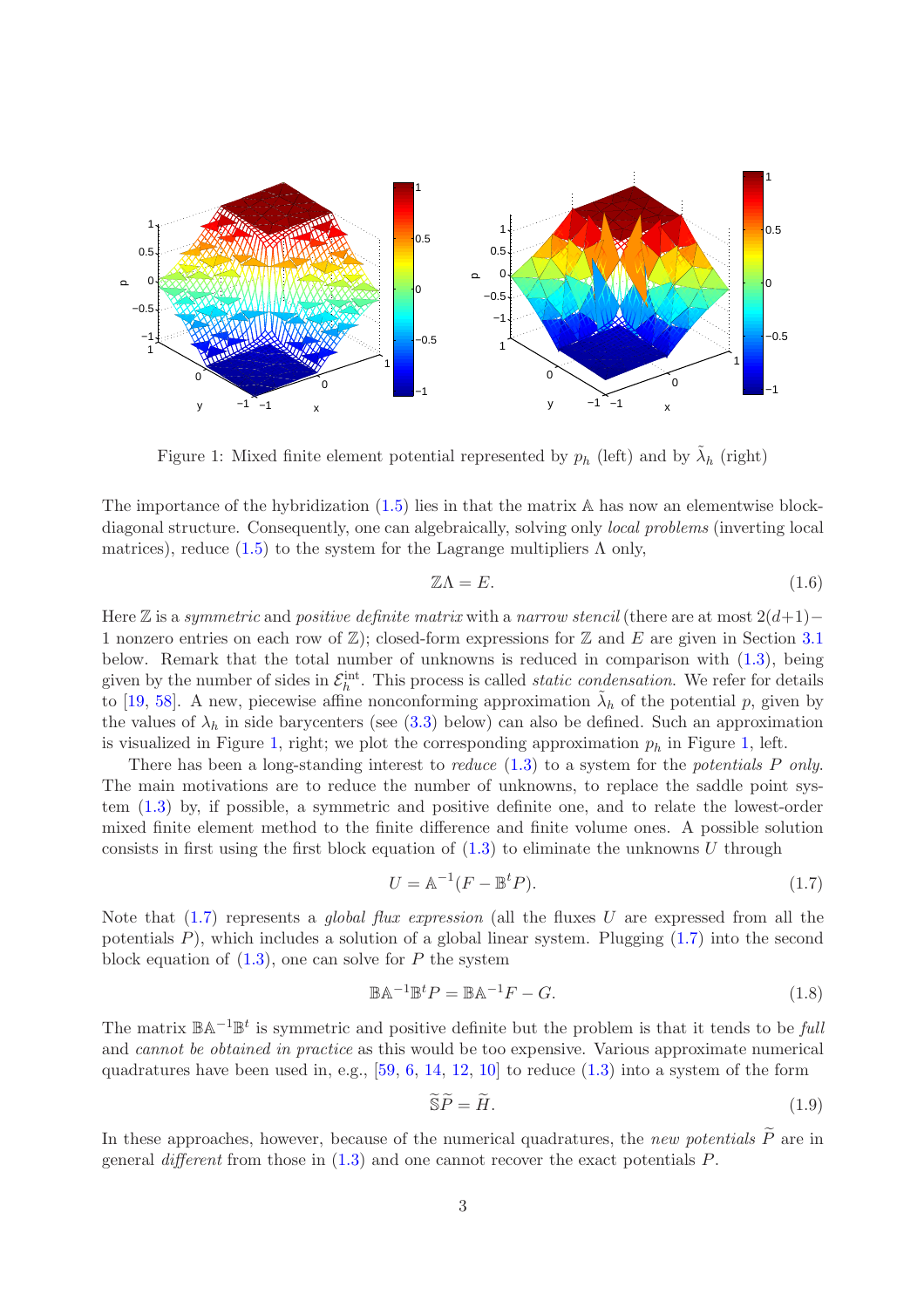

<span id="page-3-0"></span>Figure 2: Example of a general polygonal mesh  $\hat{\mathcal{T}}_H$  (dashed lines) and of a possible simplicial submesh  $\mathcal{T}_h$  (solid lines)

Equivalent, one-unknown-per-element rewriting of [\(1.3\)](#page-1-2) without any numerical quadrature in the form

<span id="page-3-1"></span>
$$
\overline{\mathbb{S}}\overline{P} = \overline{H},\tag{1.10}
$$

where  $\overline{P}$  is a new unknown from which P can be locally recovered, has been achieved in [\[72,](#page-30-3) [24,](#page-27-4) [71\]](#page-30-4) by exploiting an equivalence between mixed finite elements and finite volumes. Equivalent, oneunknown-per-element rewriting of  $(1.3)$  without any numerical quadrature in the form

<span id="page-3-2"></span>
$$
SP = H \tag{1.11}
$$

has been derived in  $[64]$ . In both the above approaches, in contrast to  $(1.9)$ , one obtains *exactly* the potentials P of  $(1.3)$  (there is no approximation included), and in contrast to  $(1.8)$ , the matrices S and S are *sparse* and *locally computable*. Intermediately, *local flux expressions* (enabling to recover the fluxes U of  $(1.3)$  on sides of local patches from the potentials P on elements of these patches) have been established in [\[72,](#page-30-3) [24,](#page-27-4) [71,](#page-30-4) [64\]](#page-30-5). For some alternative ways of reduction of the number of unknowns in  $(1.3)$ , we refer to  $[8, 62]$  $[8, 62]$  and the references therein.

The first goal of the present paper is to unify the approaches of  $[72, 24, 71]$  $[72, 24, 71]$  $[72, 24, 71]$  $[72, 24, 71]$  and of  $[64]$ , to identify their common principles, and to show that they can be included in the general approach given in [\[70\]](#page-30-7). We tackle this issue in Section [4,](#page-7-0) after recalling some basic facts about the lowest-order Raviart–Thomas method in Section [3,](#page-5-1) and summarizing the notation in Section [2.](#page-5-0) In Section [3,](#page-5-1) we also recall the relation of the lowest-order Raviart–Thomas method to the Crouzeix–Raviart nonconforming finite element method, local flux expressions from the Lagrange multipliers, and the different variants of the discrete maximum principle valid in this case.

The second goal of the present paper is to carry out an *extensive comparative numerical study* of the different one-unknown-per-element lowest-order mixed finite element reformulations. We in particular focus on the behavior of the different approaches in the presence of inhomogeneous and anisotropic diffusion tensor S. We carry out this study in Section [6.](#page-20-0)

The third goal of the present paper is to recall that, contrarily to a widespread misleading belief, mixed finite elements can easily be defined on general polygonal meshes. We present this result in Section [5](#page-18-0) for all order schemes on practically arbitrary meshes and without loosing any precision with respect to  $(1.2a)$ – $(1.2b)$ ; we refer to Kuznetsov and Repin [\[48,](#page-29-0) [49\]](#page-29-1), Kuznetsov [\[47,](#page-29-2) [50\]](#page-29-3), or Sboui et al. [\[61\]](#page-30-8) for various simplifications in the context of the lowest-order Raviart–Thomas method. Let  $\widehat{\mathcal{T}}_H$  be a mesh consisting of general polygonal elements which can be nonconvex and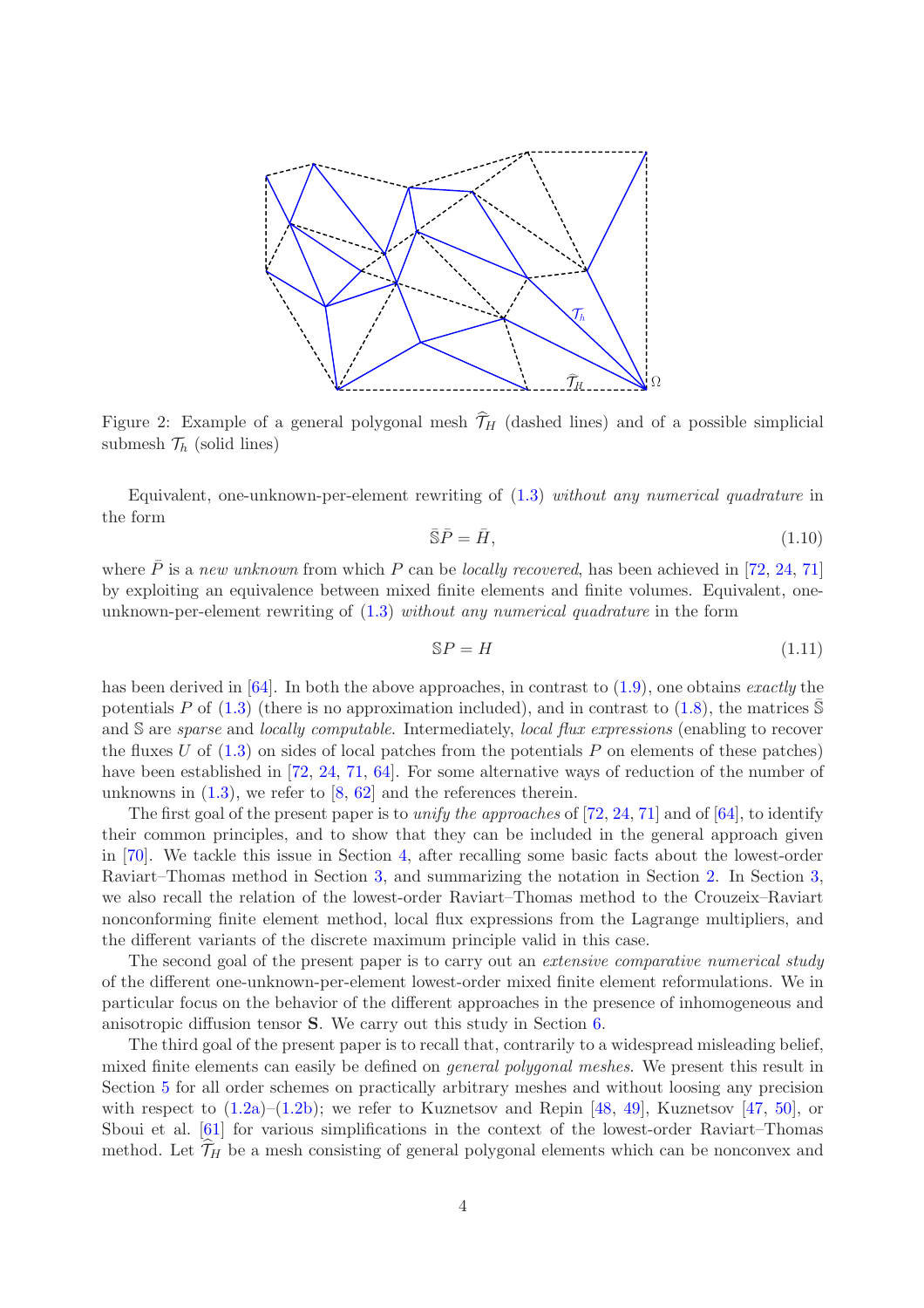non star-shaped. We give an example in Figure [2](#page-3-0) (dashed lines). The mesh  $\hat{\mathcal{T}}_H$  does not need to be matching, the maximal number of sides of each  $K \in \hat{\mathcal{T}}_H$  is not necessarily limited, and  $\hat{\mathcal{T}}_H$  is not necessarily shape-regular. We, however, assume that there exists a simplicial submesh  $\mathcal{T}_h$  of  $\widehat{\mathcal{T}}_H$  (that is, every element of  $\widehat{\mathcal{T}}_H$  is triangulated by elements of  $\mathcal{T}_h$ ) which is matching. An example is given in Figure [2](#page-3-0) (solid lines). We recall in Section [5](#page-18-0) that any order mixed finite elements can be written in the form

<span id="page-4-0"></span>
$$
\begin{pmatrix}\n\widehat{\mathbb{A}} & \widehat{\mathbb{B}}^t \\
\widehat{\mathbb{B}} & 0\n\end{pmatrix}\n\begin{pmatrix}\n\widehat{U} \\
\widehat{P}\n\end{pmatrix} = \begin{pmatrix}\n\widehat{F} \\
\widehat{G}\n\end{pmatrix},
$$
\n(1.12)

where  $\hat{U}$  is an algebraic vector of flux unknowns related to the sides of  $\hat{\mathcal{T}}_H$  only and  $\hat{P}$  is an algebraic vector of potential unknowns related to the *elements of*  $\widehat{\mathcal{T}}_H$  only. The above system is of indefinite, saddle point type. In the lowest-order case and when the sides of  $\mathcal{T}_h$  do not cut the sides of  $\hat{\mathcal{T}}_H$ , there is one unknown in  $\hat{U}$  per side of  $\hat{\mathcal{T}}_H$  and one unknown in  $\hat{P}$  per element of  $\hat{\mathcal{T}}_H$ . Similarly, we also recall in Section [5](#page-18-0) that mixed finite elements can be written in the form

<span id="page-4-1"></span>
$$
\widetilde{\mathbb{Z}}\widehat{\Lambda} = \widehat{E},\tag{1.13}
$$

where  $\widehat{\Lambda}$  is an algebraic vector of Lagrange multipliers related to the sides of  $\widehat{\mathcal{T}}_H$  only. Here  $\widehat{\mathbb{Z}}$  is symmetric and positive definite. Once again, in the lowest-order case and when the sides of  $\mathcal{T}_h$  do not cut the sides of  $\mathcal{T}_H$ , there is one unknown in  $\Lambda$  per side of  $\mathcal{T}_H$ . These properties are generally known in the mixed finite element community; they are typically used in domain decomposition algorithms (cf. [\[39\]](#page-28-0)). Their proof, which we recall in Section [5,](#page-18-0) is immediate; it suffices to consider [\(1.3\)](#page-1-2) or [\(1.6\)](#page-2-4) on the mesh  $\mathcal{T}_h$  and one obtains [\(1.12\)](#page-4-0) or [\(1.13\)](#page-4-1) by a simple *static* condensation. Moreover, it turns out that both  $(1.12)$  and  $(1.13)$  can, at least in certain situations, be reduced to

<span id="page-4-2"></span>
$$
\widehat{\mathbb{S}}\widehat{P} = \widehat{H},\tag{1.14}
$$

i.e., to a system with one unknown per each polygon in  $\hat{\mathcal{T}}_H$  in the lowest-order case, by the techniques described in this paper.

The last goal of the present paper is to, through the preceding developments, show the closeness of mixed finite element methods to various other discretization schemes, namely mimetic finite difference [\[43,](#page-29-4) [20,](#page-27-5) [40\]](#page-28-1), hybrid finite volume [\[35\]](#page-28-2), mixed finite volume [\[31\]](#page-28-3), multi-point fluxapproximation  $[1, 2, 46, 3, 44, 5, 22, 15]$  $[1, 2, 46, 3, 44, 5, 22, 15]$  $[1, 2, 46, 3, 44, 5, 22, 15]$  $[1, 2, 46, 3, 44, 5, 22, 15]$  $[1, 2, 46, 3, 44, 5, 22, 15]$  $[1, 2, 46, 3, 44, 5, 22, 15]$  $[1, 2, 46, 3, 44, 5, 22, 15]$  $[1, 2, 46, 3, 44, 5, 22, 15]$  $[1, 2, 46, 3, 44, 5, 22, 15]$  $[1, 2, 46, 3, 44, 5, 22, 15]$  $[1, 2, 46, 3, 44, 5, 22, 15]$  $[1, 2, 46, 3, 44, 5, 22, 15]$  $[1, 2, 46, 3, 44, 5, 22, 15]$  $[1, 2, 46, 3, 44, 5, 22, 15]$  and related methods  $[33, 51, 17, 68, 52]$  $[33, 51, 17, 68, 52]$  $[33, 51, 17, 68, 52]$  $[33, 51, 17, 68, 52]$  $[33, 51, 17, 68, 52]$  $[33, 51, 17, 68, 52]$  $[33, 51, 17, 68, 52]$  $[33, 51, 17, 68, 52]$ , which in particular also enable the discretization on arbitrary polygonal meshes and are defined under one of the forms  $(1.12)$ ,  $(1.13)$ , or  $(1.14)$ . For arbitrary polygonal meshes, it seems that the only *conceptual* difference of the present mixed finite element approach with some of these methods is that in the mixed finite element method, one has to *construct a simplicial submesh* of each polygonal cell and to solve a local problem (invert a local matrix) on each polygonal cell. For some other comparisons between these various methods, we refer to [\[45,](#page-29-9) [32\]](#page-28-5) and the references therein. Our main belief is that through these different links, the results and tools available in mixed finite element methods and those available in the context of the previously-cited methods can become mutually available: for mixed finite element methods, let us cite, e.g., the well-posedness of  $(1.3)/(1.5)/(1.6)/(1.10)/(1.11)$  $(1.3)/(1.5)/(1.6)/(1.10)/(1.11)$  $(1.3)/(1.5)/(1.6)/(1.10)/(1.11)$  $(1.3)/(1.5)/(1.6)/(1.10)/(1.11)$  $(1.3)/(1.5)/(1.6)/(1.10)/(1.11)$  $(1.3)/(1.5)/(1.6)/(1.10)/(1.11)$  $(1.3)/(1.5)/(1.6)/(1.10)/(1.11)$  $(1.3)/(1.5)/(1.6)/(1.10)/(1.11)$ on simplicial meshes, well-posedness of both  $(1.12)$  and  $(1.13)$  on arbitrary polygonal meshes, discrete maximum principle in the lowest-order case (see Section [3.3](#page-7-1) below), optimal convergence and superconvergence a priori error estimates (see, e.g., [\[19,](#page-27-0) [58,](#page-30-0) [28,](#page-28-6) [29,](#page-28-7) [66\]](#page-30-1)), optimal a posteriori error estimates [\[65,](#page-30-10) [7,](#page-26-6) [66\]](#page-30-1), multigrid methods (see, e.g., [\[18,](#page-27-9) [26\]](#page-28-8)), parallel implementations (see, e.g., [\[39\]](#page-28-0)), multiscale and mortar versions (see, e.g., [\[11\]](#page-27-10)), and convergence of adaptive methods [\[23,](#page-27-11) [16,](#page-27-12) [25\]](#page-27-13); for the previously-cited finite volume-type methods, let us cite in particular convergence analysis for nonlinear parabolic equations and their systems, see, e.g., [\[36,](#page-28-9) [37,](#page-28-10) [21\]](#page-27-14).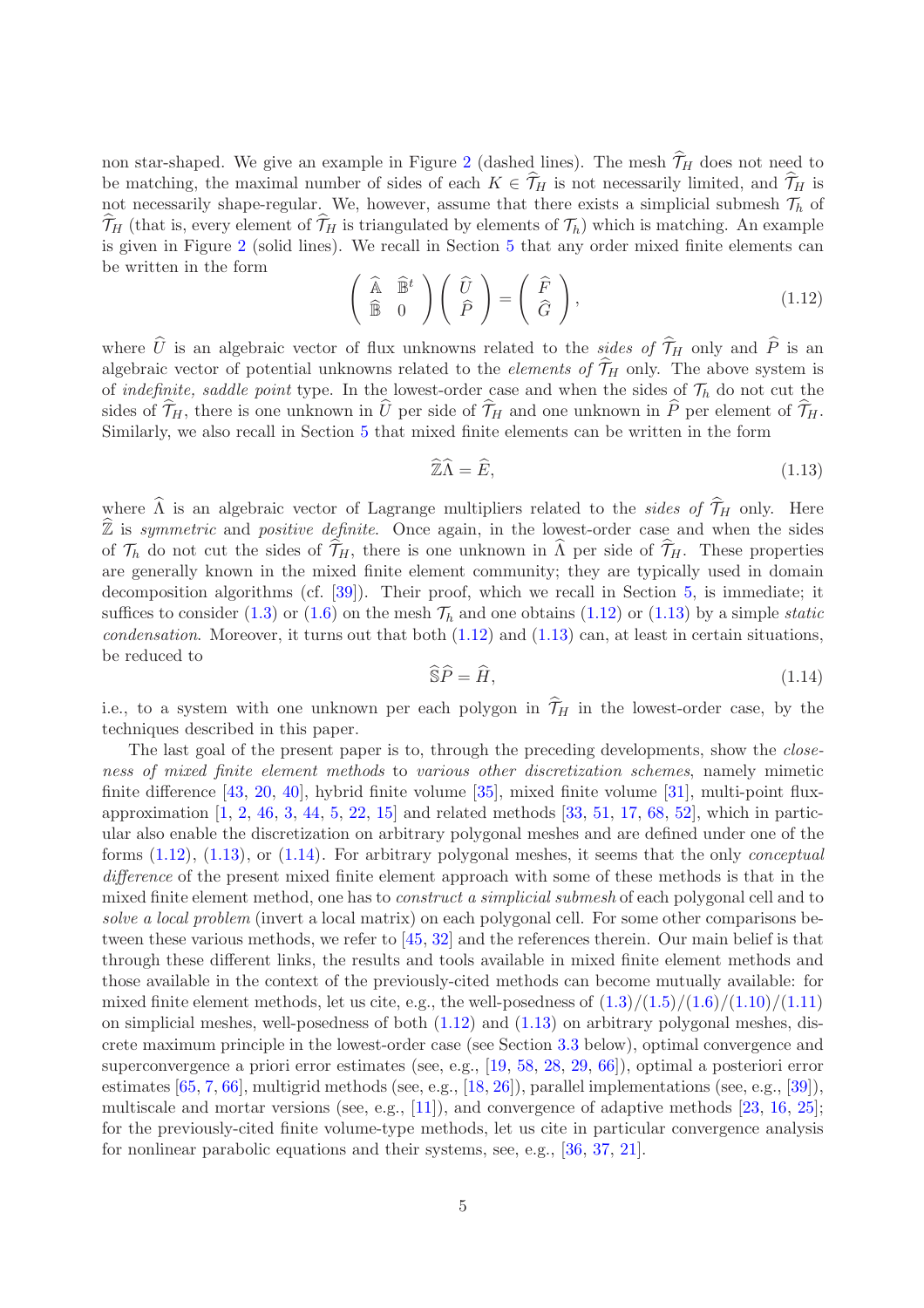Some conclusions of this paper are drawn in Section [7.](#page-25-0) An extension of the present ideas to higher-order cases and to more involved problems is the subject of the forthcoming work [\[69\]](#page-30-11).

# <span id="page-5-0"></span>2 Notation

This section is devoted to collecting in one place the different notation used throughout the paper.

For a given domain  $\omega \subset \mathbb{R}^d$ , let  $L^2(\omega)$  be the space of square-integrable (in the Lebesgue sense) functions over  $\omega$  and  $(\cdot, \cdot)_{\omega}$  the  $L^2(\omega)$  inner product. We keep the same notations for  $\mathbf{L}^2(\omega) := [L^2(\omega)]^d$  as well; we omit the index  $\omega$  when  $\omega = \Omega$ . By  $|\omega|$ , we denote the Lebesgue measure of  $\omega$  and by  $|\sigma|$  the  $(d-1)$ -dimensional Lebesgue measure of a  $(d-1)$ -dimensional surface  $\sigma$  in  $\mathbb{R}^d$ . The symbol  $|S|$  also stands for the cardinality (the number of elements) of a set S. Next, we let  $\mathbf{H}(\text{div}, \omega) := \{ \mathbf{v} \in \mathbf{L}^2(\omega) ; \, \nabla \cdot \mathbf{v} \in L^2(\omega) \}$  be the space of functions with square-integrable weak divergences. We denote by  $\langle \cdot, \cdot \rangle_{\sigma}$  the  $(d-1)$ -dimensional  $L^2(\sigma)$ -inner product on  $\sigma \subset \mathbb{R}^{d-1}$ .

Let  $\mathcal{T}_h$  be a simplicial mesh of  $\Omega$ , i.e., the elements of  $\mathcal{T}_h$  are triangles in two space dimensions, tetrahedra in three space dimensions, and, in general, d-simplices. We suppose that  $\mathcal{T}_h$  is matching, i.e., such that if  $K, L \in \mathcal{T}_h, K \neq L$ , then  $K \cap L$  is either an empty set or a common vertex of K and L or a common d'-face of the mesh  $\mathcal{T}_h$ ,  $1 \leq d' \leq d-1$ . We denote by  $\mathcal{E}_h$  the set of all sides of  $\mathcal{T}_h$ , i.e., the set of  $(d-1)$ -faces of the mesh  $\mathcal{T}_h$ . We divide  $\mathcal{E}_h$  into interior sides  $\mathcal{E}_h^{\text{int}}$  and boundary sides  $\mathcal{E}_h^{\text{ext}}$ . Let  $\sigma \in \mathcal{E}_h$  and let  $\psi$  be a possibly double-valued function on  $\sigma$ . We denote by  $[\![\psi]\!]$ the jump of the function  $\psi$  over the side  $\sigma$ , i.e., the difference of the values of  $\psi$  on both sides of  $\sigma$  (the arbitrariness of the sign is irrelevant in what follows) when  $\sigma \in \mathcal{E}_h^{\text{int}}$ , and the value that  $\psi$ takes on  $\sigma$  when  $\sigma \in \mathcal{E}_h^{\text{ext}}$ . Let  $K \in \mathcal{T}_h$ . By  $\mathcal{E}_K$ , we denote the set of all sides of K and by  $\mathcal{E}_K^{\text{int}}$ the set of such sides of  $\mathcal{E}_K$  which lie in  $\mathcal{E}_h^{\text{int}}$ . For  $K \in \mathcal{T}_h$ , let  $\mathbf{n}_K$  be the unit normal vector defined on the sides of K, outward to K, and, for  $\sigma \in \mathcal{E}_h$ , let  $\mathbf{n}_{\sigma}$  stand for the unit normal vector of  $\sigma$ whose orientation is chosen arbitrarily but fixed for interior sides and coinciding with the exterior normal of Ω for boundary sides. We next denote by  $\mathcal{V}_h$  the set of vertices of  $\mathcal{T}_h$ . For a given vertex  $V \in \mathcal{V}_h$ , we shall denote by  $\mathcal{T}_V$  the patch of the elements of  $\mathcal{T}_h$  which share V, by  $\mathcal{E}_V$  those sides of the elements in  $\mathcal{T}_V$  contained in  $\mathcal{E}_h^{\text{int}}$ , by  $\mathcal{E}_V^{\text{int}}$  the sides in the interior of  $\mathcal{T}_V$ , and by  $\mathcal{E}_V^{\text{ext}}$  the set  $\mathcal{E}_V \setminus \mathcal{E}_V^{\text{int}}$ . We will also employ the notation  $\mathcal{E}_{V,K}$  for the sides of K which have V as vertex. For  $K \in \mathcal{T}_h$ , we denote by  $\mathbf{x}_K$  the barycenter of K and for  $\sigma \in \mathcal{E}_h$ , we denote by  $\mathbf{x}_\sigma$  the barycenter of  $\sigma$ . By  $\mathbb{P}_k(\mathcal{T}_h)$ , we denote the space of piecewise polynomials on  $\mathcal{T}_h$  of degree k and by  $\mathbb{P}_k(\mathcal{E}_h^{\text{int}})$ the space of piecewise polynomials on  $\mathcal{E}_h^{\text{int}}$  of degree k. We will use the notation I for the identity matrix.

# <span id="page-5-1"></span>3 Reminders on the lowest-order mixed finite element method

We give in this section some reminders on the lowest-order Raviart–Thomas mixed finite element method. We first give its definition. Then, in Section [3.1,](#page-6-0) we recall its relation to the Crouzeix– Raviart nonconforming finite element method, in Section [3.2,](#page-6-2) we present the local flux expressions from the Lagrange multipliers, and, in Section [3.3,](#page-7-1) we recall the different variants of the discrete maximum principle valid herein.

In the lowest-order Raviart–Thomas mixed finite element method (see [\[57\]](#page-29-10) for  $d = 2$  and [\[55\]](#page-29-11) for  $d = 3$ ), we have  $\Phi_h = \mathbb{P}_0(\mathcal{T}_h)$ ,  $\Psi_h = \mathbb{P}_0(\mathcal{E}_h^{\text{int}})$ , and, for  $K \in \mathcal{T}_h$ ,  $\mathbf{V}_h(K) = \mathbb{P}_0^d + \mathbb{P}_0\mathbf{x}$ . Concerning the space  $V_{h}$ , there is one basis function  $\mathbf{v}_{\sigma}$  associated with each  $\sigma \in \mathcal{E}_{h}$ . For  $\sigma_{K,L} \in \mathcal{E}_{h}^{\text{int}}$ ,  $\mathbf{v}_{\sigma_{K,L}}(\mathbf{x}) = \frac{1}{d|K|}(\mathbf{x} - V_K)$ ,  $\mathbf{x} \in K$ ,  $\mathbf{v}_{\sigma_{K,L}}(\mathbf{x}) = \frac{1}{d|L|}(V_L - \mathbf{x})$ ,  $\mathbf{x} \in L$ ,  $\mathbf{v}_{\sigma_{K,L}}(\mathbf{x}) = 0$  otherwise, where  $V_K$  is the vertex of K opposite to  $\sigma_{K,L}$  and  $V_L$  the vertex of L opposite to  $\sigma_{K,L}$ . The orientation of  $\mathbf{v}_{\sigma_{KL}}$  (the order of K and L) is arbitrary but fixed. For a boundary side  $\sigma$ , the support of  $\mathbf{v}_{\sigma}$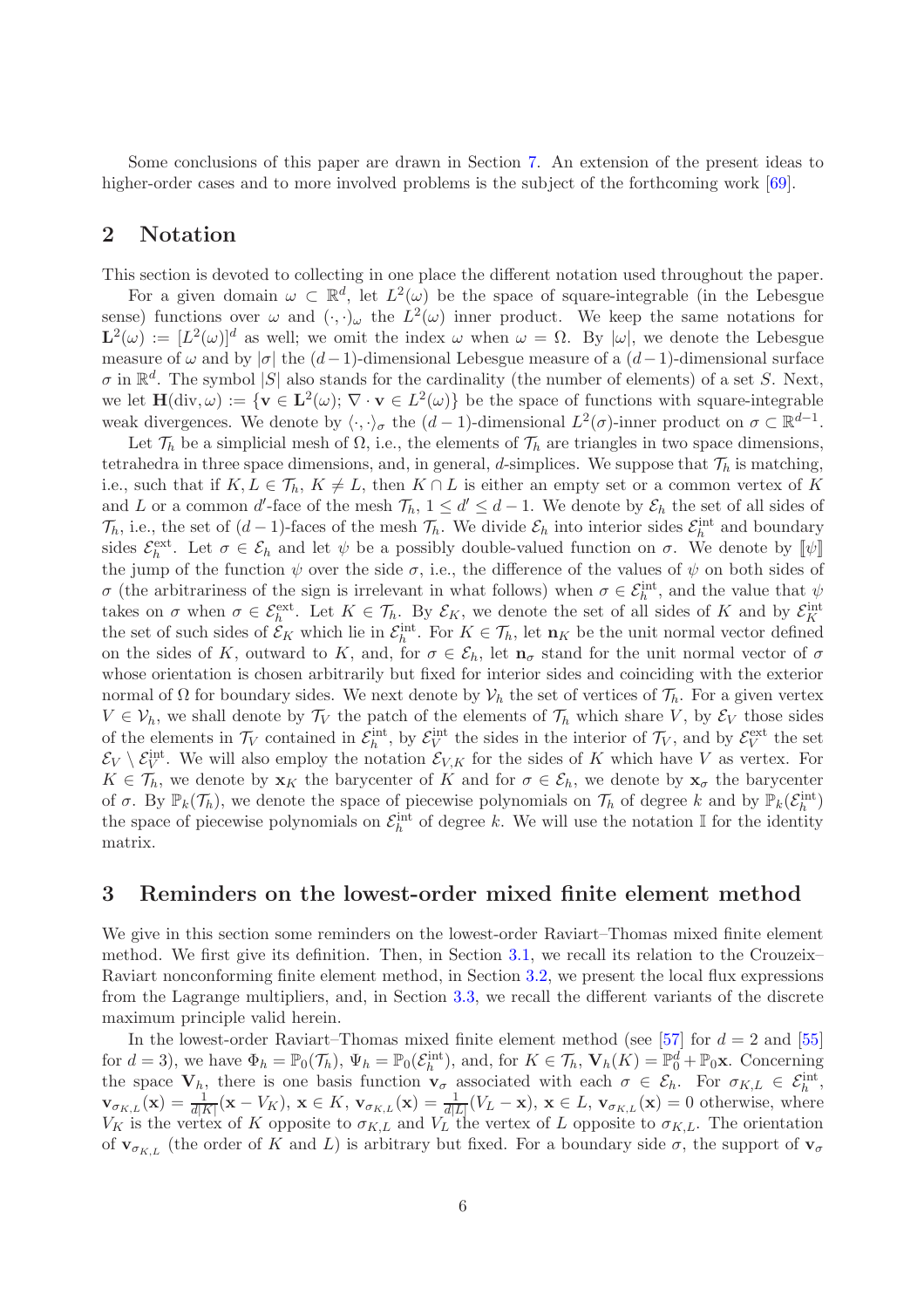<span id="page-6-0"></span>only consists of  $K \in \mathcal{T}_h$  such that  $\sigma \in \mathcal{E}_K$ . We refer to [\[19,](#page-27-0) [58\]](#page-30-0) for more details.

#### 3.1 Relation to the Crouzeix–Raviart nonconforming finite element method

Let  $\tilde{\Psi}_h$  be the Crouzeix–Raviart nonconforming space (see [\[30\]](#page-28-11)), i.e., the space of piecewise affine functions on  $\mathcal{T}_h$  such that all  $\tilde{\psi}_h \in \tilde{\Psi}_h$  verify

$$
\langle [\![\tilde{\psi}_{h}]\!], 1\rangle_{\sigma}=0 \qquad \forall \sigma \in \mathcal{E}_{h}.
$$

There is one basis function associated with each  $\sigma \in \mathcal{E}_h^{\text{int}}$ , denoted by  $\tilde{\psi}_{\sigma}$ . It is such that  $\tilde{\psi}_{\sigma}(\mathbf{x}_{\sigma}) = 1$ and  $\tilde{\psi}_{\sigma}(\mathbf{x}_{\gamma}) = 0$  for all sides  $\gamma \in \mathcal{E}_h$  different from  $\sigma$  (recall that  $\mathbf{x}_{\sigma}$  stands for the barycenter of the side  $\sigma$ ).

The Crouzeix–Raviart nonconforming finite element method (see [\[30,](#page-28-11) [27\]](#page-28-12)) for the problem  $(1.1a)$ – [\(1.1b\)](#page-0-1) reads: find  $\tilde{\lambda}_h \in \tilde{\Psi}_h$  such that

$$
(\mathbf{S}\nabla\tilde{\lambda}_h, \nabla\tilde{\psi}_h) = (g, \tilde{\psi}_h) \qquad \forall \tilde{\psi}_h \in \tilde{\Psi}_h.
$$
\n(3.1)

In a matrix setting, it can be written as

<span id="page-6-3"></span>
$$
\mathbb{Z}\Lambda = E. \tag{3.2}
$$

It follows from [\[13,](#page-27-15) [9,](#page-26-7) [26,](#page-28-8) [38,](#page-28-13) [67\]](#page-30-12) that the above matrix  $\mathbb Z$  and the right-hand side vector E completely coincide with the  $\mathbb Z$  and E of [\(1.6\)](#page-2-4). Consequently, the same holds true for the solution  $\Lambda$  of [\(1.6\)](#page-2-4) and that of [\(3.2\)](#page-6-3). This means that, in the present setting (both **S** and g are piecewise constant on  $\mathcal{T}_h$ , the Crouzeix–Raviart nonconforming finite element method [\(3.2\)](#page-6-3) is *completely* equivalent with the hybridization  $(1.6)$  of the lowest-order Raviart–Thomas mixed finite element one. Let  $\sigma \in \mathcal{E}_h^{\text{int}}$  and denote the value of  $\lambda_h$  in the barycenter of  $\sigma$  by  $\lambda_{\sigma}$ . In order to simplify notation later on, in link with the homogeneous Dirichlet boundary condition [\(1.1b\)](#page-0-1), let us set  $\lambda_{\sigma}=0$  for all  $\sigma\in\mathcal{E}_h^{\text{ext}}$ . With this notation, we can obtain  $\tilde{\lambda}_h$  from the Lagrange multipliers  $\lambda_h$ given by  $(1.5)$  or by  $(1.6)$  by

<span id="page-6-1"></span>
$$
\tilde{\lambda}_h = \sum_{\sigma \in \mathcal{E}_h^{\text{int}}} \lambda_\sigma \tilde{\psi}_\sigma. \tag{3.3}
$$

We note that for more general coefficients or equations, there is still no structural difference. There may be a small difference in the coefficients of the involved matrices and right-hand sides which can be analyzed within the abstract framework of variational crimes. We refer for more details to [\[9\]](#page-26-7).

#### <span id="page-6-2"></span>3.2 Local flux expressions from the Lagrange multipliers

The developments of the previous section allow to readily infer (cf., e.g., [\[13,](#page-27-15) [54,](#page-29-12) [26\]](#page-28-8)) that the flux  $u_h$  and the potential  $p_h$  in the lowest-order Raviart–Thomas mixed finite element method can be locally expressed from  $\tilde{\lambda}_h$ . Denote, for  $K \in \mathcal{T}_h$ ,  $q_K(\mathbf{x}) := (\mathbf{x} - \mathbf{x}_K)^t \mathbf{S}_K^{-1}(\mathbf{x} - \mathbf{x}_K)$ , where  $\mathbf{S}_K := \mathbf{S}|_K$ . Then

$$
\mathbf{u}_h|_K = -\mathbf{S}_K \nabla \tilde{\lambda}_h|_K + \frac{g_K}{d}(\mathbf{x} - \mathbf{x}_K),\tag{3.4a}
$$

<span id="page-6-5"></span><span id="page-6-4"></span>
$$
p_h|_K = \tilde{\lambda}_h(\mathbf{x}_K) + \frac{g_K}{2d|K|}(q_K, 1)_K,
$$
\n(3.4b)

where  $g_K := g|_K$  (recall that  $\mathbf{x}_K$  is the barycenter of the element K, d the space dimension, and  $|K|$  the measure of the element K). Relation [\(3.4a\)](#page-6-4) in particular means that there exist local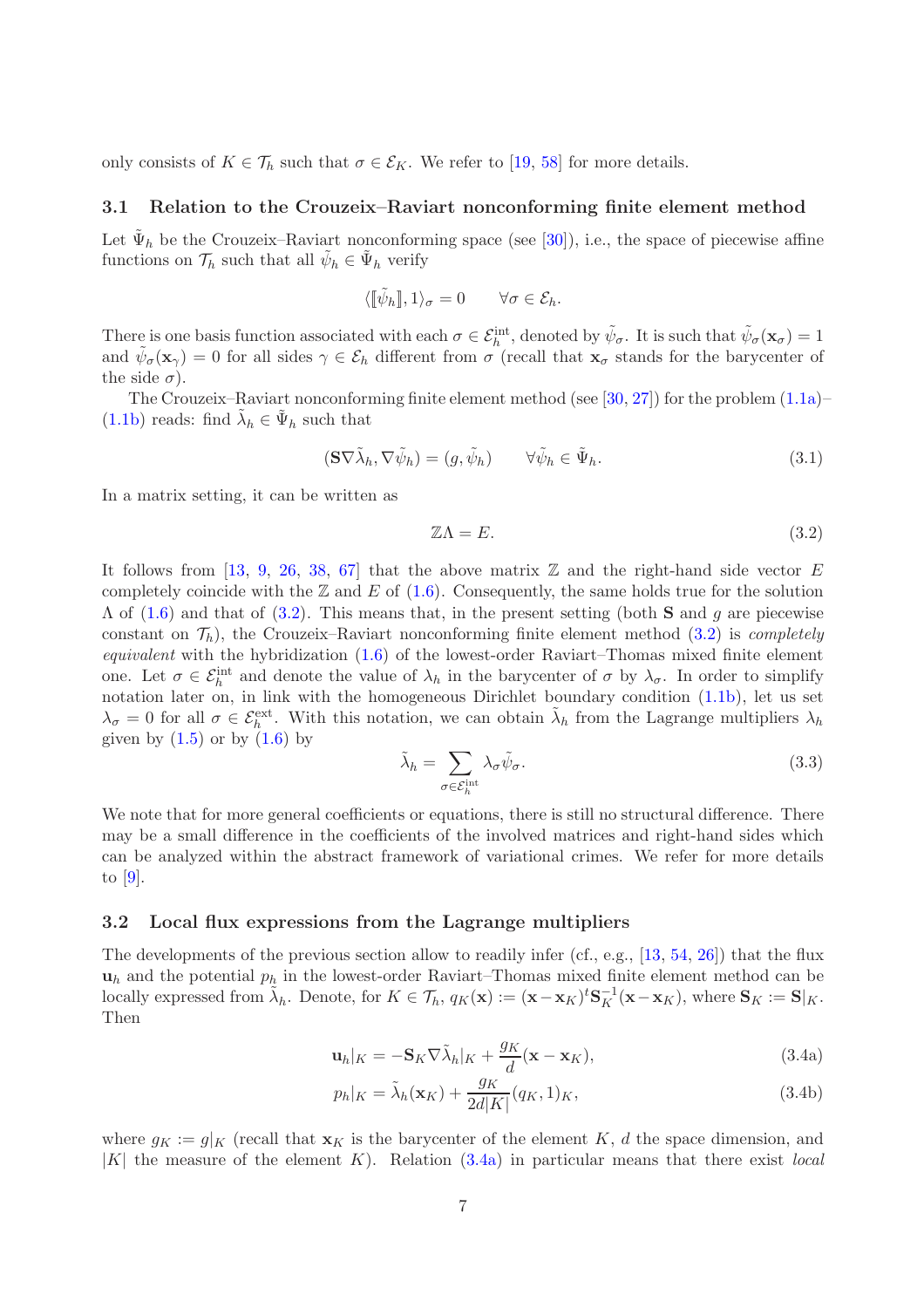flux expressions from the Lagrange multipliers. Relation [\(3.4b\)](#page-6-5) means that the original potential approximation  $p_h$  is linked to the Lagrange multipliers and, additionally, to the source term. By combining [\(3.4a\)](#page-6-4) and [\(3.4b\)](#page-6-5), we see how  $\mathbf{u}_h$  is locally linked to  $p_h$ . It is, however, not obvious how to express locally  $\mathbf{u}_h$  from  $p_h$ .

#### <span id="page-7-1"></span>3.3 The discrete maximum principle

Let  $S$  be such that it can be written as  $\mathbb{I}$  (the identity matrix) times a piecewise constant scalar function and let  $\mathcal{T}_h$  be acute, i.e., such that the magnitude of the angles between  $\mathbf{n}_{K,\sigma}$ ,  $\sigma \in \mathcal{E}_K$ , for all  $K \in \mathcal{T}_h$  is greater or equal to  $\pi/2$  (all interior angles smaller or equal to  $\pi/2$  in two space dimensions). As another consequence of the above equivalence, we immediately have that the discrete maximum principle holds for the Lagrange multipliers  $\lambda_h$ , i.e., for the values  $\lambda_{\sigma}$ ,  $\sigma \in \mathcal{E}_h$ . This is a classical result, shown in a more general setting in, e.g., [\[38,](#page-28-13) Theorem 4.5]. Note that one does not necessarily have the discrete maximum principle for the function  $\tilde{\lambda}_h$  defined in [\(3.3\)](#page-6-1), as this function may take values larger than  $\max_{\sigma \in \mathcal{E}_h} \lambda_{\sigma}$  and smaller than  $\min_{\sigma \in \mathcal{E}_h} \lambda_{\sigma}$  (see Figure [1,](#page-2-0) right for a graphical illustration) (only the punctual values of  $\tilde{\lambda}_h$  in side barycenters satisfy the discrete maximum principle).

Consider now for simplicity  $S = \mathbb{I}$ , the source term g constant in the whole  $\Omega$ ,  $d = 2$ , and the case where  $\mathcal{T}_h$  is Delaunay (that is, the circumcircle of each triangle does not contain any vertex in its interior) and the additional condition that no circumcenters of boundary triangles lie outside the domain. Then, following [\[72\]](#page-30-3) (we give more details below), the lowest-order Raviart– Thomas mixed finite element method is also equivalent to the classical two-point finite volume scheme (see [\[34\]](#page-28-14)). Thus, one also has the *discrete maximum principle* for the values of  $\tilde{\lambda}_h$  in the *circumcenters* of the elements of  $\mathcal{T}_h$ .

Finally, note that by properties of a simplex and by the fact that  $\tilde{\lambda}_h$  is an affine function,

$$
\tilde{\lambda}_h(\mathbf{x}_K) = \frac{1}{d+1} \sum_{\sigma \in \mathcal{E}_K} \lambda_{\sigma}
$$

for all  $K \in \mathcal{T}_h$ . Recall that the formula [\(3.4b\)](#page-6-5) relates  $\tilde{\lambda}_h$  and  $p_h$ . Thus, it follows that for acute meshes and multiples of the identity matrix diffusion tensors, the *discrete maximum principle* also holds for the *original approximation*  $p_h$  whenever the *source term g is zero*. However, because of the presence of g in  $(3.4b)$ , there is in general no discrete maximum principle for the original approximation  $p_h$  in the presence of a nonzero source term. Note, however, that if  $g \geq 0$ , then one still has  $p_h \ge 0$  by [\(3.4b\)](#page-6-5) and by the above discrete maximum principle for  $\tilde{\lambda}_h(\mathbf{x}_K)$ .

## <span id="page-7-0"></span>4 Reductions of the lowest-order mixed finite element method

We present here a unified framework allowing to reduce  $(1.3)$ ,  $(1.5)$ , or  $(1.6)$  in the lowest-order Raviart–Thomas mixed finite element method equivalently to [\(1.10\)](#page-3-1) or [\(1.11\)](#page-3-2).

Firstly, in Section [4.1,](#page-8-0) we define local problems on patches of elements (in practice, local matrices need to to be assembled and inverted) which give *local flux expressions*. In this feature, our approach is similar to that of the multi-point flux-approximation method [\[1,](#page-26-2) [2,](#page-26-3) [46,](#page-29-5) [3,](#page-26-4) [44,](#page-29-6) [5,](#page-26-5) [22,](#page-27-6) [15\]](#page-27-7) or to [\[33,](#page-28-4) [51,](#page-29-7) [17,](#page-27-8) [68,](#page-30-9) [52\]](#page-29-8), and we investigate this link in Section [4.1.](#page-8-0) Next, in Section [4.1.1,](#page-11-0) we show that the approach of [\[72,](#page-30-3) [24,](#page-27-4) [71\]](#page-30-4) falls into our framework and leads to local matrices which are diagonal. Also the approach of [\[64\]](#page-30-5) is included in the present framework, see Section [4.1.2,](#page-12-0) and leads to local matrices which are not diagonal. Taking these approaches one step further, following [\[70\]](#page-30-7), we show in Section [4.1.3](#page-13-0) that the properties of the local matrices (and consequently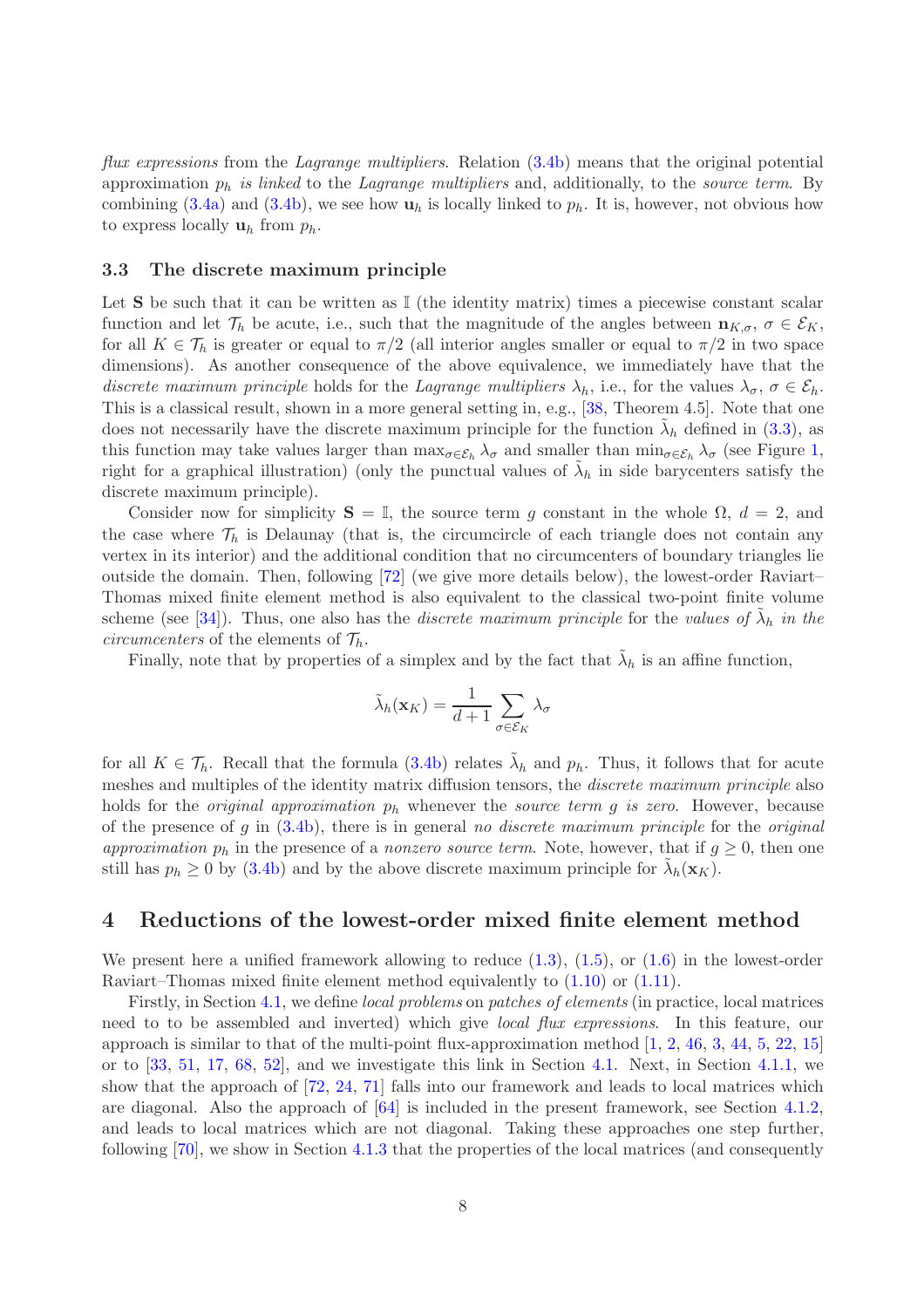

<span id="page-8-1"></span>Figure 3: Triangle  $K \in \mathcal{T}_h$  and subtriangle L given by two edge midpoints  $\mathbf{x}_{\sigma}$  and  $\mathbf{x}_{\gamma}$  and the point  $z_K$ 

the properties of the final matrices  $\overline{S}$  or  $\overline{S}$ ) can be influenced so as to be as good as possible with respect to the local geometry of the mesh  $\mathcal{T}_h$  and to the local behavior of the diffusion tensor **S**. This also represents a conceptual step in order to avoid the possible appearance of singular local and global matrices [\[72,](#page-30-3) [24,](#page-27-4) [71,](#page-30-4) [64\]](#page-30-5). Previous examples of locally influencing the final system properties include, e.g., [\[35,](#page-28-2) [4,](#page-26-8) [32\]](#page-28-5). Further, following [\[70\]](#page-30-7), we generalize this approach in Section [4.2,](#page-14-0) staying on a purely algebraic level.

Section [4.3](#page-16-0) shows how to express the Lagrange multipliers  $\Lambda$  or the fluxes U from the (new) potential unknowns  $\bar{P}$  in the whole mesh, while only using the above local problems, which improves on [\(1.7\)](#page-2-1). We use these expressions in Section [4.4](#page-17-0) and present two conceptually different ways of obtaining the final *one-unknown-per-element* systems  $(1.10)$  or  $(1.11)$ . Finally, we discuss the symmetry and positive definiteness of the final matrices in Section [4.5.](#page-18-1)

# <span id="page-8-0"></span>4.1 Local problems definition by a geometrical interpretation and the link to the multi-point flux-approximation method

Consider the lowest-order Raviart–Thomas mixed finite element method for the problem [\(1.1a\)](#page-0-0)– [\(1.1b\)](#page-0-1), i.e., [\(1.2a\)](#page-1-0)–[\(1.2b\)](#page-1-1) with the spaces  $\Phi_h$ ,  $V_h$  specified in Section [3](#page-5-1) and leading to a linear system of a form  $(1.3)$ ,  $(1.5)$ , or  $(1.6)$ .

Let  $K \in \mathcal{T}_h$  be fixed. Recalling the definition [\(3.3\)](#page-6-1) of  $\tilde{\lambda}_h$  and taking into account that  $\tilde{\lambda}_h|_K$  is an affine function, it can be fixed by its nodal values in  $d+1$  points which do not lie in the same hyperplane of  $\mathbb{R}^d$  (line in two space dimensions). In [\(3.3\)](#page-6-1), these  $d+1$  values are the  $d+1$  Lagrange multipliers  $\lambda_{\sigma}$ ,  $\sigma \in \mathcal{E}_K$ , i.e., we fix  $\tilde{\lambda}_h|_K$  by its point values in the side barycenters (recall that we have set  $\lambda_{\sigma} = 0$  for  $\sigma \in \mathcal{E}_h^{\text{ext}}$ . Let  $\mathbf{z}_K$  be a point arbitrary in  $\mathbb{R}^d$  but such that any d of the  $d+1$ side barycenters of K, denoted by  $x_{\sigma}$ , and the point  $z_K$  do not lie in the same hyperplane. In two space dimensions, this means that any two of the three edge midpoints  $x_{\sigma}$  and  $z_{K}$  do not lie in the same line, i.e., that  $z<sub>K</sub>$  does not lie on the boundary of the dashed triangle in Figure [3.](#page-8-1) Suppose now a new unknown value  $\bar{p}_K$  in any  $K \in \mathcal{T}_h$ . Let V be any of the vertices of K and denote by  $\mathcal{E}_{V,K}$  the sides of K which have V as vertex. Then  $\tilde{\lambda}_h|_K$  can also be uniquely prescribed by the value  $\bar{p}_K$  it takes in the point  $\mathbf{z}_K$  and by the values of the d Lagrange multipliers  $\lambda_{\sigma}$  associated with the side barycenters  $\mathbf{x}_{\sigma}$  of  $\sigma \in \mathcal{E}_{V,K}$ . In the notation of Figure [3,](#page-8-1) we are saying that  $\tilde{\lambda}_h|_K$  can be uniquely prescribed by the values it takes in the points  $z_K$ ,  $x_{\sigma}$ , and  $x_{\gamma}$ . In terms of  $\tilde{\lambda}_h$ , the new unknown is thus

<span id="page-8-2"></span>
$$
\bar{p}_K := \tilde{\lambda}_h(\mathbf{z}_K). \tag{4.1}
$$

Let a new simplex L (subsimplex of K) be given by the side barycenters  $\mathbf{x}_{\sigma}$ ,  $\sigma \in \mathcal{E}_{V,K}$ , and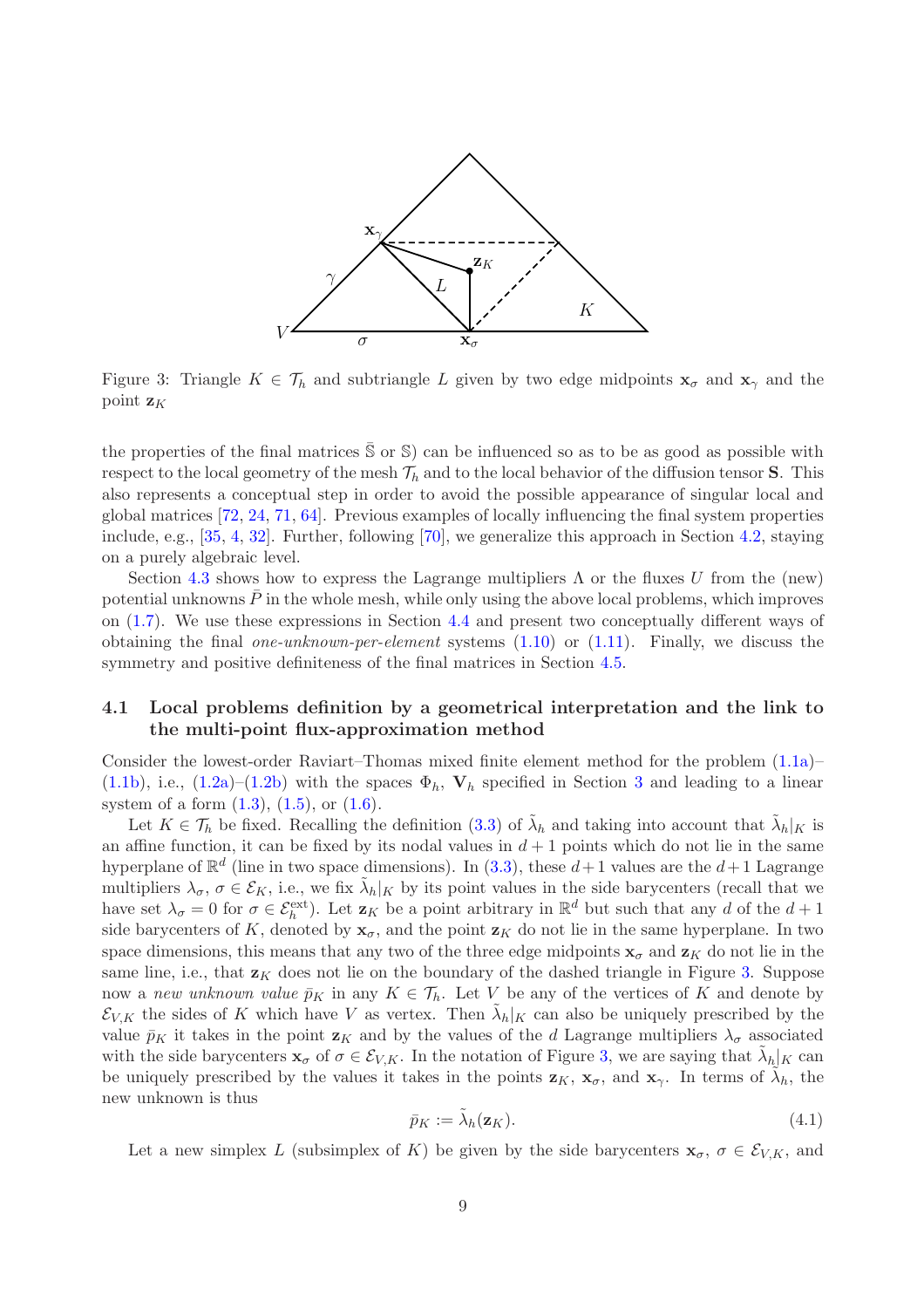

<span id="page-9-0"></span>Figure 4: An example of a patch  $\mathcal{T}_V$  around a vertex V

by the point  $\mathbf{z}_K$ , see Figure [3](#page-8-1) (here the points are denoted by  $\mathbf{z}_K$ ,  $\mathbf{x}_\sigma$ , and  $\mathbf{x}_\gamma$ ). Denote by  $\tilde{\varphi}_\sigma$ ,  $\sigma \in \mathcal{E}_{V,K}$ , and by  $\tilde{\varphi}_K$  the Lagrange basis functions associated with the points  $\mathbf{x}_{\sigma}, \sigma \in \mathcal{E}_{V,K}$ , and  $\mathbf{z}_K$ ; we consider  $\tilde{\varphi}_{\sigma}$  and  $\tilde{\varphi}_K$  supported on K (and not on L). More precisely,  $\tilde{\varphi}_{\sigma}$ ,  $\sigma \in \mathcal{E}_{V,K}$ , is the affine function which takes value 1 in  $\mathbf{x}_{\sigma}$ , value 0 in  $\mathbf{x}_{\gamma}$ ,  $\gamma \in \mathcal{E}_{V,K}$ ,  $\gamma \neq \sigma$ , and value 0 in  $\mathbf{z}_K$ . Similarly,  $\tilde{\varphi}_K$  takes value 1 in  $\mathbf{z}_K$  and value 0 in  $\mathbf{x}_{\sigma}$ ,  $\sigma \in \mathcal{E}_{V,K}$ . Then, using [\(3.4a\)](#page-6-4), we get

<span id="page-9-1"></span>
$$
\mathbf{u}_h|_K = -\mathbf{S}_K \nabla \left( \sum_{\sigma \in \mathcal{E}_{V,K}} \lambda_\sigma \tilde{\varphi}_\sigma + \bar{p}_K \tilde{\varphi}_K \right) + \frac{g_K}{d} (\mathbf{x} - \mathbf{x}_K). \tag{4.2}
$$

Let now a vertex  $V \in V_h$  be fixed and consider the patch  $\mathcal{T}_V$ ; we recall that these are the elements of  $\mathcal{T}_h$  which share V. We refer to Figure [4](#page-9-0) for an example. Suppose we have chosen a point  $\mathbf{z}_K$  for each  $K \in \mathcal{T}_V$ , as described above. Suppose that  $\tilde{\lambda}_h$  is expressed using the values in  $z_K$ ,  $K \in \mathcal{T}_V$ , and in those side barycenters  $x_\sigma$  which lie in the internal sides of the patch  $\mathcal{T}_V$  or in the sides lying in  $\partial\Omega$ . For Figure [4,](#page-9-0) these are the sides  $\sigma_i$ ,  $i = 1, \ldots, 5$ . Recall that we then have [\(4.2\)](#page-9-1) for any  $K \in \mathcal{T}_V$ . Consider the equations [\(1.4c\)](#page-1-4) associated with  $\psi_h$  associated with the internal sides of the patch  $\mathcal{T}_V$  (recall that we have denoted these sides by  $\mathcal{E}_V^{\text{int}}$ ). This gives rise to the following *local problem*: given  $\bar{p}_K$ ,  $K \in \mathcal{T}_V$ , find  $\lambda_\gamma$ ,  $\gamma \in \mathcal{E}_V^{\text{int}}$ , such that

<span id="page-9-2"></span>
$$
\sum_{K \in \mathcal{T}_V; \sigma \in \mathcal{E}_K} \langle \mathbf{u}_h \cdot \mathbf{n}_K, 1 \rangle_{\sigma} = 0 \qquad \forall \sigma \in \mathcal{E}_V^{\text{int}}.\tag{4.3}
$$

In the above summation, we, for a given  $\sigma \in \mathcal{E}_V^{\text{int}}$ , go through all elements  $K \in \mathcal{T}_V$  such that  $\sigma$  is a side of K (there are two such elements K). Note that  $(4.3)$  (while plugging  $(4.2)$  therein) leads to a square linear system. Suppose that this linear system is well-posed. Then we can express the Lagrange multipliers  $\lambda_{\gamma}$  inside the patch  $\mathcal{T}_V$  as a function of the new element values  $\bar{p}_K$  in the patch  $\mathcal{T}_V$  (and of the sources  $g_K$  in the patch  $\mathcal{T}_V$ ). Considering [\(4.2\)](#page-9-1), we can also get the fluxes  $u_h$  in the whole patch  $\mathcal{T}_V$  as a function of  $\bar{p}_K$ , i.e., we obtain local flux expressions from the new element potentials  $\bar{p}_K$ .

Remark 4.1 (Relation to the multi-point flux-approximation method). Considering a patch of (sub)elements, supposing a piecewise affine, possibly nonconforming, potential approximation, imposing the normal flux continuity, and solving a local linear system on the patch is also the principle of the so-called multi-point flux-approximation method  $\begin{bmatrix} 1, & 2 \end{bmatrix}$  (or of the methods of  $\begin{bmatrix} 33, & 51, & 17 \end{bmatrix}$  $\begin{bmatrix} 33, & 51, & 17 \end{bmatrix}$  $\begin{bmatrix} 33, & 51, & 17 \end{bmatrix}$ ). This is for us a confirmation of the fact that lowest-order Raviart–Thomas mixed finite elements and multi-point flux-approximation finite volume methods are conceptually very close. We refer to Remarks [4.2](#page-10-0) and [4.3](#page-13-1) below for further precisions.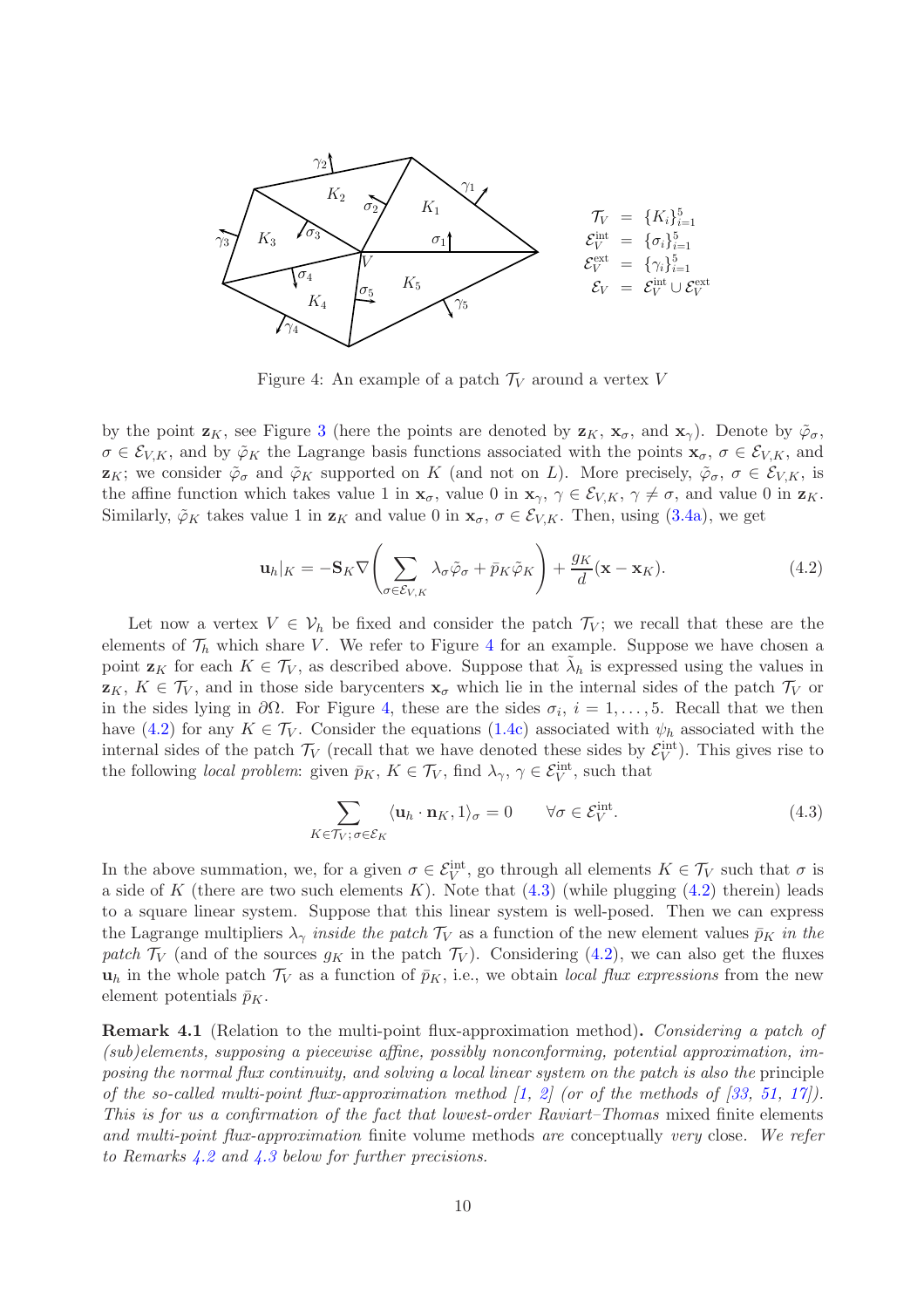<span id="page-10-0"></span>**Remark 4.2** (Strong potential–flux relation  $\times$  variationally consistent potential–flux relation). In the multi-point flux-approximation finite volume methods  $(1, 2, 33, 51, 17)$  $(1, 2, 33, 51, 17)$  $(1, 2, 33, 51, 17)$  $(1, 2, 33, 51, 17)$  $(1, 2, 33, 51, 17)$  $(1, 2, 33, 51, 17)$  $(1, 2, 33, 51, 17)$ , the fluxes on patches of (sub)elements are locally recovered from the potentials in terms of a strong equality, only following the continuous potential–flux relation  $\mathbf{u} = -\mathbf{S}\nabla p$ . The essential difference of our approach is that we recover the fluxes from the potentials by a weak, variationally consistent formulation, following on the continuous level both the potential–flux relation  $\mathbf{u} = -\mathbf{S}\nabla p$  and the divergence constraint  $\nabla \cdot \mathbf{u} = q$ ; see also [\[64,](#page-30-5) Remark 2.3].

Let us now elaborate on  $(4.2)$ – $(4.3)$ . First recall that  $(4.3)$  can be equivalently rewritten as

$$
\sum_{K \in \mathcal{T}_V; \sigma \in \mathcal{E}_K} \langle \mathbf{u}_h \cdot \mathbf{n}_K, \tilde{\psi}_\sigma \rangle_{\partial K} = 0 \qquad \forall \sigma \in \mathcal{E}_V^{\text{int}}.
$$

Here  $\tilde{\psi}_{\sigma}$  are the Crouzeix–Raviart nonconforming basis functions, see Section [3.1.](#page-6-0) This follows by the fact that  $\mathbf{u}_h \cdot \mathbf{n}_K$  is constant on any  $\sigma \in \mathcal{E}_K$ , by the fact that  $\langle 1, \tilde{\psi}_\sigma \rangle_\sigma = |\sigma|$ , and by the fact that  $\langle 1, \tilde{\psi}_{\sigma} \rangle_{\gamma} = 0$  for any side  $\gamma$  different from  $\sigma$ , so that  $\langle \mathbf{u}_h \cdot \mathbf{n}_K, 1 \rangle_{\sigma} = \langle \mathbf{u}_h \cdot \mathbf{n}_K, \tilde{\psi}_{\sigma} \rangle_{\sigma} = \langle \mathbf{u}_h \cdot \mathbf{n}_K, \tilde{\psi}_{\sigma} \rangle_{\partial K}$ . Form this equality, using the Green theorem, we have

<span id="page-10-4"></span>
$$
\sum_{K \in \mathcal{T}_V; \sigma \in \mathcal{E}_K} \{ (\nabla \cdot \mathbf{u}_h, \tilde{\psi}_{\sigma})_K + (\mathbf{u}_h, \nabla \tilde{\psi}_{\sigma})_K \} = 0 \qquad \forall \sigma \in \mathcal{E}_V^{\text{int}}.
$$
\n(4.4)

It follows from [\(1.2b\)](#page-1-1) and the definition of  $V_h(K)$  in Section [3](#page-5-1) that  $(\nabla \cdot \mathbf{u}_h)|_K = g_K$ . For the other term in the above relation, we employ [\(4.2\)](#page-9-1). Remark that

$$
({\bf x}-{\bf x}_K,\nabla\tilde{\psi}_\sigma)_K=0,
$$

as  $(\nabla \tilde{\psi}_{\sigma})|_K$  is a constant vector and  $\mathbf{x}_K$  is the barycenter of K. Extend the notation  $\tilde{\varphi}_{\sigma}$  from  $(4.2)$ to a Lagrange basis function supported on all  $K \in \mathcal{T}_V$  such that  $\sigma \in \mathcal{E}_K$ . Remark that the functions  $\tilde{\varphi}_{\sigma}$  are nonconforming. They are only continuous in the barycenters of the sides sharing the vertex V. They have the same support as  $\tilde{\psi}_{\sigma}$ , but are different from  $\tilde{\psi}_{\sigma}$ . We then see that [\(4.2\)](#page-9-1)–[\(4.3\)](#page-9-2) is equivalent to the following problem: given  $\bar{p}_K$ ,  $K \in \mathcal{T}_V$ , find  $\lambda_\gamma$ ,  $\gamma \in \mathcal{E}_V^{\text{int}}$ , such that

<span id="page-10-1"></span>
$$
\sum_{K \in \mathcal{T}_V; \sigma \in \mathcal{E}_K} \sum_{\gamma \in \mathcal{E}_V^{\text{int}}} \lambda_{\gamma} (\mathbf{S}_K \nabla \tilde{\varphi}_{\gamma}, \nabla \tilde{\psi}_{\sigma})_K = \sum_{K \in \mathcal{T}_V; \sigma \in \mathcal{E}_K} \{ (g_K, \tilde{\psi}_{\sigma})_K - \bar{p}_K (\mathbf{S}_K \nabla \tilde{\varphi}_K, \nabla \tilde{\psi}_{\sigma})_K \} \qquad \forall \sigma \in \mathcal{E}_V^{\text{int}}.
$$
\n(4.5)

Remark that [\(4.5\)](#page-10-1) is a *Petrov–Galerkin problem*, as the basis functions  $\tilde{\psi}_{\sigma}$  of the test space are different from the basis functions  $\tilde{\varphi}_{\gamma}$  of the trial space. We can now also infer the matrix form of [\(4.5\)](#page-10-1): given  $\bar{P}_V = \{\bar{p}_K\}_{K \in \mathcal{T}_V}$ , find  $\Lambda_V^{\text{int}} = \{\lambda_\gamma\}_{\gamma \in \mathcal{E}_V^{\text{int}}}$  such that

<span id="page-10-3"></span><span id="page-10-2"></span>
$$
\mathbb{M}_V \Lambda_V^{\text{int}} = \widetilde{G}_V - \mathbb{J}_V \bar{P}_V,\tag{4.6}
$$

where

$$
(\mathbb{M}_{V})_{\sigma,\gamma} := \sum_{K \in \mathcal{T}_{V}; \sigma \in \mathcal{E}_{K}} (\mathbf{S}_{K} \nabla \tilde{\varphi}_{\gamma}, \nabla \tilde{\psi}_{\sigma})_{K},
$$
\n(4.7a)

$$
(\widetilde{G}_V)_{\sigma} := \sum_{K \in \mathcal{T}_V; \,\sigma \in \mathcal{E}_K} (g_K, \tilde{\psi}_{\sigma})_K,\tag{4.7b}
$$

$$
(\mathbb{J}_V)_{\sigma,K} := -(\mathbf{S}_K \nabla \tilde{\varphi}_K, \nabla \tilde{\psi}_\sigma)_K. \tag{4.7c}
$$

In Figure [5,](#page-11-1) we illustrate for later use the gradients of the basis functions  $\tilde{\psi}_{\sigma}$  and  $\tilde{\varphi}_{\sigma}$ .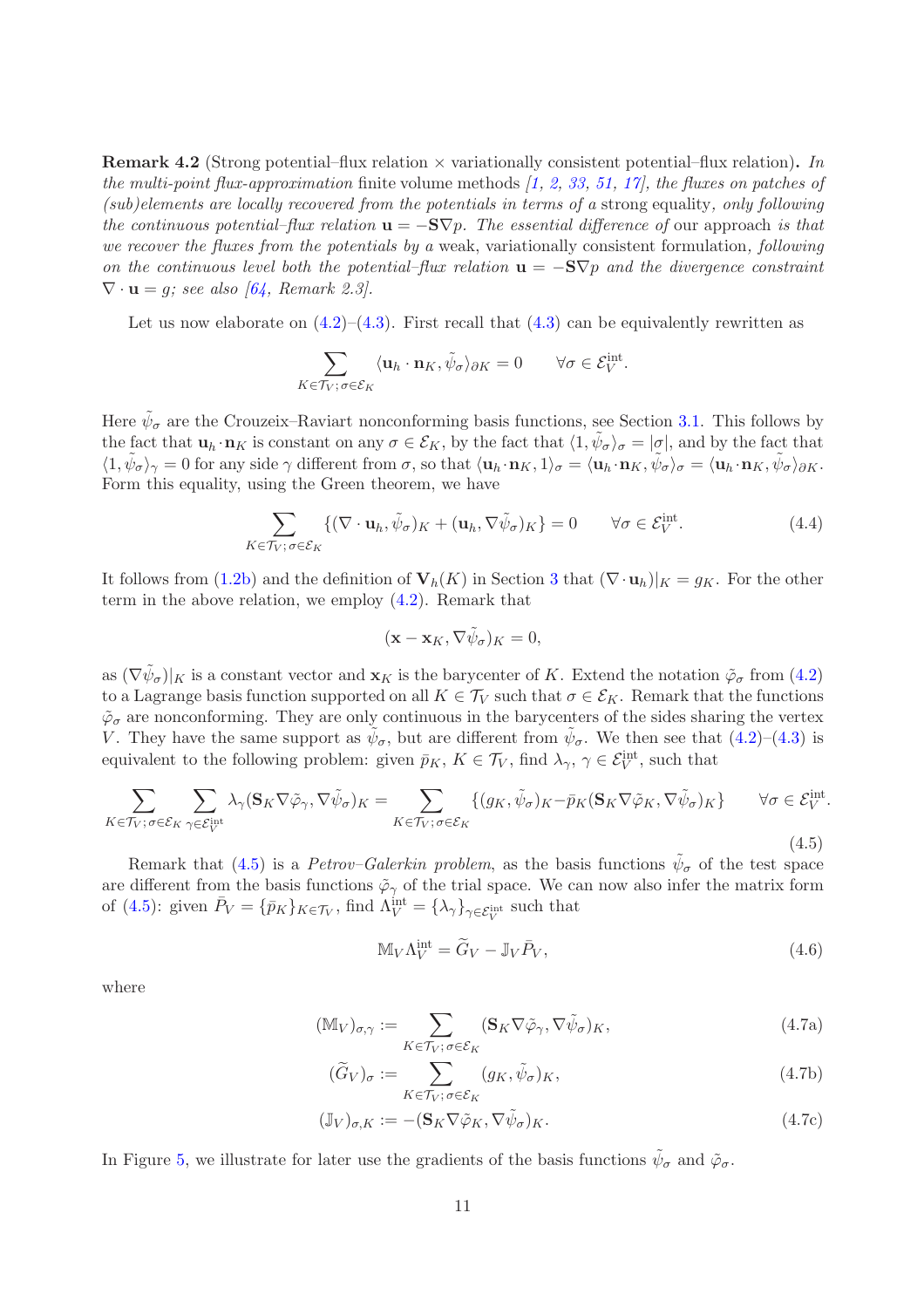

Figure 5: Basis functions gradients in an element  $K \in \mathcal{T}_h$ 

<span id="page-11-1"></span>

<span id="page-11-2"></span>Figure 6: Circumcenter, S-circumcenter, and barycenter as the evaluation points  $z<sub>K</sub>$ 

In the above developments, we have not specified the choice of the points  $z_K$ . It turns out that, in a formulation different from  $(4.2)$ – $(4.3)$  (or, equivalently,  $(4.5)$ ), three particular choices of  $\mathbf{z}_K$  (the circumcenter, the so-called S-circumcenter, and the barycenter) have already been studied previously in the literature in [\[72,](#page-30-3) [24,](#page-27-4) [71\]](#page-30-4) and [\[64\]](#page-30-5), respectively. We plot these three choices in Figure [6](#page-11-2) for the example of the triangle of Figure [3](#page-8-1) and for the diffusion tensor S given by

$$
\mathbf{S} = \left( \begin{array}{cc} 0.7236 & 0.3804 \\ 0.3804 & 0.4764 \end{array} \right),
$$

which corresponds to the first form  $S$  takes in  $(6.2)$  below. We now present these and other choices in more details. In parallel with the present work, we give a detailed study of the properties of the corresponding local condensation matrices  $M_V$  in [\[70\]](#page-30-7). For the moment, we only remark that  $M_V$ can be all diagonal, nonsymmetric, regular, or singular.

#### <span id="page-11-0"></span>4.1.1 S-circumcenter as the evaluation point

It turns out that in [\[72,](#page-30-3) [24\]](#page-27-4) for two space dimensions and in [\[71\]](#page-30-4) for three space dimensions, the problem  $(4.2)$ – $(4.3)$  (or, equivalently  $(4.5)$ ) was studied in a different form. The first one to observe that the approach of  $[72, 24, 71]$  $[72, 24, 71]$  $[72, 24, 71]$  $[72, 24, 71]$  falls into the framework  $(4.2)$ – $(4.3)$  was probably  $[53]$ . In [\[72,](#page-30-3) [24,](#page-27-4) [71\]](#page-30-4), a starting additional condition or assumption was that the matrix  $\mathbb{M}_V$  given by [\(4.7a\)](#page-10-2) is diagonal.

It turns out that in two space dimensions, one can always find a point  $z<sub>K</sub>$  such that  $\mathbb{M}_V$  is diagonal, or, equivalently, such that the basis functions in the Petrov–Galerkin problem [\(4.5\)](#page-10-1) are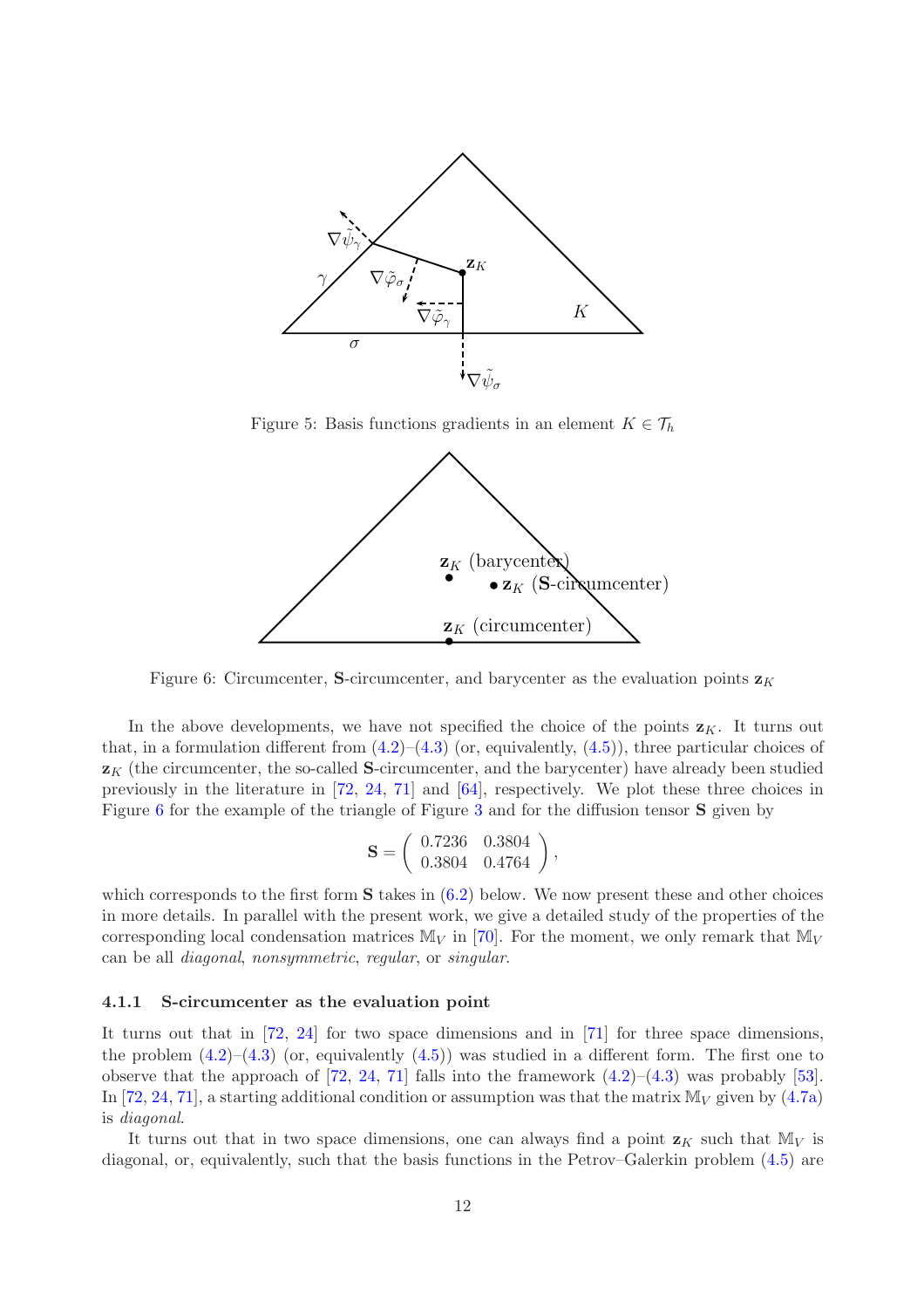

<span id="page-12-1"></span>Figure 7: Typical local condensation matrices sparsity patterns, S-circumcenter (left) and barycenter (right) as the evaluation points  $z_K$ 

orthogonal with respect to the  $(\mathbf{S}_{\cdot},\cdot)$  scalar product. When  $\mathbf{S}_K = \mathbb{I}_{sK}$ ,  $\mathbf{z}_K$  is the *circumcenter* of K. This can be easily seen from Figure [5:](#page-11-1) when  $\mathbf{z}_K$  is the circumcenter of  $K, \nabla \tilde{\psi}_{\sigma}$  is orthogonal to  $\nabla \tilde{\varphi}_{\gamma}$  and  $\nabla \tilde{\psi}_{\gamma}$  is orthogonal to  $\nabla \tilde{\varphi}_{\sigma}$ , i.e.,  $\nabla \tilde{\varphi}_{\gamma} \cdot \nabla \tilde{\psi}_{\sigma} = 0$  and  $\nabla \tilde{\varphi}_{\sigma} \cdot \nabla \tilde{\psi}_{\gamma} = 0$ ; consequently, the offdiagonal terms of  $M_V$  vanish. A point  $z_K$  such that  $M_V$  is diagonal can still be found for a general full-matrix  $\mathbf{S}_K$ . It is determined by the requirements  $\mathbf{S}_K \nabla \tilde{\varphi}_\gamma \cdot \nabla \tilde{\psi}_\sigma = 0$  and  $\mathbf{S}_K \nabla \tilde{\varphi}_\sigma \cdot \nabla \tilde{\psi}_\gamma = 0$ , with the notation of Figure [5.](#page-11-1) We call this point  $S$ -circumcenter; the whole mesh  $\mathcal{T}_h$  then becomes "S-orthogonal grid" in the terminology of [\[1\]](#page-26-2). The S-circumcenter is uniquely defined in each triangle by the above requirement.

In the approach of this section no local linear system needs to be solved and one always obtains a two-point flux expression, i.e., the flux over a given side  $\sigma_{K,L} \in \mathcal{E}_h^{\text{int}}$  is only expressed using the potentials  $\bar{p}_K$  and  $\bar{p}_L$  associated with the two simplices K and L sharing  $\sigma_{K,L}$ . Thus, in two space dimensions, lowest-order Raviart–Thomas mixed finite elements give two-point flux expressions even on unstructured triangular meshes with a full-matrix diffusion tensor S. Remark finally that in this case, the *choice of the evaluation point*  $z<sub>K</sub>$  depends on the diffusion tensor S (but not on the local geometry). The sparsity pattern of a typical local condensation matrix  $M_V$  in this case is given in Figure [7,](#page-12-1) left.

For the analysis of the well-posedness of  $(4.6)$  and of the properties of  $M_V$  with this choice of  $z_K$ , we refer to [\[72,](#page-30-3) [24,](#page-27-4) [71\]](#page-30-4) and to [\[70\]](#page-30-7). Unfortunately, it turns out that proceeding with a diagonal matrix  $M_V$  is not possible in three (and higher) space dimensions unless a specific geometric situation occurs. Examples are given in [\[71\]](#page-30-4). This geometric situation can be identified, for  $S_K = \mathbb{I}_{S_K}$ , as the requirement that the circumcenter of each side of K coincides with the barycenter of this side. Moreover, even in two space dimensions, this approach can degenerate. This happens when  $z_K$  coincides with one of the side barycenters  $x_{\sigma}$ , as illustrated in Figure [6.](#page-11-2) Then, with the notation of Figure [3,](#page-8-1) the measure of the subtriangle L becomes 0,  $|L| = 0$ . Consequently, one obtains  $|\nabla \tilde{\varphi}_{\sigma}| = \infty$ . Figure [8](#page-13-2) represents a typical mesh / situation where this happens. A remedy by "aggregation" of the two triangles into a square is suggested in [\[24\]](#page-27-4), see Figure [8.](#page-13-2)

#### <span id="page-12-0"></span>4.1.2 Barycenter as the evaluation point

The choice of  $\mathbf{z}_K = \mathbf{x}_K$ , i.e.,  $\mathbf{z}_K$  as the barycenter, is related to the approach studied in [\[64\]](#page-30-5).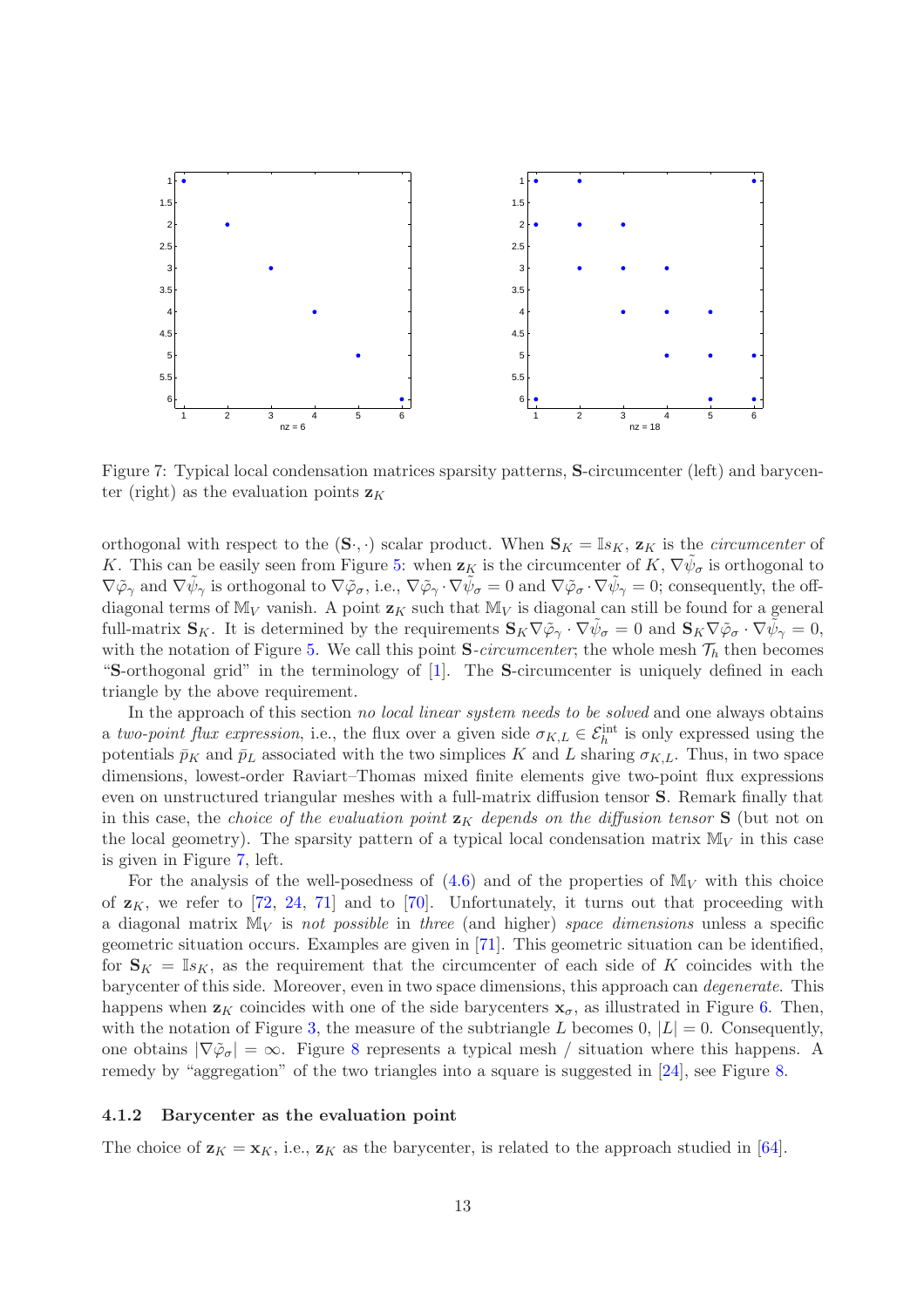

<span id="page-13-2"></span>Figure 8: Two triangles cutting a square and the coinciding circumcenters

It turns out that the choice  $z<sub>K</sub>$  as the barycenter allows for a wider variety of meshes for which the local problems  $(4.6)$  are well-posed and that it works in three  $(d \text{ in general})$  space dimensions, without any difference to two space dimensions. The matrix  $M_V$  is not diagonal in general (it gets diagonal when  $\mathbf{S}_K = \mathbb{I}s_K$  and when the barycenters coincide with the circumcenters, i.e., on equilateral simplices). This leads to the necessity to *solve local linear systems* and to a *multi-point flux expression*, i.e., to the situation where the fluxes can only be expressed from the potentials  $\bar{p}_K$ of the whole patch  $\mathcal{T}_V$ . The choice of the evaluation point  $\mathbf{z}_K$  depends neither on the diffusion tensor S, nor on the local geometry. This approach can, however, lead to a singular local condensation matrix  $\mathbb{M}_V$ . This happens, e.g., for  $\mathbf{S} = \mathbb{I}$  and the patch  $\mathcal{T}_V$  illustrated in Figure [9.](#page-14-1) The sparsity pattern of a typical local condensation matrix  $M_V$  in this case is given in Figure [7,](#page-12-1) right.

For the analysis of the well-posedness of  $(4.6)$  and of the properties of  $M_V$  with this choice of  $z_K$ , we refer to [\[64\]](#page-30-5) and to [\[70\]](#page-30-7). In [64], one expresses  $u_h|_{\tau_V}$  directly from the *original unknowns*  $p_K := p_h|_K$ ,  $K \in \mathcal{T}_V$ . Noting that for the barycenter  $(\mathbf{z}_K = \mathbf{x}_K)$  and when  $g = 0$ , we have from [\(3.4b\)](#page-6-5)  $p_K = \bar{p}_K = \tilde{\lambda}_h(\mathbf{z}_K)$ , it can be shown that the local problems [\(4.2\)](#page-9-1)–[\(4.3\)](#page-9-2) (or, equivalently  $(4.5)$ ) coincide with those given in [\[64\]](#page-30-5) (see namely Remark 3.5 in this reference), although the presentation in [\[64\]](#page-30-5) is different from that given here. When  $g \neq 0$ , it follows from [\(3.4b\)](#page-6-5) that  $p<sub>K</sub>$ and  $\bar{p}_K = \tilde{\lambda}_h(\mathbf{z}_K)$  only differ by the known constants given by  $g_K(q_K, 1)_K/2d|K|$ . Consequently, the local problems  $(4.2)$ – $(4.3)$  and those of  $[64]$  can still be written in the form  $(4.6)$  with the same local matrices  $M_V$  given by [\(4.7a\)](#page-10-2) and only differ by the vectors  $\bar{P}_V$  and the right-hand side.

<span id="page-13-1"></span>**Remark 4.3** (Singular matrices in the multi-point flux-approximation method). Consider a triangular mesh and the case where  $g = 0$ . It was shown in  $(42)$ , based on the results of  $(64)$ , that the nonsymmetric multi-point flux-approximation O-method  $[1, 2]$  $[1, 2]$  $[1, 2]$  is completely equivalent to the lowest-order Raviart–Thomas mixed finite elements written with one unknown per element, with  $z<sub>K</sub>$  being the barycenters. Thus, this variant of the multi-point flux-approximation method also gives rise to a singular matrix  $\mathbb{M}_V$  (and singular final matrix, see Section [4.4.1](#page-17-1) below) for the mesh of Figure [9.](#page-14-1)

## <span id="page-13-0"></span>4.1.3 Changing the evaluation point according to the local geometry and diffusion tensor

In the framework of the Crouzeix–Raviart nonconforming finite element method (equivalent to the lowest-order Raviart–Thomas method, see Section [3.1\)](#page-6-0), a new idea has been proposed in [\[70\]](#page-30-7) for the solution of the local problems [\(4.5\)](#page-10-1). It consists in choosing the evaluation point according to the local geometry and the diffusion tensor. The choice of the points  $z<sub>K</sub>$  is done locally in order to: a) ensure the well-posedness of the local problems  $(4.5)$ ; b) influence the properties of the local matrices  $\mathbb{M}_V$ ; c) influence the properties of the final global system matrices (see Sections [4.4.1](#page-17-1))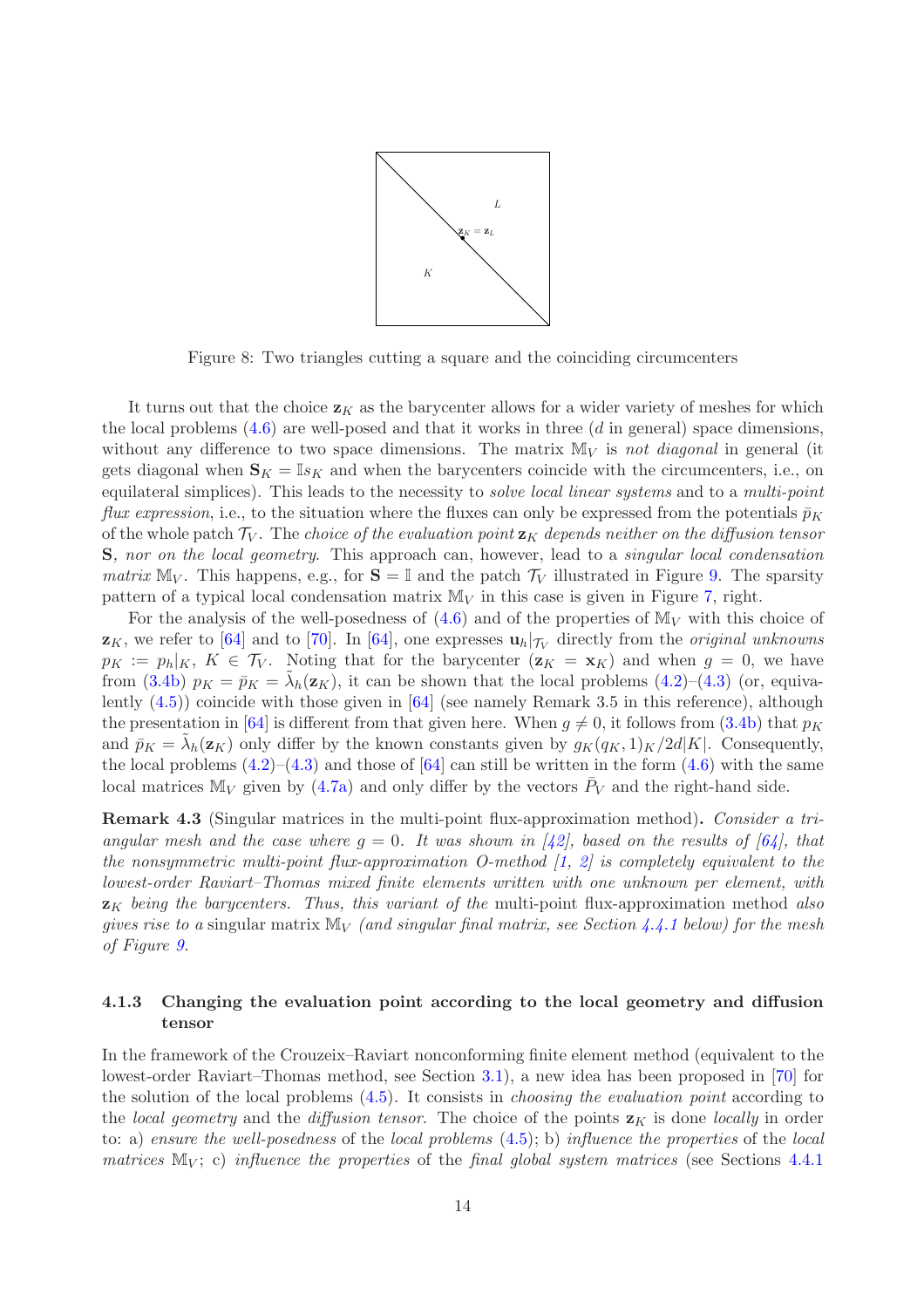

<span id="page-14-1"></span>Figure 9: An example of a patch  $\mathcal{T}_V$  where the matrix  $\mathbb{M}_V$  is singular with barycenters as the evaluation points

and [4.4.2](#page-18-2) below). We refer to [\[70\]](#page-30-7) for the analysis of this approach. Proceeding as in this section, one the hope is to combine the advantages of Sections [4.1.1](#page-11-0) and [4.1.2;](#page-12-0) in particular, one can arrive on local systems which are well-posed for any local geometry and tensor S (recall that this is not possible by any of the approaches of Sections [4.1.1](#page-11-0) and [4.1.2\)](#page-12-0). The numerical experiments of Section [6](#page-20-0) below show that choosing the evaluation point can also lead to the superiority of this approach over the other ones in terms of computational properties.

#### <span id="page-14-0"></span>4.2 Local problems definition by an algebraic interpretation

The approaches of Sections [4.1.1–](#page-11-0)[4.1.3](#page-13-0) all rely on the geometrical interpretation of the new unknown potential values  $\bar{p}_K$  as the values of the Crouzeix–Raviart approximation  $\tilde{\lambda}_h$  in the points  $\mathbf{z}_K$ . Following [\[70\]](#page-30-7), it turns out that such a physical interpretation is not necessary and we can merely introduce a new unknown value  $\bar{p}_K$  for each  $K \in \mathcal{T}_h$  and relate it *algebraically* to the Lagrange multipliers  $\lambda_{\sigma}$ .

#### <span id="page-14-4"></span>4.2.1 A general algebraic principle—potentials

Let  $K \in \mathcal{T}_h$  and let  $\Lambda_K = {\lambda_{\gamma}}_{\gamma \in \mathcal{E}_K^{\text{int}}}$  be the vector (of size  $(d+1)$  for elements K in the interior of  $\Omega$ ) of the Lagrange multipliers associated with the sides of the element K. Then we set

<span id="page-14-2"></span>
$$
\mathbb{N}_K \Lambda_K = \bar{p}_K,\tag{4.8}
$$

where  $\mathbb{N}_K$  is a  $1 \times |\mathcal{E}_K^{\text{int}}|$  matrix, to be specified. In order to proceed further later on, we will also need the matrix N of size  $|\mathcal{T}_h| \times |\mathcal{E}_h^{\text{int}}|$  whose rows are formed by the element matrices  $\mathbb{N}_K$ . Then the relation [\(4.8\)](#page-14-2), for all  $K \in \mathcal{T}_h$ , can be written as

<span id="page-14-5"></span>
$$
\mathbb{N}\Lambda = \bar{P}.\tag{4.9}
$$

The approaches of Sections [4.1.1](#page-11-0)[–4.1.3](#page-13-0) have as entries of the matrix  $N_K$  the values of the basis functions at the evaluation point  $z_K$ . Consequently,

<span id="page-14-3"></span>
$$
\sum_{\sigma \in \mathcal{E}_K} (\mathbb{N}_K)_{\sigma} = 1 \tag{4.10}
$$

holds true for all elements K in the interior of  $\mathcal{T}_h$ . As an example, the approach of Section [4.1.2](#page-12-0) consists in taking all entries of  $\mathbb{N}_K$  equal to  $1/(d+1)$  for all interior elements K. The matrix  $\mathbb{N}_K$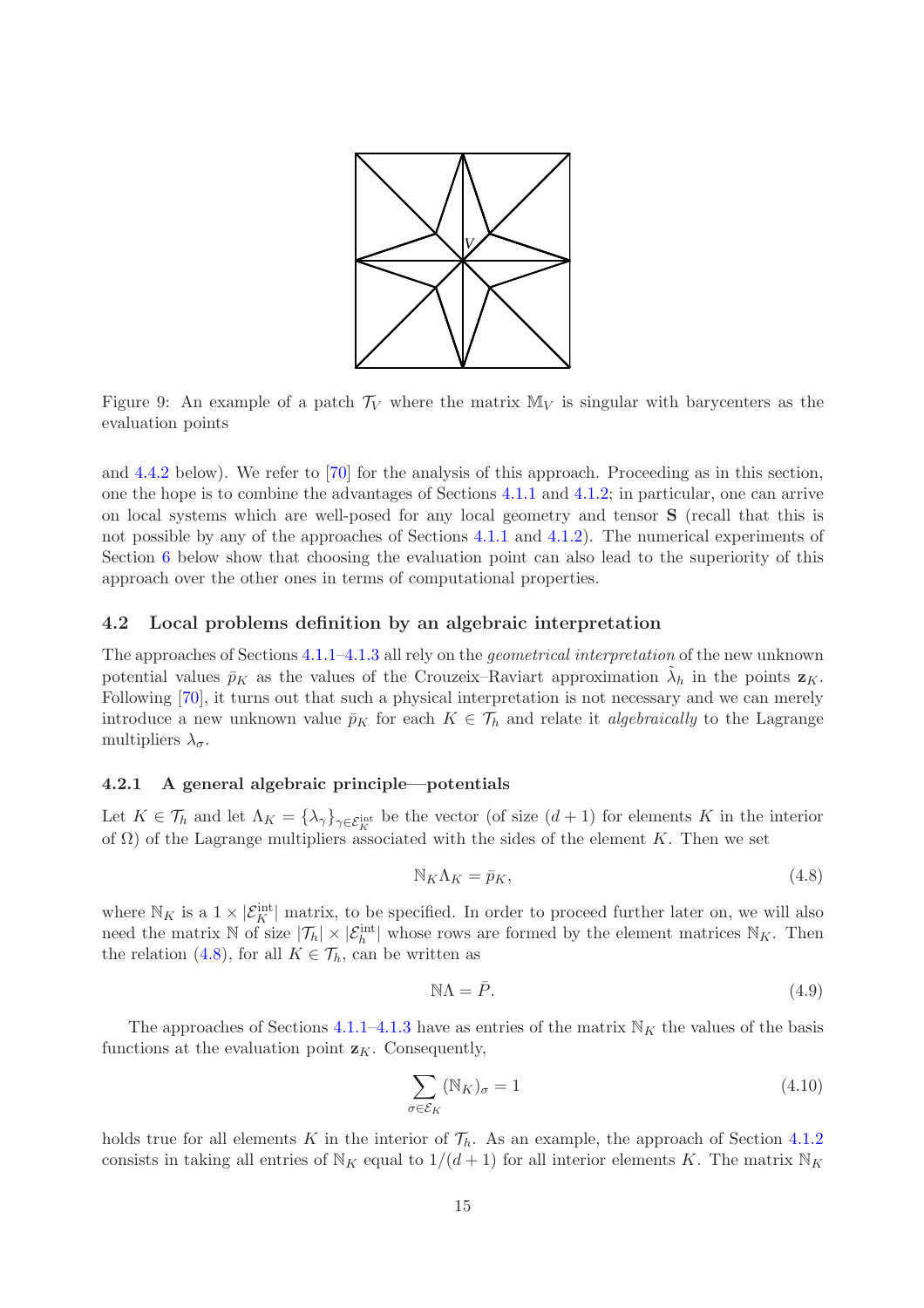for the approach of Section [4.1.1](#page-11-0) is specified in [\[71,](#page-30-4) equation (30)]. The generality of the approach of this section/of [\[70\]](#page-30-7) lies in the fact that the condition [\(4.10\)](#page-14-3) is not required.

Now consider a vertex  $V \in V_h$  and the lines in [\(1.6\)](#page-2-4) associated with all interior sides of the patch  $\mathcal{T}_V, \gamma \in \mathcal{E}_V^{\text{int}}$ . Setting  $\Lambda_V := {\lambda_\gamma}_{\gamma \in \mathcal{E}_V}, E_V^{\text{int}} := E_{\gamma \in \mathcal{E}_V^{\text{int}}},$  and denoting  $\mathbb{Z}_V$  the corresponding submatrix of  $\mathbb{Z}$ , this gives

<span id="page-15-0"></span>
$$
\mathbb{Z}_V \Lambda_V = E_V^{\text{int}}.\tag{4.11}
$$

Equation [\(4.11\)](#page-15-0) represents a rectangular linear system, where the number of equations (rows) is given by  $|\mathcal{E}_V^{\text{int}}|$ , the number of sides from  $\mathcal{E}_h^{\text{int}}$  (the interior sides of  $\mathcal{T}_h$ ) having V as vertex, and where the number of unknowns (columns) is given by  $|\mathcal{E}_V|$ , all the sides of the elements in  $\mathcal{T}_V$ contained in  $\mathcal{E}_h^{\text{int}}$ . For an interior vertex V, we refer to Figure [4](#page-9-0) for an illustration of these different sets. Now consider [\(4.8\)](#page-14-2) on all elements  $K \in \mathcal{T}_V$ . This gives  $|\mathcal{T}_V|$  (the number of elements in  $\mathcal{T}_V$ ) equations for the unknowns  $\Lambda_V$ , expressed as a function of  $\bar{P}_V$ . Combing [\(4.8\)](#page-14-2) on all elements  $K \in \mathcal{T}_V$  and [\(4.11\)](#page-15-0) gives altogether  $|\mathcal{T}_V| + |\mathcal{E}_V^{\text{int}}|$  equations for the unknowns  $\Lambda_V$  (whose number is  $|\mathcal{T}_V| + |\mathcal{E}_V^{\text{int}}|$ , expressed as a function of  $\bar{P}_V$  and  $E_V^{\text{int}}$ . We can write this algebraically as

<span id="page-15-1"></span>
$$
\begin{pmatrix} \mathbb{Z}_V \\ \mathbb{N}_V \end{pmatrix} \Lambda_V = \begin{pmatrix} E_V^{\text{int}} \\ \bar{P}_V \end{pmatrix} . \tag{4.12}
$$

We remark here that  $|\mathcal{E}_V^{\text{ext}}| = |\mathcal{T}_V|$ , except of the non interesting cases where  $\mathcal{T}_h$  only has a couple of elements. Remark also that  $(4.11)$  represents a set of  $|\mathcal{E}_V^{\text{int}}|$  linearly independent equations (as these equations are lines of the well-posed system  $(1.6)$ ). Thus the well-posedness of  $(4.12)$  only depends on the matrix  $\mathbb{N}_V$  given by the element matrices  $\mathbb{N}_K$ . Clearly, as in Section [4.1.3,](#page-13-0) but still in a more general fashion, the well-posedness of [\(4.12\)](#page-15-1) can be controlled in function of the local constellation (local geometry, local values of S) through the choice of the matrices  $N_K$ , that we have entirely under our control. This is the subject of the study in [\[70\]](#page-30-7). Remark finally that  $(4.6)$ is a particular consequence of  $(4.12)$  when  $(4.10)$  holds true.

#### <span id="page-15-4"></span>4.2.2 A general algebraic principle—fluxes

We have discussed in Section [4.1,](#page-8-0) recall  $(4.2)$ , that whenever we can obtain local expressions of the Lagrange multipliers  $\lambda_{\gamma}$  inside (or in) the patch  $\mathcal{T}_V$  as a function of the new element values  $\bar{p}_K$  in the patch  $\mathcal{T}_V$ , we can also obtain the fluxes  $\mathbf{u}_h$  in the whole patch  $\mathcal{T}_V$  as a function of  $\bar{p}_K$ . Starting from the hybridized formulation  $(1.5)$  instead of  $(1.6)$  and following the same general idea as in Section [4.2.1,](#page-14-4) this can also be seen as follows: consider a vertex  $V \in \mathcal{V}_h$  and the lines in [\(1.5\)](#page-1-5) associated with all the elements of the patch  $\mathcal{T}_V$  and their sides for the first block row, all the elements of the patch  $\mathcal{T}_V$  for the second block row, and all the interior sides of the patch  $\mathcal{T}_V$  for the last block row. Set  $U_V$  for all the elements of the patch  $\mathcal{T}_V$  and their sides,  $P_V$  for all the elements of the patch  $\mathcal{T}_V$ , and  $\Lambda_V$  for the sides from  $\mathcal{E}_V$ . This gives the following local rectangular linear system:

<span id="page-15-2"></span>
$$
\begin{pmatrix}\n\mathbb{A}_V & \mathbb{B}_V^t & \mathbb{C}_V^t \\
\mathbb{B}_V & 0 & 0 \\
\mathbb{C}_V & 0 & 0\n\end{pmatrix}\n\begin{pmatrix}\nU_V \\
P_V \\
\Lambda_V\n\end{pmatrix} =\n\begin{pmatrix}\nF_V \\
G_V \\
0_V\n\end{pmatrix}.
$$
\n(4.13)

Combing [\(4.8\)](#page-14-2) on all elements  $K \in \mathcal{T}_V$  with [\(4.13\)](#page-15-2) gives a local square linear system (with  $(d +$  $1/|\mathcal{T}_V| + |\mathcal{T}_V| + |\mathcal{E}_V^{\text{int}}| + |\mathcal{T}_V|$  equations and unknowns)

<span id="page-15-3"></span>
$$
\begin{pmatrix}\n\mathbb{A}_{V} & \mathbb{B}_{V}^{t} & \mathbb{C}_{V}^{t} \\
\mathbb{B}_{V} & 0 & 0 \\
\mathbb{C}_{V} & 0 & 0 \\
0 & 0 & \mathbb{N}_{V}\n\end{pmatrix}\n\begin{pmatrix}\nU_{V} \\
P_{V} \\
\Lambda_{V}\n\end{pmatrix} = \begin{pmatrix}\nF_{V} \\
G_{V} \\
0_{V} \\
\bar{P}_{V}\n\end{pmatrix}.
$$
\n(4.14)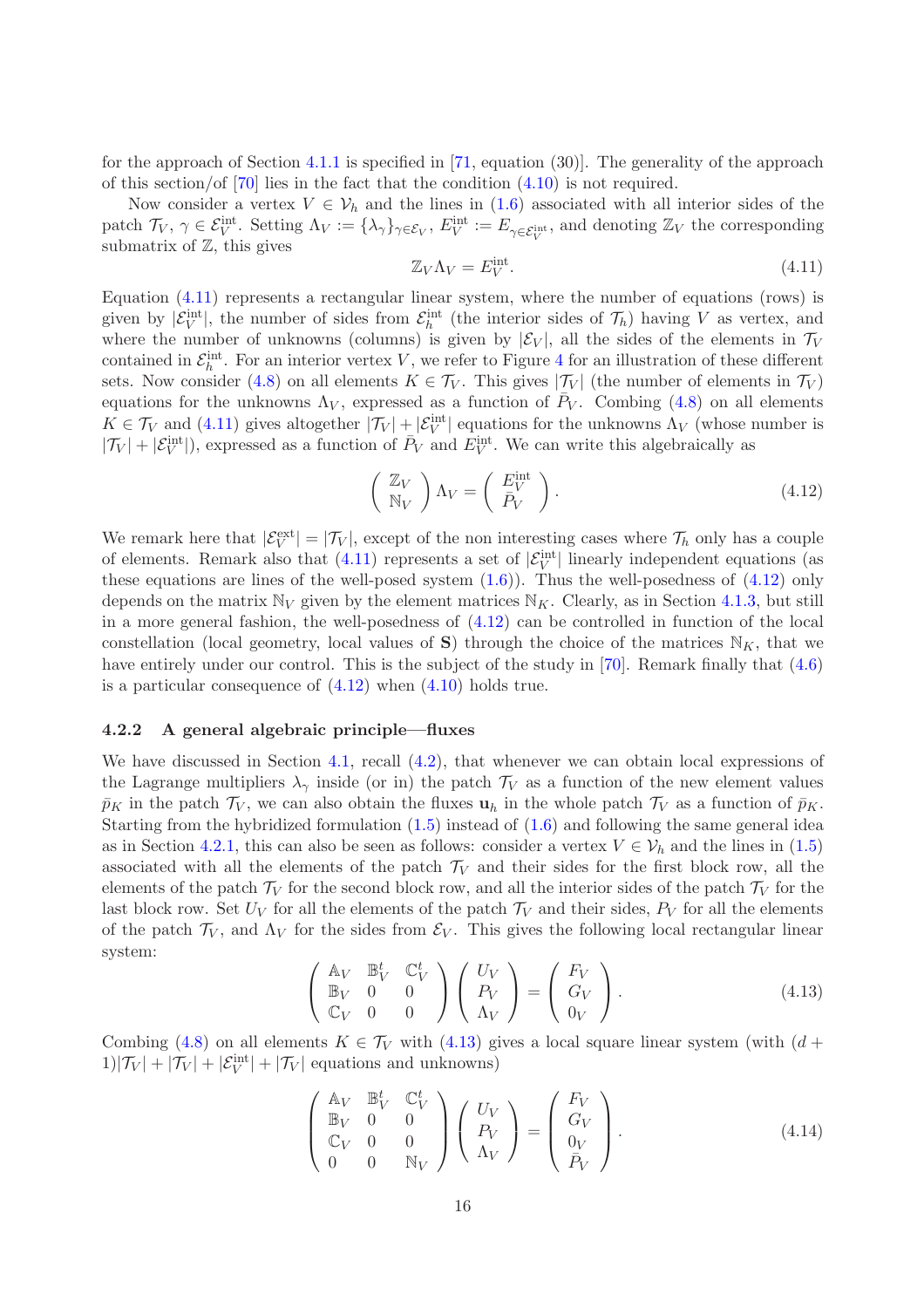<span id="page-16-0"></span>The same comments as in Section [4.2.1](#page-14-4) hold here true as well.

# 4.3 Expressing the Lagrange multipliers  $\Lambda$  and the fluxes U as a function of the potentials  $\bar{P}$

Let  $V \in \mathcal{V}_h$  be a vertex and  $\mathcal{T}_V$  the corresponding patch. By any of the approaches of Sections [4.1–](#page-8-0) [4.2,](#page-14-0) if the corresponding local problems [\(4.6\)](#page-10-3), [\(4.12\)](#page-15-1), or [\(4.14\)](#page-15-3) are well-posed, we obtain local expressions of the Lagrange multipliers  $\Lambda_V^{\text{int}}(\Lambda_V)$  and/or local expressions of the fluxes  $U_V$  from the potentials  $\bar{P}_V$  (and sources in  $\mathcal{T}_V$ ). We in particular infer from [\(4.6\)](#page-10-3)

<span id="page-16-1"></span>
$$
\Lambda_V^{\text{int}} = (\mathbb{M}_V)^{-1} (\widetilde{G}_V - \mathbb{J}_V \bar{P}_V) \tag{4.15}
$$

and from  $(4.12)$ 

$$
\Lambda_V = \left(\begin{array}{c} \mathbb{Z}_V \\ \mathbb{N}_V \end{array}\right)^{-1} \left(\begin{array}{c} E_V^{\text{int}} \\ \bar{P}_V \end{array}\right). \tag{4.16}
$$

A similar expression can be obtained for  $U_V$  from all  $(4.6)$ ,  $(4.12)$ , or  $(4.14)$ .

We will now run through all vertices of the mesh  $\mathcal{T}_h$ . For every vertex V, we have one expression for  $\Lambda_V^{\text{int}}$ . Once the new potentials  $\overline{P}$  are known, these different expressions have to lead to the same values of the Lagrange multipliers  $\Lambda$ . Thus, we are free to associate a weight  $w_{V,\sigma}$  to the expression of  $\Lambda_{\sigma}$  from every patch  $\mathcal{T}_V$  where the side  $\sigma$  is such that  $\Lambda_{\sigma}$  is the unknown in the local problem, and combine these expressions with these weights. The only (natural) condition is that, for every side  $\sigma$ , the sum of all its weights is equal to one. Let  $V \in \mathcal{V}_h$ . Let us define a mapping  $\Upsilon_V : \mathbb{R}^{|\mathcal{E}_V^{\text{int}}|} \to \mathbb{R}^{|\mathcal{E}_h^{\text{int}}|}$ , extending a vector  $\Lambda_V^{\text{int}} = {\Lambda_\sigma}_{\sigma \in \mathcal{E}_V^{\text{int}}}$  of values associated with the sides from  $\mathcal{E}_V^{\text{int}}$  to a vector of values associated with all the interior sides  $\mathcal{E}_h^{\text{int}}$  by

$$
[\Upsilon_V(\Lambda_V^{\rm int})]_\sigma := \left\{ \begin{array}{ll} \Lambda_\sigma & \text{if } \sigma \in \mathcal{E}_V^{\rm int} \\ 0 & \text{if } \sigma \notin \mathcal{E}_V^{\rm int} \end{array} \right..
$$

Let next  $\mathbb{W}_V$  be a diagonal matrix of size  $|\mathcal{E}_V^{\text{int}}| \times |\mathcal{E}_V^{\text{int}}|$ , with the entries given by the weights  $w_{V,\sigma}$ . With these notations and assumptions, we have

<span id="page-16-2"></span>
$$
\sum_{V \in \mathcal{V}_h} \Upsilon_V(\mathbb{W}_V \Lambda_V^{\text{int}}) = \Lambda. \tag{4.17}
$$

.

.

Let us now introduce a mapping  $\Upsilon_V : \mathbb{R}^{|\mathcal{E}_V^{\text{int}}| \times |\mathcal{E}_V^{\text{int}}|} \to \mathbb{R}^{|\mathcal{E}_h^{\text{int}}| \times |\mathcal{E}_h^{\text{int}}|}$  (with the same name as the previous one, since there is no possibility of confusion), extending a local matrix  $\mathbb{M}_V$  to a full-size one by zeros by

$$
[\Upsilon_V(\mathbb{M}_V)]_{\sigma,\gamma} := \begin{cases} (\mathbb{M}_V)_{\sigma,\gamma} & \text{if } \sigma \in \mathcal{E}_V^{\text{int}} \text{ and } \gamma \in \mathcal{E}_V^{\text{int}} \\ 0 & \text{if } \sigma \notin \mathcal{E}_V^{\text{int}} \text{ or } \gamma \notin \mathcal{E}_V^{\text{int}} \end{cases}
$$

We finally in the same fashion define a mapping  $\Theta_V : \mathbb{R}^{|\mathcal{E}_V^{\text{int}}| \times |\mathcal{T}_V|} \to \mathbb{R}^{|\mathcal{E}_h^{\text{int}}| \times |\mathcal{T}_h|}$ , filling a full-size representation of a matrix  $\mathbb{J}_V$  by zeros on the rows associated with the sides that are not from  $\mathcal{E}_V^{\text{int}}$ and on the columns associated with the elements that are not from  $\mathcal{T}_V$ ,

$$
[\Theta_V(\mathbb{J}_V)]_{\sigma,K} := \begin{cases} (\mathbb{J}_V)_{\sigma,K} & \text{if } \sigma \in \mathcal{E}_V^{\text{int}} \text{ and } K \in \mathcal{T}_V \\ 0 & \text{if } \sigma \notin \mathcal{E}_V^{\text{int}} \text{ or } K \notin \mathcal{T}_V \end{cases}
$$

With these notations, we obtain from [\(4.15\)](#page-16-1)

$$
\begin{split} \Upsilon_V(\mathbb{W}_V \Lambda_V^{\text{int}}) &= \Upsilon_V(\mathbb{W}_V (\mathbb{M}_V)^{-1} (\widetilde{G}_V - \mathbb{J}_V \bar{P}_V)) \\ &= \Upsilon_V(\mathbb{W}_V (\mathbb{M}_V)^{-1}) \widetilde{G} - \Theta_V(\mathbb{W}_V (\mathbb{M}_V)^{-1} \mathbb{J}_V) \bar{P}. \end{split}
$$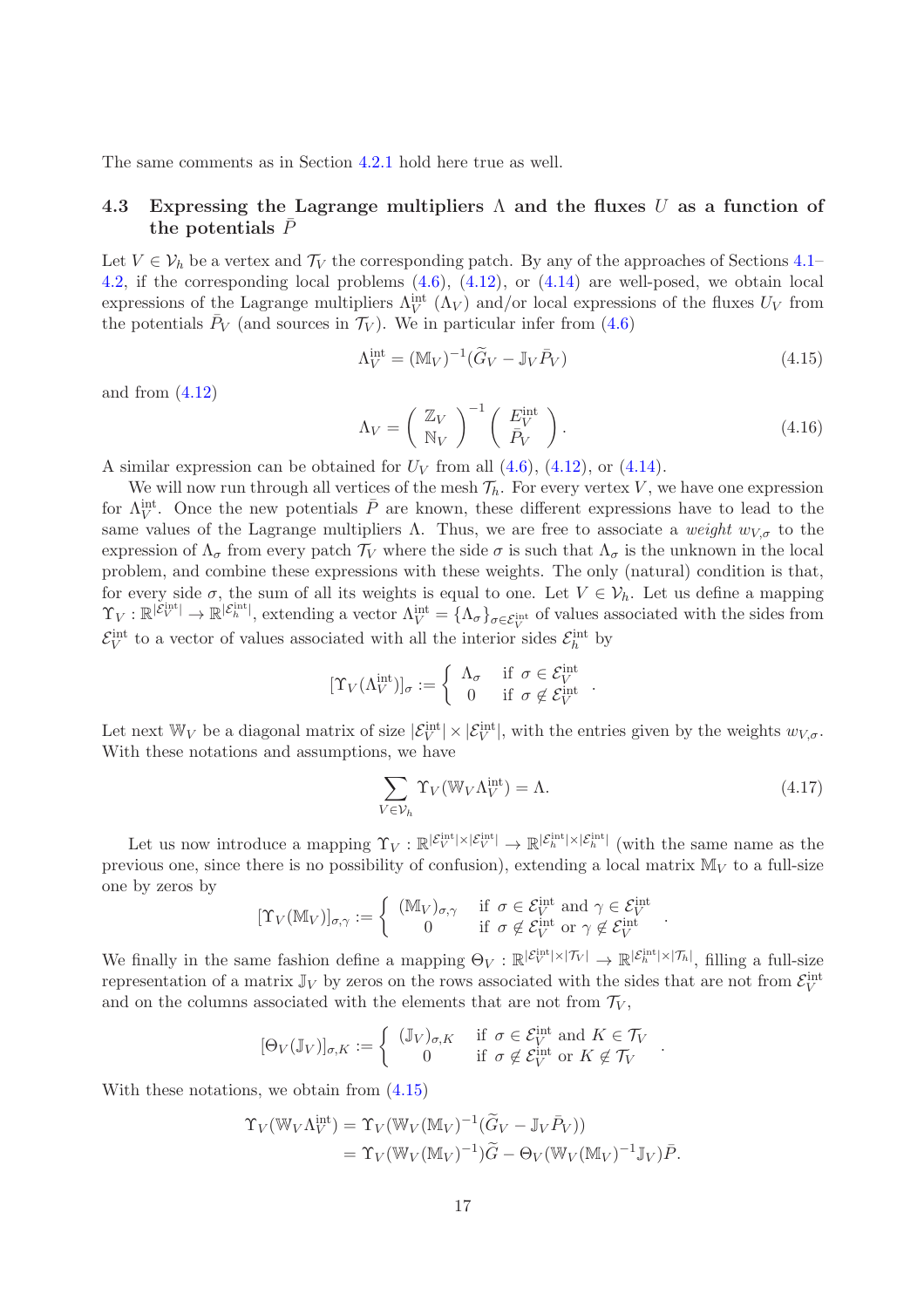Now, employing [\(4.17\)](#page-16-2), we finally come to

<span id="page-17-2"></span>
$$
\Lambda = \widetilde{\mathbb{M}}^{\text{inv}} \widetilde{G} - \mathbb{M}^{\text{inv}} \bar{P}
$$
\n(4.18)

with

$$
\widetilde{\mathbb{M}}^{\mathrm{inv}}:=\sum_{V\in\mathcal{V}_h}\Upsilon_V(\mathbb{W}_V(\mathbb{M}_V)^{-1}),\quad \mathbb{M}^{\mathrm{inv}}:=\sum_{V\in\mathcal{V}_h}\Theta_V(\mathbb{W}_V(\mathbb{M}_V)^{-1}\mathbb{J}_V).
$$

A similar procedure as above can be applied for the local problems [\(4.12\)](#page-15-1) or [\(4.14\)](#page-15-3).

In the same way, in all  $(4.6)$ ,  $(4.12)$ , or  $(4.14)$ , also the fluxes can be expressed. We then arrive at the equivalent of [\(4.18\)](#page-17-2) in the form

<span id="page-17-3"></span>
$$
U = \widetilde{\mathbb{Q}}^{\text{inv}} G - \mathbb{Q}^{\text{inv}} \bar{P}.\tag{4.19}
$$

Let us stress that all  $M<sup>inv</sup>$ ,  $\tilde{M}<sup>inv</sup>$ ,  $\tilde{Q}<sup>inv</sup>$ , and  $\tilde{Q}<sup>inv</sup>$  are *fully computable* and *sparse matrices*, obtained by a weighted combination of the inverses of the local matrices. We would finally like to mention here that in the numerical experiments of Section [6,](#page-20-0) we only use the approach of Section [4.1.](#page-8-0) We set there all the weights  $w_{V,\sigma}$  equal to  $1/d$ .

# <span id="page-17-0"></span>4.4 Prescribing the final system for the potentials  $\bar{P}$  only

We now want to use the above developments in order to write a global system of the form  $(1.10)$ . It turns out that two different approaches may be taken. In both of them, somehow surprisingly and unusually, we are going to *reuse the same equations* that have been previously used to obtain  $(4.18)$ or  $(4.19)$ .

#### <span id="page-17-1"></span>4.4.1 Prescribing the final system by an equilibrium of the fluxes

Using [\(4.19\)](#page-17-3), the first way of writing a final linear system for the unknowns  $\bar{P}$  only is to insert this expression into the second block equation of [\(1.3\)](#page-1-2), i.e., into

$$
\mathbb{B} U=G.
$$

This gives

<span id="page-17-4"></span>
$$
-\mathbb{BO}^{\text{inv}}\bar{P} = G - \mathbb{B}\widetilde{\mathbb{O}}^{\text{inv}}G,\tag{4.20}
$$

i.e., [\(1.10\)](#page-3-1) with  $\bar{S} = -\mathbb{B}\mathbb{O}^{\text{inv}}$  and  $\bar{H} = G - \mathbb{B}\widetilde{\mathbb{O}}^{\text{inv}}G$ . Remark that here, the second block equation of  $(1.3)$  ( $\mathbb{B}U = G$ ) is used in  $(4.6)$  (it is employed in  $(4.4)$ )/in  $(4.14)$ , as well as in  $(4.20)$ . We now comment on the different approaches of Sections [4.1.1–](#page-11-0)[4.1.3](#page-13-0) when they are used in connection with [\(4.20\)](#page-17-4).

In the approach of Section [4.1.1](#page-11-0) (when it is feasible), following [\[72,](#page-30-3) [24,](#page-27-4) [71\]](#page-30-4), the final matrix  $\mathbb S$ is symmetric and has a  $(d+2)$ -point stencil (there are at most  $d+2$  nonzero entries per each row of  $\overline{S}$ ) (for each  $K \in \mathcal{T}_h$ , only its neighbors are involved). When  $\mathbf{S}_K = \mathbb{I}s_K$ ,  $\overline{S}$  is positive definite on strictly Delaunay meshes but indefinite otherwise. A critical situation arises, as outlined in Section [4.1.1,](#page-11-0) in two space dimensions, when two triangles cut a square, see Figure [8.](#page-13-2) The local matrices  $M_V$  degenerate and the final problem [\(4.20\)](#page-17-4) is not well-posed. In order to proceed, an "aggregation" of the two triangles into a square has to be done, leading to one final unknown for each aggregated pair of triangles. We refer for a detailed description of all these results and for further results to [\[72,](#page-30-3) [24,](#page-27-4) [71\]](#page-30-4). This approach is called in Section [6](#page-20-0) below the FV method.

In the approach of Section [4.1.2,](#page-12-0) the final matrix  $\overline{S}$  is in general nonsymmetric and has a wider stencil (for each  $K \in \mathcal{T}_h$ , all simplices sharing a node with K are involved). The family of meshes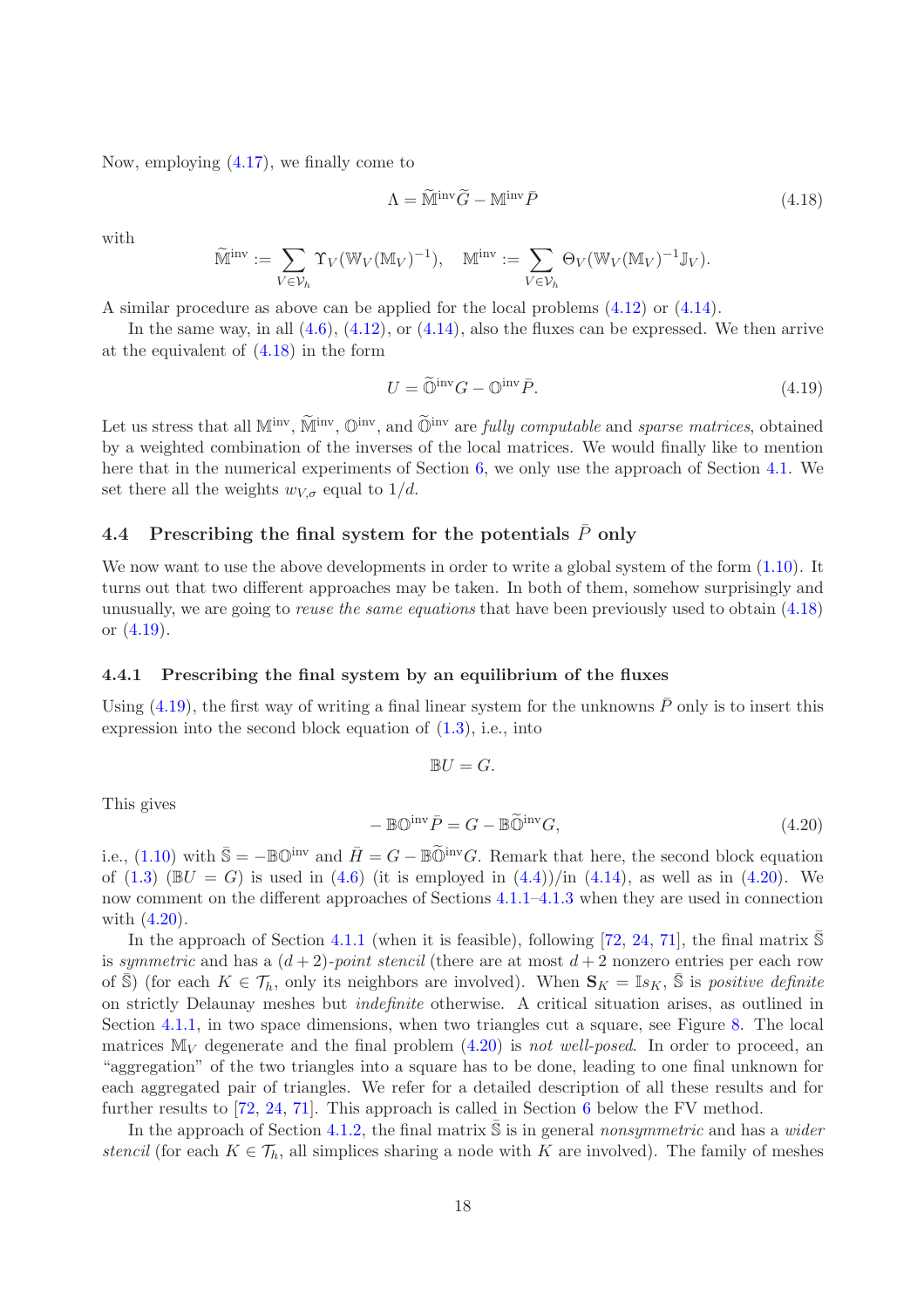where  $S$  is *positive definite* (which implies well-posedness) is, however, wider in comparison with the previous case. Recall that, similarly as in the previous case, singular local matrices  $\mathbb{M}_V$  can appear, see Section [4.1.2.](#page-12-0) We refer for a detailed description of all these results and further results to [\[64\]](#page-30-5). This approach is called in Section [6](#page-20-0) below the CMFE method.

Finally, the approach of Section [4.1.3](#page-13-0) can be described similarly as that of Section [4.1.2.](#page-12-0)

#### <span id="page-18-2"></span>4.4.2 Prescribing the final system by a potential relation

Using [\(4.18\)](#page-17-2), the second way of writing a final linear system for the unknowns  $\bar{P}$  only is to insert this expression into [\(4.9\)](#page-14-5), i.e., into

 $NA = \overline{P}$ .

This gives

<span id="page-18-3"></span>
$$
\mathbb{NM}^{\text{inv}}\bar{P} + \bar{P} = \mathbb{N}\widetilde{\mathbb{M}}^{\text{inv}}\widetilde{G},\tag{4.21}
$$

i.e., [\(1.10\)](#page-3-1) with  $\bar{S} = NM^{\text{inv}} + \mathbb{I}$  and  $\bar{H} = N\widetilde{M}^{\text{inv}}\widetilde{G}$ . Remark that here, [\(4.9\)](#page-14-5) is used repeatedly.

This approach is studied in detail in [\[70\]](#page-30-7). It turns out that the approach of Section [4.1.1,](#page-11-0) in contrast to Section [4.4.1,](#page-17-1) leads here in general to a nonsymmetric matrix. This approach is called in Section [6](#page-20-0) below the MFEC method. The other approaches still lead to a nonsymmetric matrix as in Section [4.4.1.](#page-17-1) The *stencil* involves only neighbors of a given  $K \in \mathcal{T}_h$  for Section [4.1.1](#page-11-0) and all simplices sharing a node with a given  $K \in \mathcal{T}_h$  in the other cases. Positive definiteness and well-posedness depend again on the mesh  $\mathcal{T}_h$  and the diffusion tensor **S**. The approaches of Sections [4.1.2](#page-12-0) and [4.1.3,](#page-13-0) respectively, are called the MFEB and MFEO methods in Section [6](#page-20-0) below.

#### <span id="page-18-1"></span>4.5 Additional symmetry and positive definiteness issues

As we have described, the final matrix  $\overline{S}$  of [\(1.10\)](#page-3-1), given by [\(4.20\)](#page-17-4) or by [\(4.21\)](#page-18-3), is generally nonsymmetric. The exception is the use of the S-circumcenter as the geometric evaluation point of Section [4.1.1,](#page-11-0) while imposing the final system through [\(4.20\)](#page-17-4).

Consider the case  $S = \mathbb{I}$  and the approach of Section [4.1.1](#page-11-0) (S-circumcenter as the geometric evaluation point), in combination with  $(4.21)$ . It is observed in numerical experiments in [\[70\]](#page-30-7) that in this case, the final matrix  $\overline{S}$  is symmetric if the mesh is "symmetric", consisting of the elements with the same shape, repeated in the mesh. Here the two approaches of imposing [\(1.10\)](#page-3-1) through [\(4.20\)](#page-17-4) or through [\(4.21\)](#page-18-3) coincide. Interestingly enough, this is no more the case for an inhomogeneous or anisotropic diffusion tensor S.

An open question that we find interesting is whether by adopting one of the approaches of Sections [4.1.3,](#page-13-0) [4.2.1,](#page-14-4) or [4.2.2](#page-15-4) in combination with the use of the weights  $w_{V,\sigma}$  of Section [4.3,](#page-16-0) we can obtain a symmetric and positive definite matrix for any mesh  $\mathcal{T}_h$  and any diffusion tensor **S**, either while imposing the final system as in Section [4.4.1,](#page-17-1) or as in Section [4.4.2.](#page-18-2)

# <span id="page-18-0"></span>5 Mixed finite elements on general polygonal meshes and their relations to other locally conservative methods

The aim of this section is to recall that mixed finite elements (of arbitrary order) can be used on general polygonal meshes  $\widehat{T}_H$  described in Section [1](#page-0-2) in order to produce a scheme of the type [\(1.12\)](#page-4-0) or [\(1.13\)](#page-4-1).

<span id="page-18-4"></span>**Theorem 5.1** (Mixed finite elements on polygonal meshes under the form [\(1.13\)](#page-4-1)). Let  $\widehat{\mathcal{T}}_H$  be an arbitrary polygonal mesh with a matching simplicial submesh  $\mathcal{T}_h$ . Consider any mixed finite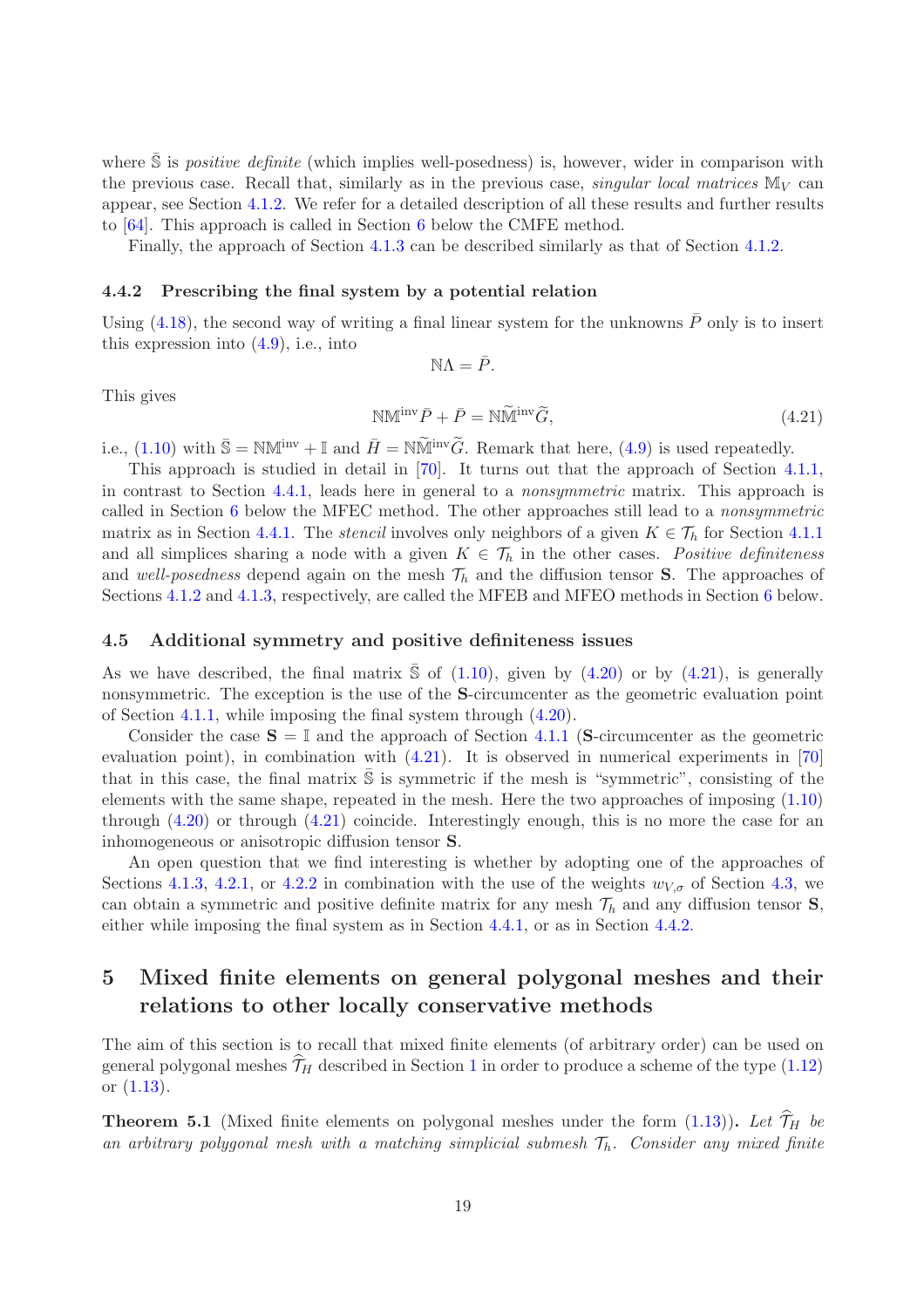element scheme on  $\mathcal{T}_h$  leading to [\(1.6\)](#page-2-4). Then, (1.6) can be statically condensed into a well-posed system of the form [\(1.13\)](#page-4-1) with a sparse, symmetric, and positive definite matrix  $\hat{\mathbb{Z}}$ .

*Proof.* Let a  $K \in \hat{\mathcal{T}}_H$  be given and denote the unknowns  $\Lambda$  of [\(1.6\)](#page-2-4) corresponding to the sides of  $\mathcal{T}_h$  which are in the interior of K by  $\Lambda_K^{\text{int}}$ . Use a similar notation  $E_K^{\text{int}}$  for the right-hand side entries of [\(1.6\)](#page-2-4). Finally, denote the unknowns corresponding to sides of  $\mathcal{T}_h$  which are on the boundary of K but not on the boundary of  $\Omega$  by  $\Lambda_K^{\text{ext}}$ . Consider the lines of [\(1.6\)](#page-2-4) associated with such sides of  $\mathcal{T}_h$  which are in the interior of K. This gives rise to the following local problem:

<span id="page-19-0"></span>
$$
\mathbb{Z}_K^{\text{int}} \Lambda_K^{\text{int}} = E_K^{\text{int}} - \mathbb{Z}_K^{\text{ext}} \Lambda_K^{\text{ext}}.
$$
\n(5.1)

Note that the system matrix  $\mathbb{Z}_K^{\text{int}}$  is square, symmetric, and positive definite, which implies the well-posedness of the local problem  $(\mathbb{Z}_K^{\text{int}})$  is a submatrix of  $\mathbb Z$  corresponding to the lines and columns corresponding to the sides of  $\mathcal{T}_h$  which are in the interior of K). Note also that [\(5.1\)](#page-19-0) is a local Dirichlet problem, which allows to compute  $\Lambda_K^{\text{int}}$  from  $\Lambda_K^{\text{ext}}$  and  $E_K^{\text{int}}$ . More precisely, we have

<span id="page-19-1"></span>
$$
\Lambda_K^{\text{int}} = (\mathbb{Z}_K^{\text{int}})^{-1} (E_K^{\text{int}} - \mathbb{Z}_K^{\text{ext}} \Lambda_K^{\text{ext}}). \tag{5.2}
$$

We now repeat the above procedure for all  $K \in \hat{\mathcal{T}}_H$ . We finally use the lines of [\(1.6\)](#page-2-4) associated with the sides of  $\mathcal{T}_h$  which are on the boundary of some  $K \in \hat{\mathcal{T}}_H$  but not on the boundary of  $\Omega$ , where we insert the expressions  $(5.2)$ . This gives  $(1.13)$ . Note that, contrarily to Section [4,](#page-7-0) all equations of [\(1.6\)](#page-2-4) are used exactly once; this process is called static condensation and clearly leads to the well-posedness of  $(1.13)$  with  $\overline{\mathbb{Z}}$  being sparse, symmetric, and positive definite.  $\Box$ 

<span id="page-19-3"></span>**Theorem 5.2** (Mixed finite elements on polygonal meshes under the form  $(1.12)$ ). Let  $\widehat{\mathcal{T}}_H$  be an arbitrary polygonal mesh with a matching simplicial submesh  $\mathcal{T}_h$ . Consider any mixed finite element scheme on  $\mathcal{T}_h$  leading to [\(1.3\)](#page-1-2). Then, (1.3) can be statically condensed into a well-posed system of the form [\(1.12\)](#page-4-0) of indefinite, saddle point type, with  $\widehat{A}$  being symmetric and  $\widehat{B}$  having full row rank.

*Proof.* Consider such basis of the space  $\Phi_h$  which contains the indicator functions  $\phi_K$  of all  $K \in \hat{\mathcal{T}}_H$ , i.e., the functions equal to one on K and zero elsewhere (then, all other basis functions of  $\Phi_h$  have zero mean value on each  $K \in \widehat{\mathcal{T}}_H$ ). Let a  $K \in \widehat{\mathcal{T}}_H$  be given and consider the lines of the first block of [\(1.3\)](#page-1-2), i.e., of ( $\mathbb{A} \mathbb{B}^t$ ), associated with such sides of  $\mathcal{T}_h$  which are in the interior of K. Consider moreover the lines of the second block of  $(1.3)$ , i.e., of  $(\mathbb{B} 0)$ , associated with all basis functions with support in K, other than  $\phi_K$ . This gives rise to the following local problem:

<span id="page-19-2"></span>
$$
\begin{pmatrix}\n\mathbb{A}_{K}^{\text{int}} & (\mathbb{B}_{K}^{0})^{t} \\
\mathbb{B}_{K}^{0} & 0\n\end{pmatrix}\n\begin{pmatrix}\nU_{K}^{\text{int}} \\
P_{K}^{0}\n\end{pmatrix} =\n\begin{pmatrix}\nF_{K}^{\text{int}} - \mathbb{A}_{K}^{\text{ext}} U_{K}^{\text{ext}} \\
G_{K}^{0}\n\end{pmatrix}.
$$
\n(5.3)

The well-posedness of this local problem follows from the fact that it corresponds to a *local Neu*mann problem with compatible data (the compatibility of the data follows from  $(1.3)$ ). Using  $(5.3)$ , we can compute the fluxes  $U_K^{\text{int}}$  and potentials  $P_K^0$  in the interior of K as a function of the fluxes  $U_K^{\text{ext}}$  through the boundary of K. Note that the matrix of  $(5.3)$  is formed by lines and rows of the matrix of [\(1.3\)](#page-1-2). It is now sufficient to insert these expressions for all  $K \in \widetilde{\mathcal{T}}_H$  into the remaining equations of  $(1.3)$ , i.e., those associated with the lines of the first block of  $(1.3)$  associated with the sides of  $\mathcal{T}_h$  which are on the boundary of some  $K \in \mathcal{T}_H$  and those associated with the lines of the second block of [\(1.3\)](#page-1-2) associated with the basis functions  $\phi_K$ . This leads to a system of a form [\(1.12\)](#page-4-0). Note that contrarily to Section [4,](#page-7-0) there is no reuse of the same equations. This procedure is called static condensation and clearly leads to the well-posedness and indefinite, saddle-point form of  $(1.12)$ , with A being symmetric and B having full row rank.  $\Box$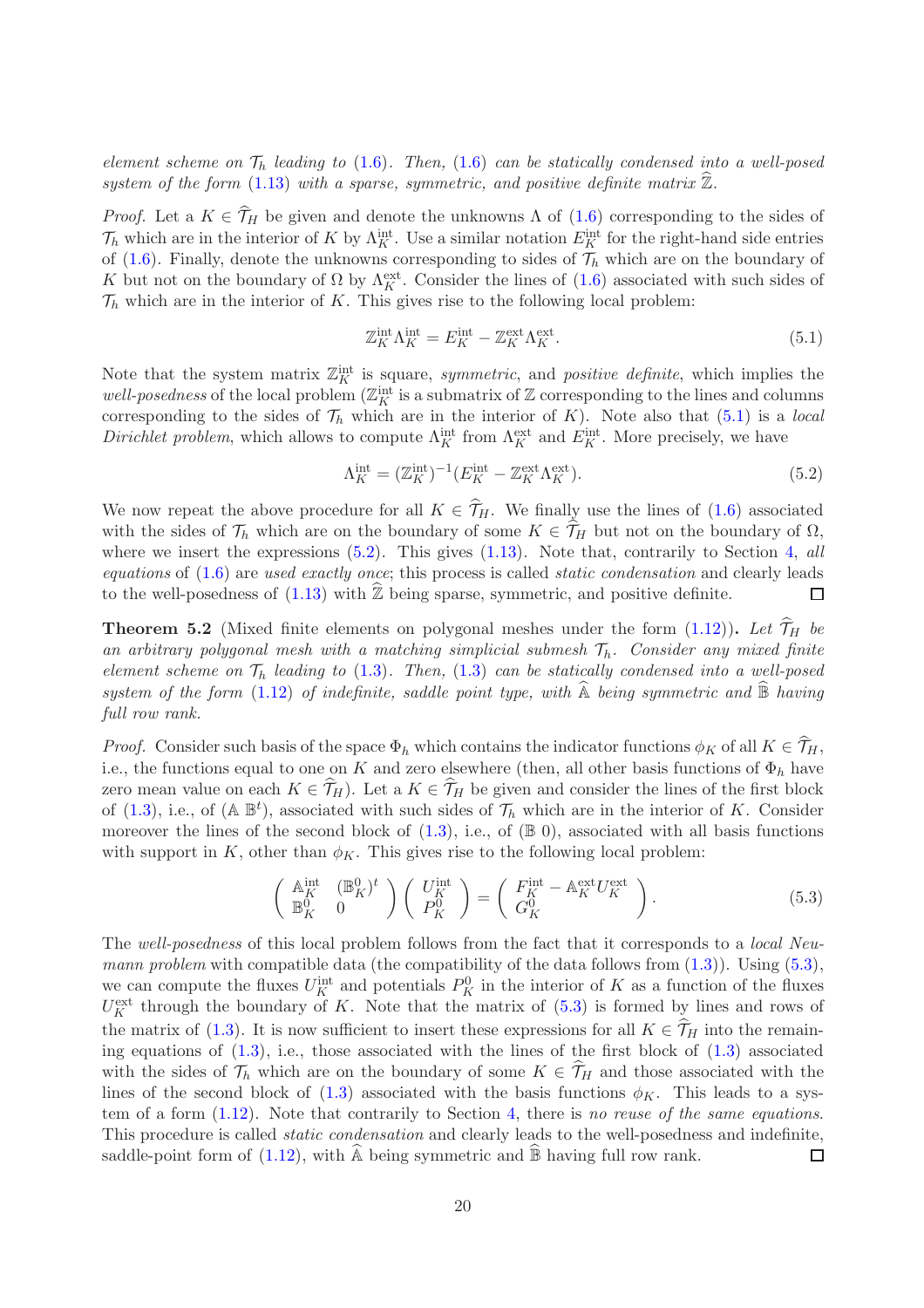<span id="page-20-2"></span>

Figure 10: Initial mesh

Remark 5.3 (A priori and a posteriori error estimates). Using Theorems [5.1](#page-18-4) and [5.2,](#page-19-3) [\(1.13\)](#page-4-1) is only an algebraic rewriting of  $(1.6)$  and  $(1.12)$  is only an algebraic rewriting of  $(1.3)$ . Thus, all a priori and a posteriori error estimates recalled in Section [1](#page-0-2) are valid for mixed finite element methods also on arbitrary polygonal grids.

Remark 5.4 (Discrete maximum principle on arbitrary polygonal meshes). In the same sense as in the previous remark, under the conditions discussed in Section [3.3,](#page-7-1) the discrete maximum principle is valid for mixed finite element methods also on arbitrary polygonal grids.

# <span id="page-20-0"></span>6 Numerical experiments

The goal of this section is to carry out an extensive comparative numerical study of the different one-unknown-per-element reformulations of the lowest-order Raviart–Thomas mixed finite element method, as presented in Section [4.](#page-7-0) We study the behavior of the different approaches for the homogeneous and isotropic diffusion tensor in Section [6.1,](#page-24-0) for an anisotropic diffusion tensor in Section [6.2,](#page-25-1) and for an inhomogeneous diffusion tensor in Section [6.3.](#page-25-2)

We consider the problem  $(1.1a)$  on  $\Omega = (0,1) \times (0,1)$ , with inhomogeneous Dirichlet boundary condition given by the function  $p(x, y) = 0.1y + 0.9$  instead of [\(1.1b\)](#page-0-1). We perform the calculations on uniform refinements of the mesh viewed in Figure [10.](#page-20-2) This mesh is strictly Delaunay, with the minimal and maximal angles equal to 35.4 and 88.7 degrees, respectively. A sink term  $q = -0.001$ is prescribed on two elements of the initial mesh. We consider the tensor S in the form

$$
\mathbf{S}|_K = \begin{pmatrix} \cos(\theta_K) & -\sin(\theta_K) \\ \sin(\theta_K) & \cos(\theta_K) \end{pmatrix} \begin{pmatrix} s_K & 0 \\ 0 & \nu s_K \end{pmatrix} \begin{pmatrix} \cos(\theta_K) & \sin(\theta_K) \\ -\sin(\theta_K) & \cos(\theta_K) \end{pmatrix}
$$
 for  $K \in \mathcal{T}_h$ ,

where we distinguish the following three different forms:

<span id="page-20-3"></span>
$$
s_K = 1 \quad \forall K \in \mathcal{T}_h, \quad \nu = 1,\tag{6.1}
$$

i.e. the homogeneous isotropic case  $(S = \mathbb{I})$ , or

<span id="page-20-1"></span>
$$
s_K = 1 \quad \forall K \in \mathcal{T}_h, \quad \theta_K \in \left\{ \frac{\pi}{5}, \frac{3\pi}{4}, \frac{\pi}{2}, \frac{3\pi}{5}, \frac{\pi}{3} \right\}, \quad \nu = 0.2,
$$
 (6.2)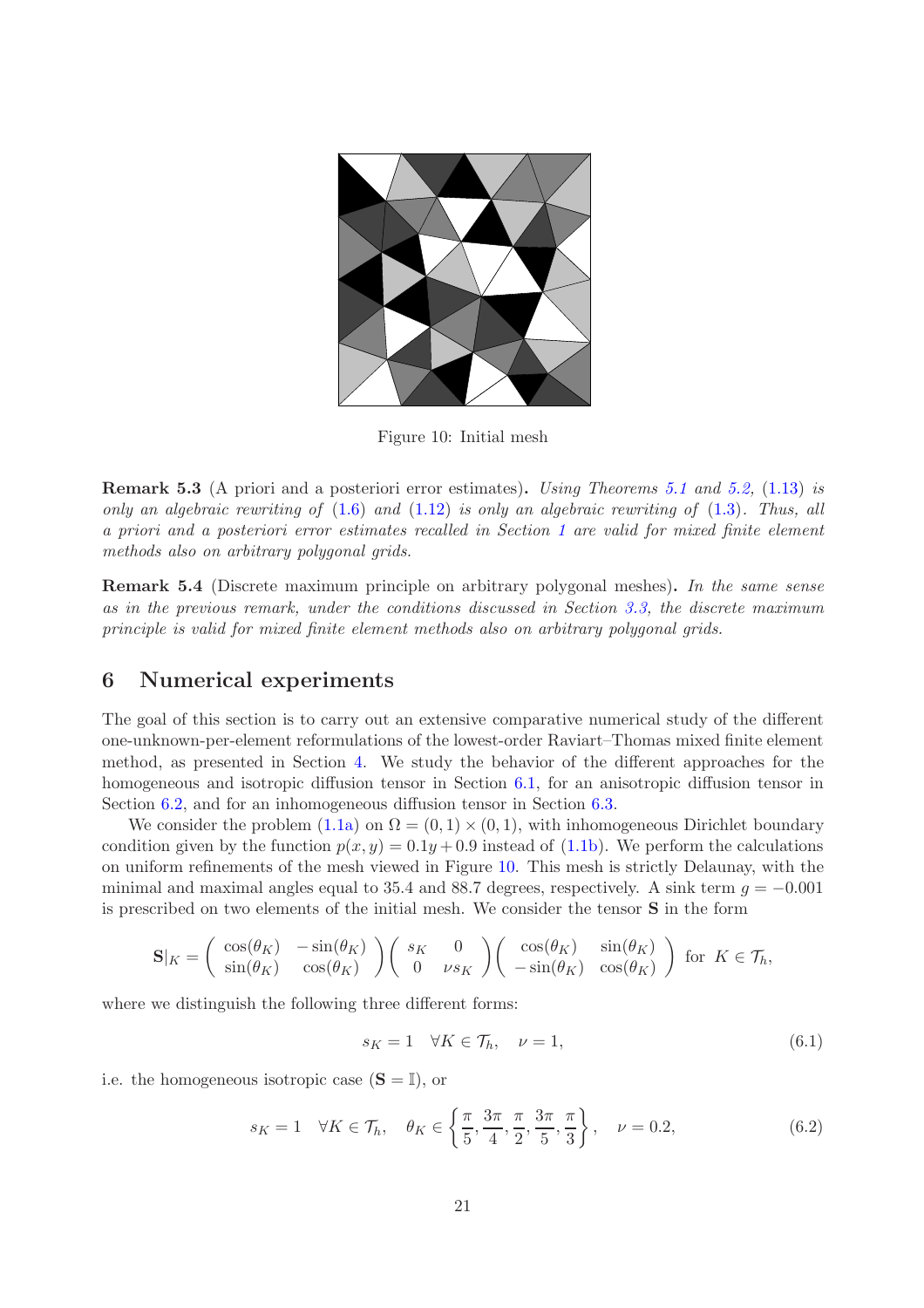

<span id="page-21-1"></span>Figure 11: System matrix sparsity pattern of the original MFE formulation (top left), NCFE formulation (top right), MFEB, MFEO, and CMFE formulations (bottom left), and FV and MFEC formulations (bottom right) for the mesh of Figure [10](#page-20-2)

i.e. the (homogeneous with respect to  $s_K$ ) anisotropic case (S is a full-matrix tensor), or

<span id="page-21-0"></span>
$$
s_K \in \{10, 1, 0.1, 0.01, 0.001\}, \quad \nu = 1,\tag{6.3}
$$

i.e. the inhomogeneous isotropic case (S is a varying multiple of the identity matrix). The dif-ferent grey shades in Figure [10](#page-20-2) correspond to the different choices  $\theta_K$  and  $s_K$  in [\(6.2\)](#page-20-1) and [\(6.3\)](#page-21-0), respectively. All the computations were performed in double precision on a notebook with Intel Core2 Duo 2.6 GHz processor and MS Windows Vista operating system. Machine precision was in the power of 1e-16. All the linear system solutions were done with the help of MATLAB 7.0.4. Additional numerical experiments are presented in [\[70\]](#page-30-7).

We test the following methods, which are all *equivalent implementations* of the lowest-order Raviart–Thomas mixed finite element method  $(1.2a)$ – $(1.2b)$  (written as  $(1.3)$ ) in the matrix form):

- 1. **MFEB**: the final system is of the form  $(1.10)$ , imposed through  $(4.21)$ , with the barycenter as the evaluation point (cf. Section [4.1.2\)](#page-12-0); this is the approach studied in [\[70\]](#page-30-7);
- 2. MFEC: the final system is of the form  $(1.10)$ , imposed through  $(4.21)$ , with the S-circum-center as the evaluation point (cf. Section [4.1.1\)](#page-11-0); this is the approach studied in  $[70]$ ;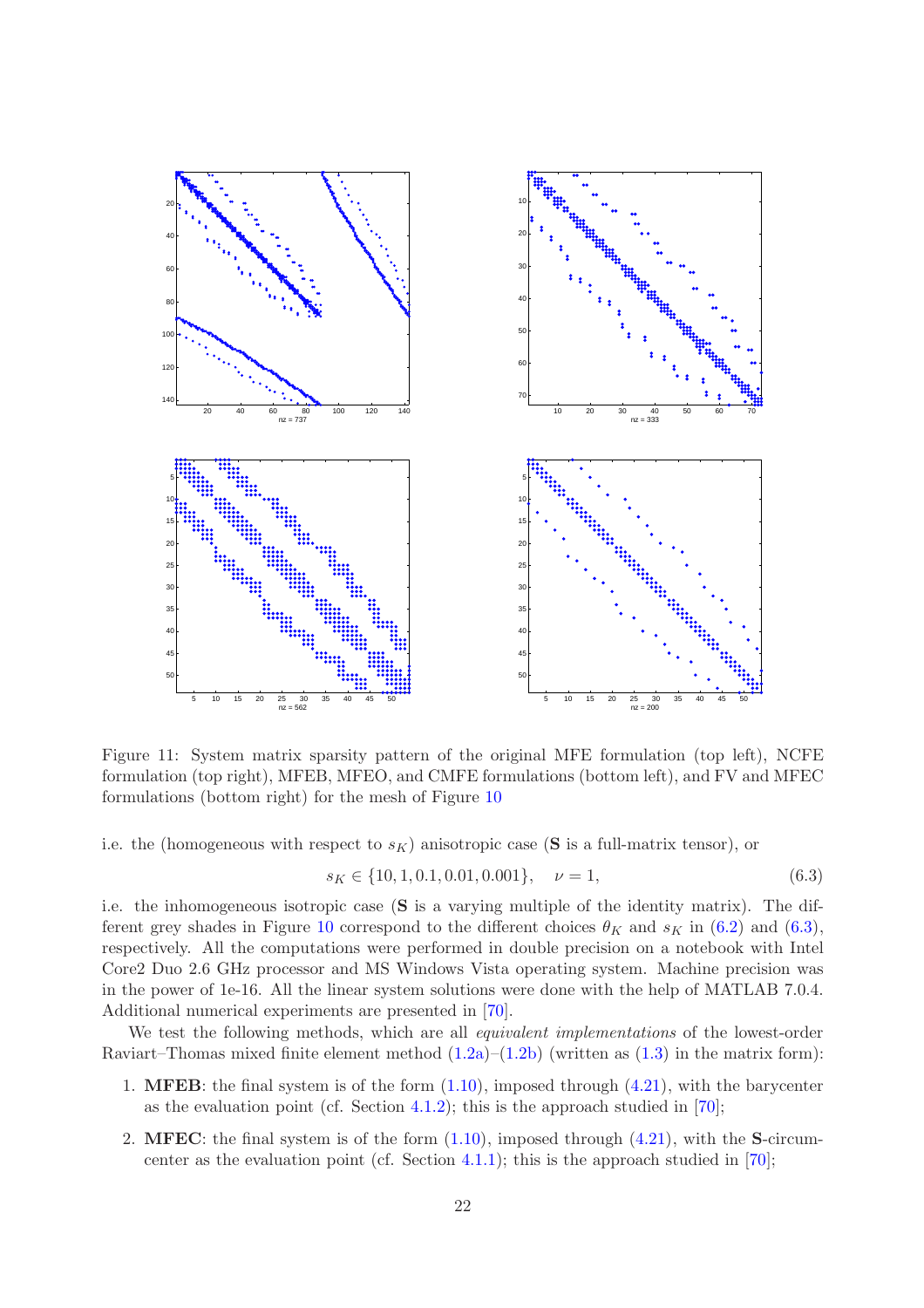| Abbreviation Meaning |                                                                               |
|----------------------|-------------------------------------------------------------------------------|
| Meth.                | method, one of the equivalent mixed finite element formulations               |
| Un.                  | number of unknowns (matrix size)                                              |
| Mat.                 | matrix                                                                        |
| St.                  | stencil (the maximum number of nonzero entries on each matrix row)            |
| Nonz.                | total number of matrix nonzero entries                                        |
| CN                   | 2-norm condition number                                                       |
| <b>CNS</b>           | 2-norm condition number after diagonal scaling                                |
| DS                   | direct linear solver                                                          |
| CG                   | conjugate gradients iterative linear solver                                   |
| <b>PCG</b>           | preconditioned conjugate gradients iterative linear solver                    |
| Bi-CGStab            | bi-conjugate gradients stabilized iterative linear solver                     |
| PBi-CGStab           | preconditioned bi-conjugate gradients stabilized iterative linear solver      |
| <b>CPU</b>           | CPU time of a direct/iterative linear solver                                  |
| Iter.                | number of iterations of an iterative linear solver                            |
| IC                   | CPU time of incomplete Cholesky factorization with a specified drop tolerance |
| ILU                  | CPU time of incomplete LU factorization with a specified drop tolerance       |
| <b>SPD</b>           | symmetric positive definite                                                   |
| <b>SID</b>           | symmetric indefinite                                                          |
| <b>NPD</b>           | nonsymmetric positive definite                                                |
| <b>NNS</b>           | nonsymmetric negative stable                                                  |
| <b>NID</b>           | nonsymmetric indefinite                                                       |

<span id="page-22-0"></span>Table 1: Abbreviations used in Tables [2](#page-23-0)[–5](#page-25-3)

- 3. **MFEO**: the final system is of the form  $(1.10)$ , imposed through  $(4.21)$ , while choosing the evaluation point as a function of the local geometry (cf. Section [4.1.3\)](#page-13-0); this is the approach studied in [\[70\]](#page-30-7);
- 4. CMFE: the final system is of the form [\(1.11\)](#page-3-2), given by the approach of [\[64\]](#page-30-5); considering the discrete unknowns  $\bar{p}_K$  of [\(4.1\)](#page-8-2) with the barycenter as the evaluation point (cf. Section [4.1.2\)](#page-12-0) instead of  $p<sub>K</sub>$  (recall the relation [\(3.4b\)](#page-6-5)), the system matrix S of [\(1.11\)](#page-3-2) is the same as the system matrix  $\Im$  of [\(1.10\)](#page-3-1) imposed through [\(4.20\)](#page-17-4);
- 5. FV: the final system is of the form  $(1.10)$ , imposed through  $(4.20)$ , with the S-circumcenter as the evaluation point (cf. Section [4.1.1\)](#page-11-0); this is the approach of  $[72, 24, 71]$  $[72, 24, 71]$  $[72, 24, 71]$  $[72, 24, 71]$  and corresponds to the finite volume method;
- 6. NCFE: the final system is of the form  $(1.6)$ , imposed through  $(3.2)$ , i.e., through the Crouzeix–Raviart nonconforming finite element method, see Section [3.1.](#page-6-0)

We show in Figure [11](#page-21-1) the sparsity patterns of the original mixed finite element method  $(1.3)$  and of its equivalent reformulations of the above list, for the case of the mesh of Figure [10.](#page-20-2) In Tables [2–](#page-23-0) [5,](#page-25-3) we present various properties of the final matrix systems arising from the different equivalent reformulations. We summarize in Table [1](#page-22-0) the different abbreviations used in Tables [2](#page-23-0)[–5.](#page-25-3) Recall that a real matrix  $\mathbb{S} \in \mathbb{R}^{M \times M}$  is positive definite if  $P^t \mathbb{S} P > 0$  for all  $P \in \mathbb{R}^M$ ,  $P \neq 0$ , and negative stable when all its eigenvalues have positive real parts (this is in particular the case for positive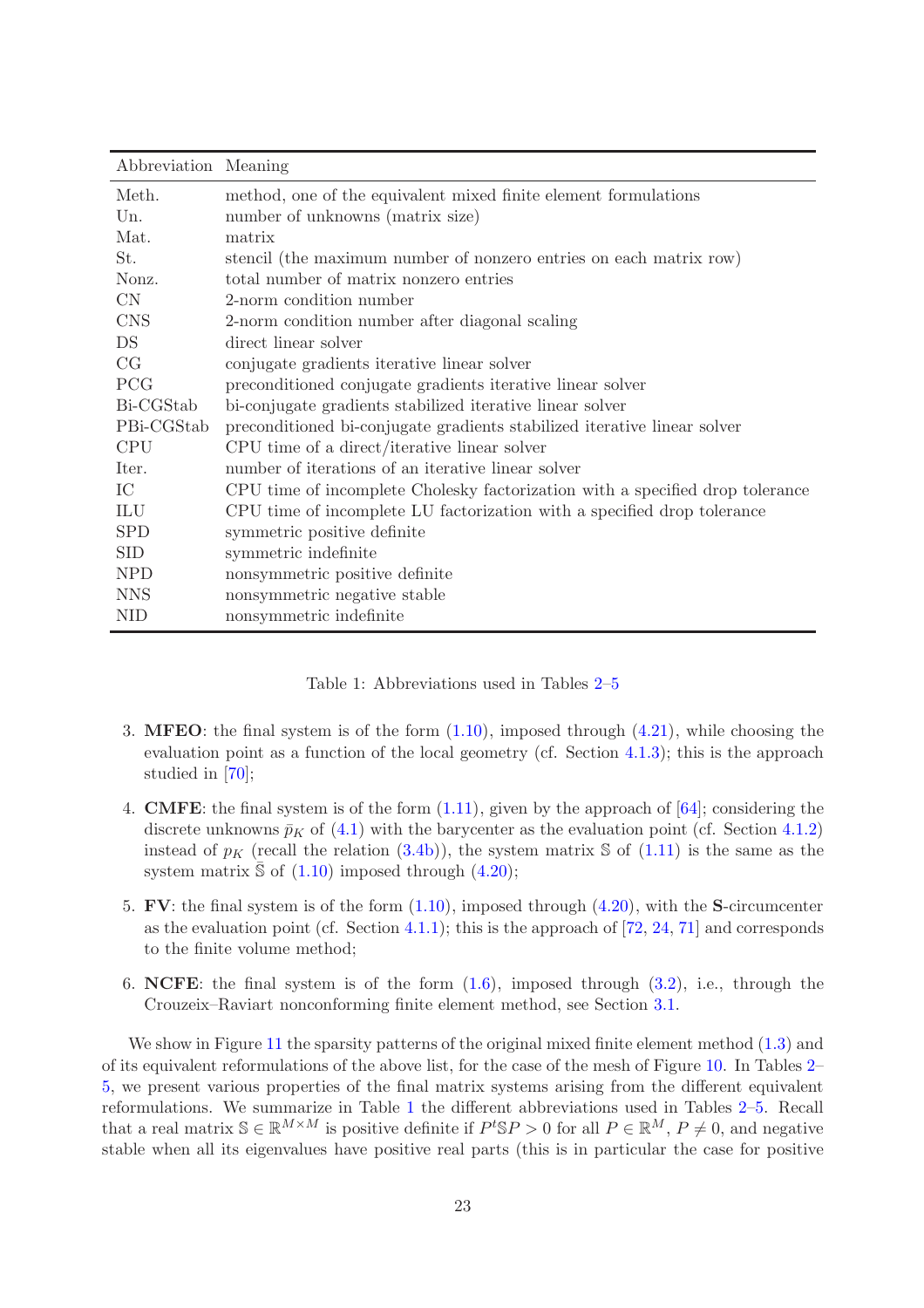|             |           |                |                                    |       |      | DS.  | CG/<br>Bi-CGStab |                       | PCG/<br>PBi-CGStab |                  |      |
|-------------|-----------|----------------|------------------------------------|-------|------|------|------------------|-----------------------|--------------------|------------------|------|
| Meth.       |           |                | Un. Mat. St. Nonz. CN              |       |      |      |                  | CNS CPU CPU Iter. CPU |                    | IC/<br>ILU Iter. |      |
| <b>MFER</b> |           |                | 13824 NPD 14 177652 7564           |       | 7580 | 0.27 | 4.86             | 324.5                 | 0.81 0.36          |                  | 9.0  |
|             |           |                | MFEC 13824 NNS 4 55040 11256 11056 |       |      | 0.09 | 2.23             | 372.0                 | $0.42$ 0.19        |                  | 6.5  |
| <b>MFEO</b> | 13824 NPD |                | 14 177652                          | 7531  | 7558 | 0.28 | 4.08             | 270.0                 | $0.80 \quad 0.41$  |                  | 7.5  |
| CMFE -      | 13824 NPD |                | 14 177652 7397                     |       | 7380 | 0.27 | 4.70             | 312.0                 | 0.83 0.39          |                  | 8.5  |
| FV          | 13824 SPD | $\overline{4}$ | 55040                              | 65722 | 8898 | 0.07 | 3.09             | 1098.0                | $0.42$ $0.17$      |                  | 17.0 |
| NCFE        | 20608 SPD |                | 5 102528                           | 14064 | 9944 | 0.14 | 2.92             | 620.0                 |                    | 1.11 0.56        | 19.0 |

<span id="page-23-0"></span>Table 2: Matrix properties and computational cost of the different equivalent equivalent formulations of the mixed finite element method, coefficients [\(6.1\)](#page-20-3)

definite matrices). The 2-norm condition number of a matrix  $\mathbb{S}$  is defined by  $\|\mathbb{S}\|_2\|\mathbb{S}^{-1}\|_2$ . We also consider the 2-norm condition number after diagonal scaling, by which we mean the minimal of the two 2-norm condition numbers of the two matrices

$$
(\operatorname{diag}(\mathbb{S}))^{-1} \mathbb{S}, \quad |\operatorname{diag}(\mathbb{S})|^{-1/2} \mathbb{S} |\operatorname{diag}(\mathbb{S})|^{-1/2}.
$$

We also study the computational cost. We first test the Matlab  $\setminus$  direct solver. A direct solver may not be usable for very large systems or may not be suitable for parabolic or nonlinear problems. Thus the behavior of iterative solvers is very important. We test two iterative methods. If the matrix is symmetric and positive definite, we use the conjugate gradients method [\[41,](#page-28-15) [56\]](#page-29-15). For nonsymmetric matrices, we employ the bi-conjugate gradients stabilized method [\[56,](#page-29-15) [63\]](#page-30-13). Unpreconditioned iterative linear solvers may be rather slow but usually illustrate well the matrix properties and especially the matrix condition number. To accelerate their convergence, we use incomplete Cholesky and incomplete LU factorizations with a specified drop tolerance, cf. [\[60\]](#page-30-14). The drop tolerance is always chosen in such a way that the sum of CPU times of the preconditioning and of the solution of the preconditioned system was minimal. We always use a zero start vector and stop the iterative process as soon as the relative residual  $\|H - \mathbb{S}P\|_2 / \|H\|_2$ , where P is the approximate solution to the system  $SP = H$ , decreases below 1e-8.

Some general conclusions may be drawn from the theoretical investigations and from Tables [2–](#page-23-0) [5.](#page-25-3) The number of unknowns is given by the number of elements for all methods except of NCFE, where the number of unknowns is given by the number of interior sides. NCFE always produces a symmetric positive definite matrix. The FV matrix is always symmetric, but positive definiteness depends on the tensor **S** and on the mesh  $\mathcal{T}_h$ . All the other methods lead to nonsymmetric matrices (see the discussion in Sections [4.4](#page-17-0) and [4.5\)](#page-18-1). These matrices can be positive definite, negative stable, or indefinite, in dependence on  $S$  and  $\mathcal{T}_h$ . Methods FV and MFEC produce four nonzero entries per matrix row in the interior of the mesh. In the NCFE case, this number is equal to 5. The stencil of the other methods is variable (recall that on the row associated with a given element  $K$ , there are nonzero entries on columns associated with those elements L which share a vertex with  $K$ ; it the present case, this is equal to 14. Methods MFEC and FV lead to fewest total nonzero matrix entries; NCFE has roughly twice and the other methods have roughly three times as many nonzeros.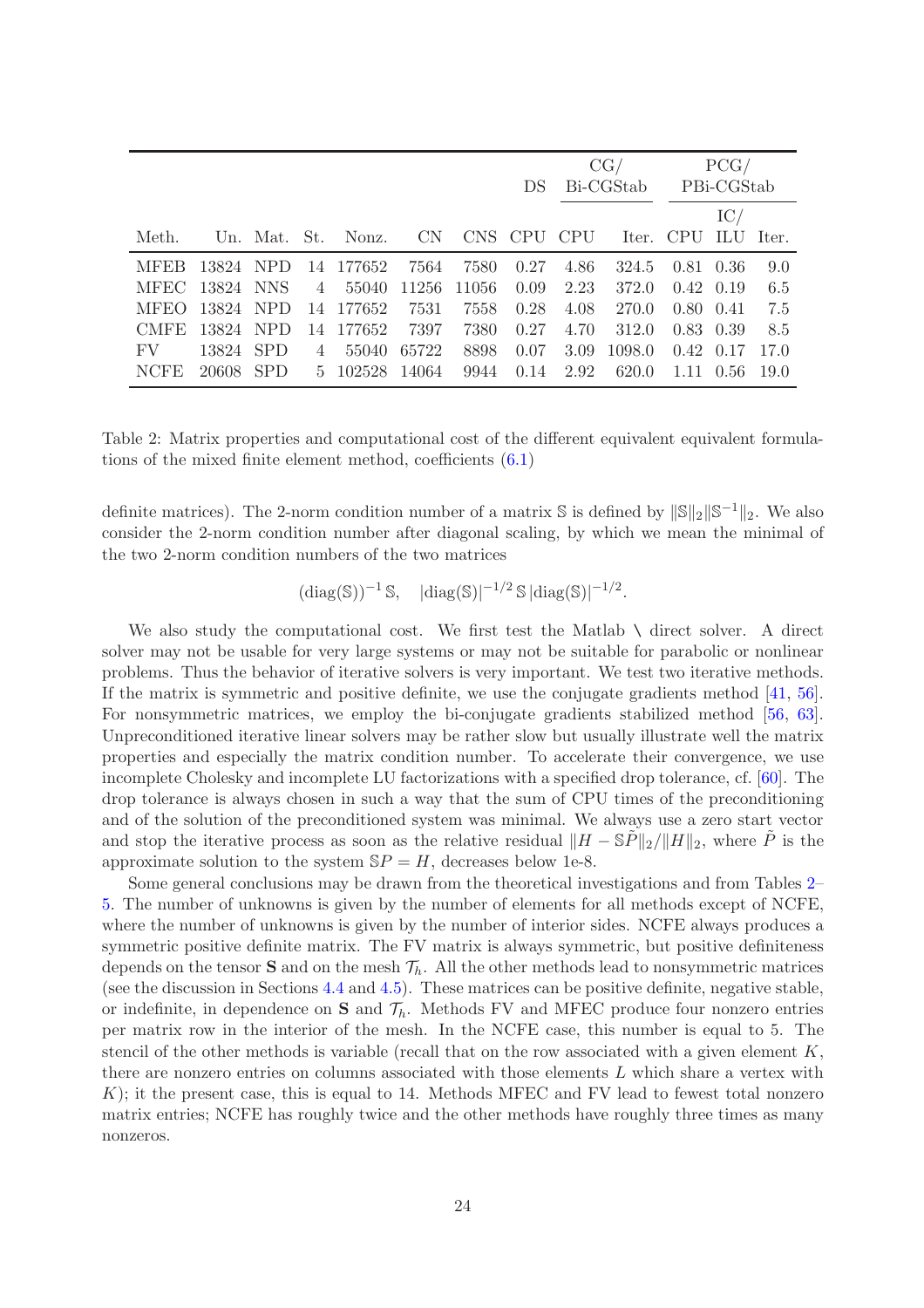|             |           |  |                    |                       |             |     |            |                                         | $CG/$ $PCG/$         |                |      |
|-------------|-----------|--|--------------------|-----------------------|-------------|-----|------------|-----------------------------------------|----------------------|----------------|------|
|             |           |  |                    |                       |             | DS. | Bi-CGStab  |                                         | PBi-CGStab           |                |      |
|             |           |  |                    |                       |             |     |            |                                         |                      | $\mathrm{IC}/$ |      |
| Meth.       |           |  |                    | Un. Mat. St. Nonz. CN |             |     |            | CNS CPU CPU Iter. CPU ILU Iter.         |                      |                |      |
| <b>MFEB</b> | 55296 NPD |  | 14 714740          | 30289                 | 30373       |     | 1.51 33.31 | 530.0                                   |                      | 8.14 3.37 19.5 |      |
| MFEC -      |           |  | 55296 NNS 4 220672 | 45016                 | 44643       |     | 0.49 17.47 |                                         | 624.5 3.34 1.25 13.5 |                |      |
| <b>MFEO</b> | 55296 NPD |  | 14 714740          | 30143                 | 30285       |     | 1.55 37.76 | 594.5                                   | 7.06 2.75 19.5       |                |      |
| CMFE.       | 55296 NPD |  | 14 714740          |                       | 29630 29551 |     | 1.49 34.32 |                                         | 544.5 6.91 2.73 18.5 |                |      |
| FV FV       | 55296 SPD |  | 4 220672           | 263036 35813          |             |     |            | 0.48 29.52 2170.0 3.08 1.47             |                      |                | 20.0 |
| <b>NCFE</b> | 82688 SPD |  | 5 412416           |                       |             |     |            | 56416 39901 0.90 35.80 1219.0 9.41 3.78 |                      |                | 42.0 |

Table 3: Matrix properties and computational cost of the different equivalent equivalent formulations of the mixed finite element method, coefficients [\(6.1\)](#page-20-3)

<span id="page-24-1"></span>

|                |           |   |           |                       |        |             | CG/       |                          | PCG/              |           |      |
|----------------|-----------|---|-----------|-----------------------|--------|-------------|-----------|--------------------------|-------------------|-----------|------|
|                |           |   |           |                       |        | DS.         | Bi-CGStab |                          | PBi-CGStab        |           |      |
|                |           |   |           |                       |        |             |           |                          |                   | IC/       |      |
| Meth.          |           |   |           | Un. Mat. St. Nonz. CN |        | CNS CPU CPU |           | Iter.                    | CPU               | ILU Iter. |      |
| <b>MFER</b>    | 13824 NPD |   | 14 177652 | 14489                 | 11203  | 0.28        | 6.61      | 448.0                    | 0.98 0.59         |           | 6.5  |
| MFEC 13824 NID |           | 4 | 55040     | 2401279               | 416769 | 0.08        |           | $\overline{\phantom{a}}$ | $0.45 \quad 0.20$ |           | 7.0  |
| <b>MFEO</b>    | 13824 NPD |   | 14 177652 | 13401                 | 10767  | 0.27        | 6.51      | 440.5                    | 0.95 0.41         |           | 10.0 |
| CMFE.          | 13824 NPD |   | 14 177652 | 9276                  | 7758   | 0.28        |           | 5.27 350.5               | 0.84 0.38         |           | 9.0  |
| FV             | 13824 SID | 4 | 55040     | 247055                | 239934 | 0.09        |           |                          | $0.45 \quad 0.20$ |           | 7.0  |
| NCFE           | 20608 SPD |   | 5 102528  | 25393                 | 16969  | 0.18        | 4.03      | 850.0                    | 1.12 0.41         |           | 30.0 |

<span id="page-24-2"></span>Table 4: Matrix properties and computational cost of the different equivalent equivalent formulations of the mixed finite element method, coefficients [\(6.2\)](#page-20-1)

#### <span id="page-24-0"></span>6.1 Identity matrix diffusion tensor

Tables [2](#page-23-0) and [3](#page-24-1) present the results for the coefficients [\(6.1\)](#page-20-3) and respectively fourth- and fifthlevel uniform refinements of the mesh of Figure [10.](#page-20-2) The condition number of all methods is here roughly comparable; the only (negative) exception is the FV method. The condition numbers get mutually much closer after the diagonal scaling. The matrix size and sparsity pattern/number of nonzero entries imply that FV/MFEC give smallest CPU times while using the direct solver, followed respectively by NCFE and then all other methods. The method MFEC behaves best for an unpreconditioned linear solver, actually much better than FV which do has the advantage of a symmetric matrix. The methods MFEB/MFEC/MFEO proposed in the present paper and the related CMFE method seem to outperform NCFE for increasing mesh size (a systematically better behavior of CMFE over NCFE is observed in [\[64\]](#page-30-5)). Concerning preconditioned iterative solvers, FV/MFEC seem to perform roughly two times as fast as MFEB/MFEO/CMFE and roughly three times as fast as NCFE.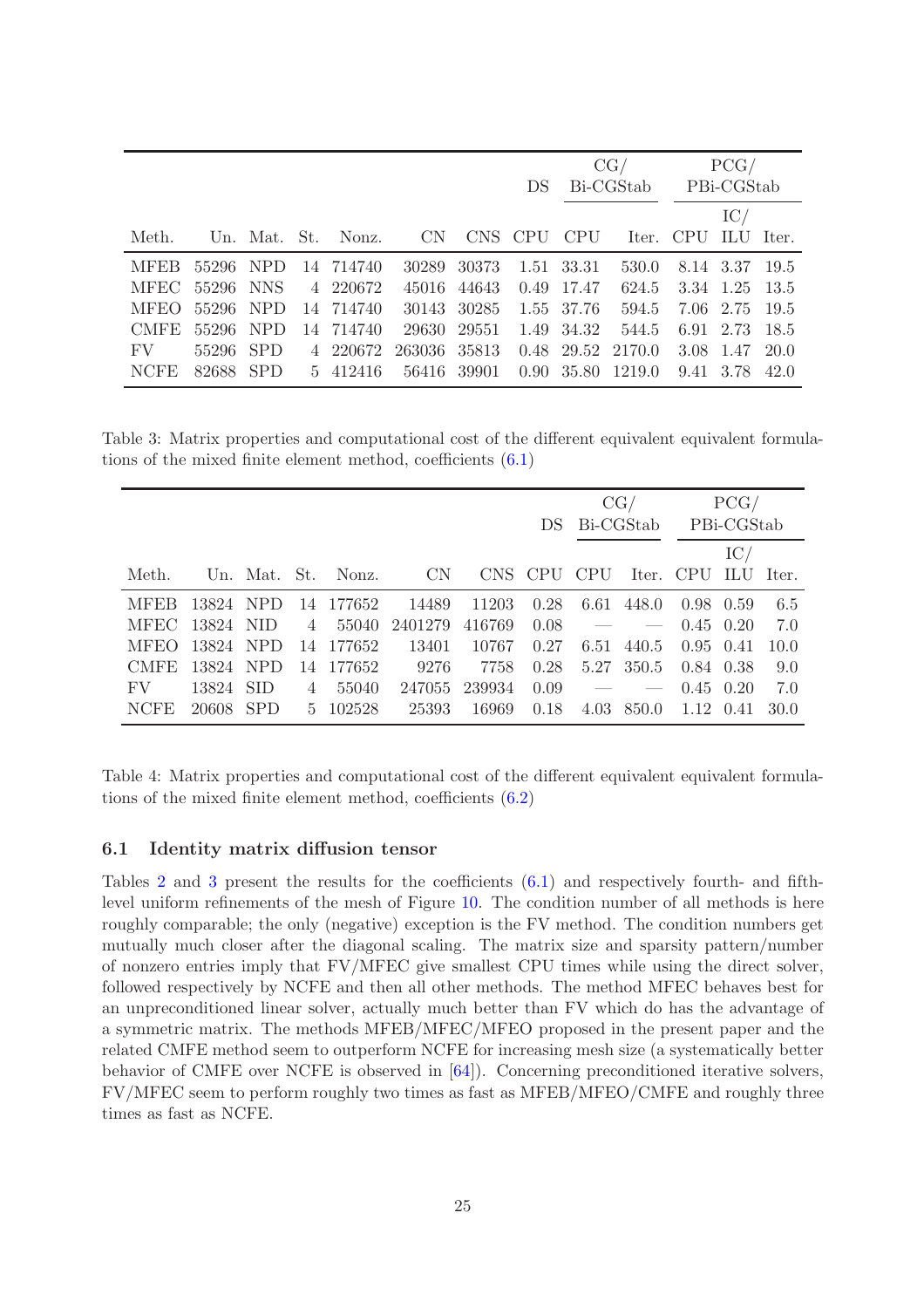|                |           |            |                |                    |           |        | DS         | CG/<br>Bi-CGStab |               | PCG/<br>PBi-CGStab  |  |       |
|----------------|-----------|------------|----------------|--------------------|-----------|--------|------------|------------------|---------------|---------------------|--|-------|
|                |           |            |                |                    |           |        |            |                  |               | IC/                 |  |       |
| Meth.          |           |            |                | Un. Mat. St. Nonz. | <b>CN</b> | CNS.   | <b>CPU</b> | <b>CPU</b>       |               | Iter. CPU ILU Iter. |  |       |
| <b>MFEB</b>    | 13824 NPD |            |                | 14 177652          | 819248    | 740706 | 0.28       | 13.33            | 897.5         | $1.05 \quad 0.62$   |  | 6.5   |
| MFEC 13824 NNS |           |            | $\overline{4}$ | 55040              | 903789    | 763849 | 0.09       | 5.34             | 947.5         | $0.47$ $0.20$       |  | 7.5   |
| <b>MFEO</b>    | 13824 NPD |            |                | 14 177652          | 820367    | 739957 | 0.28       | 12.45            | 790.5         | $1.05 \quad 0.56$   |  | 8.0   |
| <b>CMFE</b>    | 13824 NPD |            | 14             | 177652             | 2500730   | 478974 | 0.28       | 102.27           | 6842.5        | $1.01 \quad 0.41$   |  | 10.5  |
| FV             | 13824     | <b>SPD</b> | 4              | 55040              | 16387758  | 497974 | 0.07       | 39.41            | 14101.0       | $0.44$ $0.17$       |  | 16.0  |
| <b>NCFE</b>    | 20608     | SPD.       |                | 5 102528           | 4797335   | 670623 | 0.18       |                  | 52.42 11226.0 | $1.22 \quad 0.64$   |  | -16.0 |

<span id="page-25-3"></span>Table 5: Matrix properties and computational cost of the different equivalent equivalent formulations of the mixed finite element method, coefficients [\(6.3\)](#page-21-0)

#### <span id="page-25-1"></span>6.2 Anisotropic diffusion tensor

Table [4](#page-24-2) presents the results for the coefficients [\(6.2\)](#page-20-1) and the fourth-level uniform refinement of the mesh of Figure [10.](#page-20-2) Because of the anisotropy of the diffusion tensor, the FV method leads to a symmetric indefinite matrix, whereas the MFEC method to a nonsymmetric indefinite matrix. These matrices are also very badly conditioned, whereby the diagonal scaling does not help too much. Consequently, direct application of the iterative solvers leads to no convergence in 50000 iterations. All the other methods behave rather similarly to Table [2.](#page-23-0) Application of the direct solver or of iterative solvers with preconditioning leads to results similar to that of Table [2.](#page-23-0)

#### <span id="page-25-2"></span>6.3 Inhomogeneous diffusion tensor

Table [5](#page-25-3) presents the results for the coefficients [\(6.3\)](#page-21-0) and the fourth-level uniform refinement of the mesh of Figure [10.](#page-20-2) Here the matrices are as for the identity matrix diffusion tensor of Tables [2](#page-23-0) and [3;](#page-24-1) in particular the FV method gives a symmetric positive definite matrix and MFEC a nonsymmetric negative stable matrix. The inhomogeneity of the diffusion tensor however causes an increase of the matrices condition numbers. This increase is severe in CMFE and NCFE methods, and in particular in the FV method. Consequently, direct application of the iterative solvers leads to important increase of the CPU time in CMFE, NCFE, and FV methods. Whereas the FV and MFEC methods behaved similarly in Table [2,](#page-23-0) the MFEC method becomes here almost 8 times faster than the FV one. When diagonal scaling is applied, however, the condition numbers of all methods become comparable, whence the preconditioned iterative solvers behave similarly as for the case of Table [2.](#page-23-0) Also the application of the direct solver leads to results similar to those of Table [2.](#page-23-0)

# <span id="page-25-0"></span>7 Conclusions

We have introduced in this paper a systematic way of reducing the number of unknowns in the lowest-order Raviart–Thomas mixed finite element method from the flux and potential unknowns to (new) potential unknowns only. This gives rise to a whole family of equivalent one-unknownper-element reformulations of the mixed finite element method, some of which reduce to some wellknown discretization schemes. Amongst these equivalent formulations, the MFEC leads to very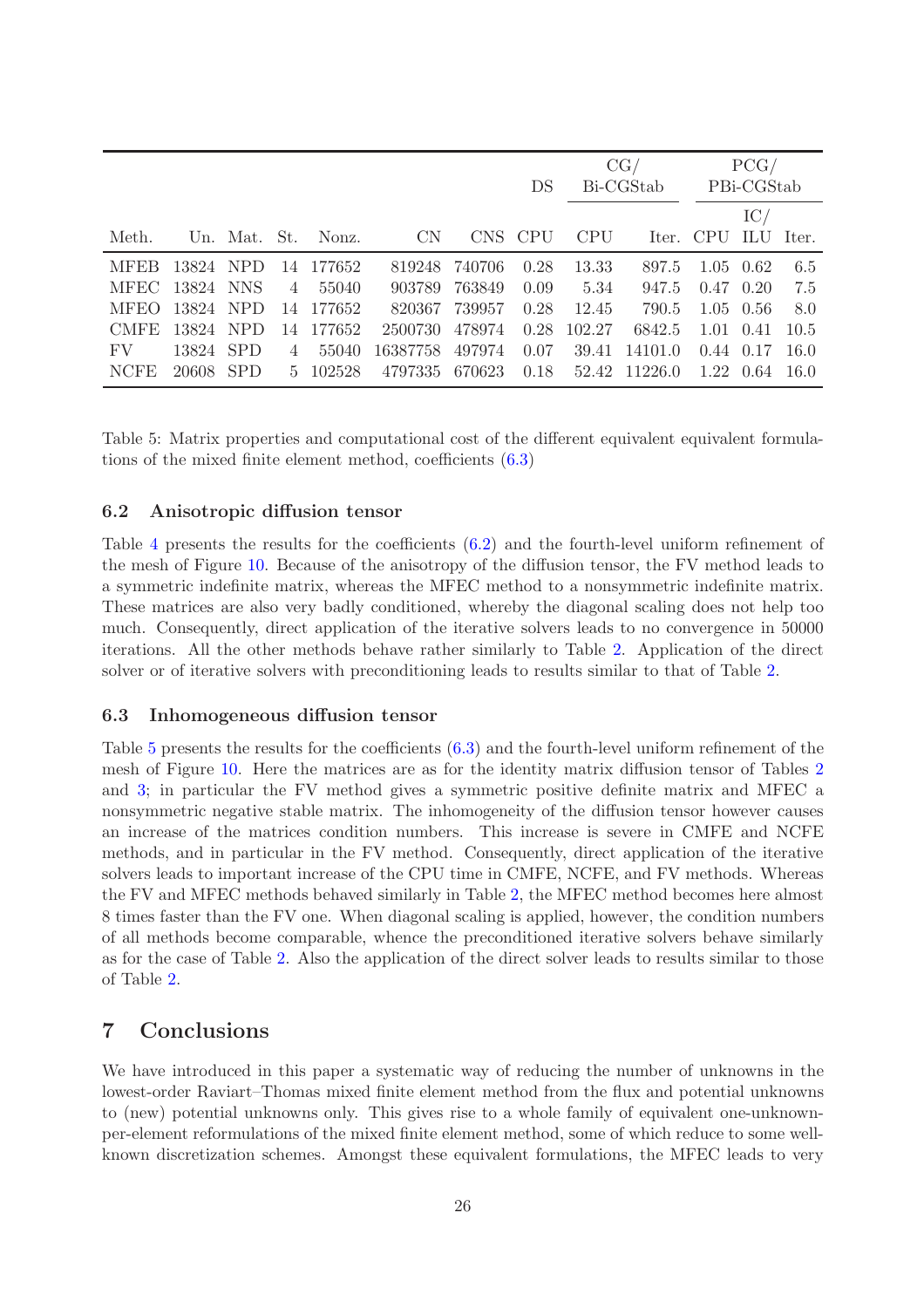compact 4-point stencils in two space dimensions and excellent computational costs for problems with a possibly highly inhomogeneous diffusion tensor. The FV has similar properties and leads, in addition, to symmetric matrices, but behaves considerably worse for highly inhomogeneous diffusion tensors. Both of these reformulations, however, seem to behave less well for anisotropic diffusion tensors, and, moreover, are only applicable in two space dimensions. Then the MFEB, MFEO, or the previously proposed CMFE reformulations seem as appealing alternatives to the classical NCFE implementation.

We have also recalled the validity of the discrete maximum principle and the possibility to formulate mixed finite element methods on general polygonal meshes. To us, the major conclusion of the present paper is that in all underlying principles, derivation, properties, applicability, and computational cost, the lowest-order Raviart–Thomas mixed finite element method is closely related to many other locally conservative discretization methods, while possessing a well-explored and solid theoretical background.

# <span id="page-26-2"></span>References

- [1] Aavatsmark, I., Barkve, T., Bøe, Ø., and Mannseth, T. Discretization on unstructured grids for inhomogeneous, anisotropic media. I. Derivation of the methods. SIAM J. Sci. Comput. 19, 5 (1998), 1700–1716.
- <span id="page-26-3"></span>[2] Aavatsmark, I., Barkve, T., Bøe, Ø., and Mannseth, T. Discretization on unstructured grids for inhomogeneous, anisotropic media. II. Discussion and numerical results. SIAM J. Sci. Comput. 19, 5 (1998), 1717–1736.
- <span id="page-26-4"></span>[3] Aavatsmark, I., Eigestad, G. T., Klausen, R. A., Wheeler, M. F., and Yotov, I. Convergence of a symmetric MPFA method on quadrilateral grids. Comput. Geosci. 11, 4 (2007), 333–345.
- <span id="page-26-8"></span>[4] AGÉLAS, L., DI PIETRO, D. A., AND DRONIOU, J. The G method for heterogeneous anisotropic diffusion on general meshes. M2AN Math. Model. Numer. Anal. 44, 4 (2010), 597–625.
- <span id="page-26-5"></span>[5] Agelas, L., and Masson, R. Convergence of the finite volume MPFA O scheme for heterogeneous anisotropic diffusion problems on general meshes. C. R. Math. Acad. Sci. Paris 346, 17-18 (2008), 1007–1012.
- <span id="page-26-0"></span>[6] AGOUZAL, A., BARANGER, J., MAÎTRE, J.-F., AND OUDIN, F. Connection between finite volume and mixed finite element methods for a diffusion problem with nonconstant coefficients. Application to a convection diffusion problem. East-West J. Numer. Math. 3, 4 (1995), 237– 254.
- <span id="page-26-6"></span>[7] Ainsworth, M. A posteriori error estimation for lowest order Raviart–Thomas mixed finite elements. SIAM J. Sci. Comput. 30, 1 (2007), 189–204.
- <span id="page-26-1"></span>[8] Alotto, P., and Perugia, I. Mixed finite element methods and tree-cotree implicit condensation. Calcolo 36, 4 (1999), 233–248.
- <span id="page-26-7"></span>[9] Arbogast, T., and Chen, Z. On the implementation of mixed methods as nonconforming methods for second-order elliptic problems. Math. Comp. 64, 211 (1995), 943–972.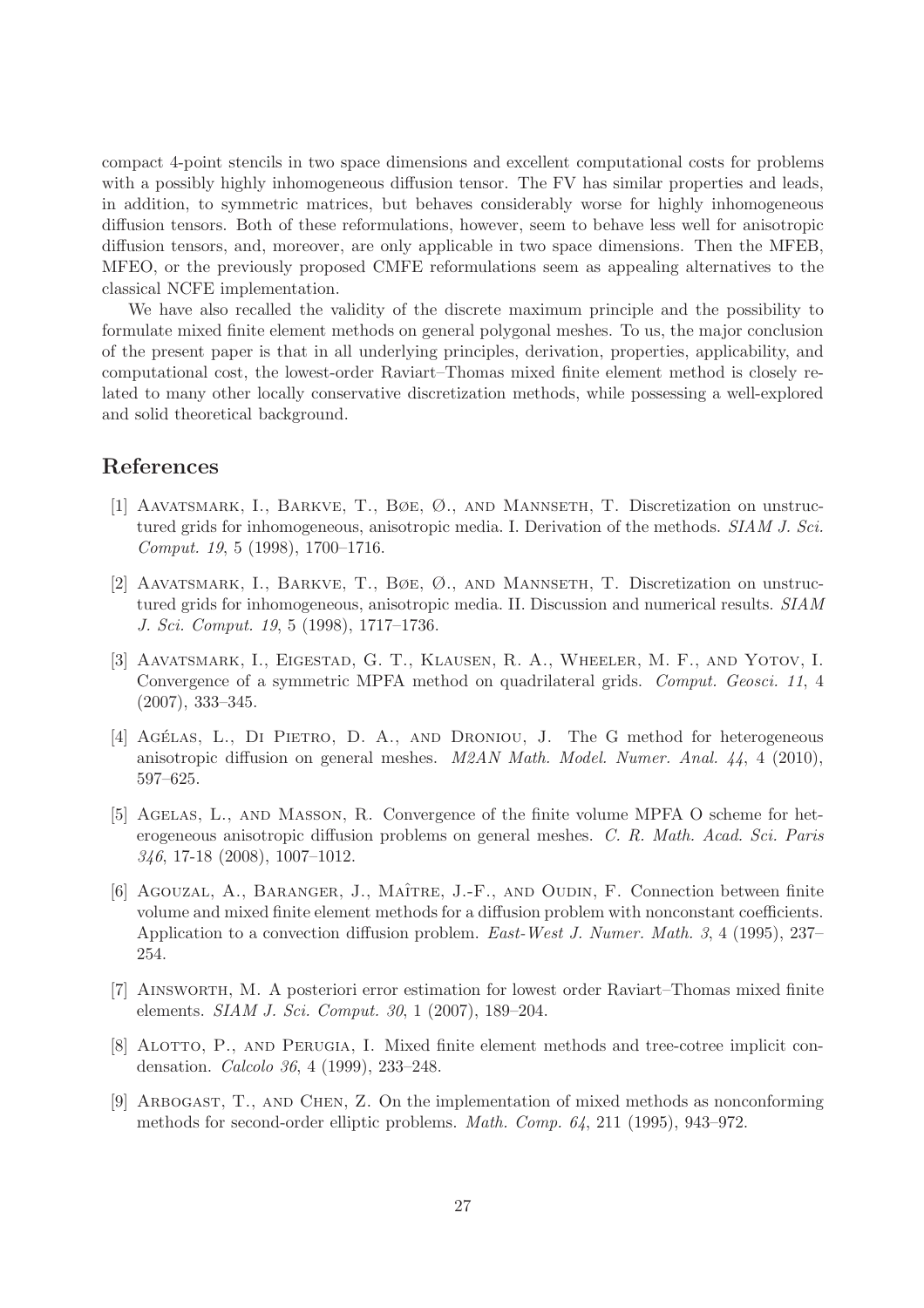- <span id="page-27-3"></span>[10] Arbogast, T., Dawson, C. N., Keenan, P. T., Wheeler, M. F., and Yotov, I. Enhanced cell-centered finite differences for elliptic equations on general geometry. SIAM J. Sci. Comput. 19, 2 (1998), 404–425.
- <span id="page-27-10"></span><span id="page-27-2"></span>[11] Arbogast, T., Pencheva, G., Wheeler, M. F., and Yotov, I. A multiscale mortar mixed finite element method. Multiscale Model. Simul. 6, 1 (2007), 319–346.
- [12] ARBOGAST, T., WHEELER, M. F., AND YOTOV, I. Mixed finite elements for elliptic problems with tensor coefficients as cell-centered finite differences.  $SIAM J. Numer. Anal. 34, 2 (1997),$ 828–852.
- <span id="page-27-15"></span>[13] ARNOLD, D. N., AND BREZZI, F. Mixed and nonconforming finite element methods: implementation, postprocessing and error estimates. RAIRO Modél. Math. Anal. Numér. 19, 1 (1985), 7–32.
- <span id="page-27-7"></span><span id="page-27-1"></span>[14] BARANGER, J., MAÎTRE, J.-F., AND OUDIN, F. Connection between finite volume and mixed finite element methods.  $RAIRO\ Model\$ . Math. Anal. Numér. 30, 4 (1996), 445–465.
- [15] Bause, M., Hoffmann, J., and Knabner, P. First-order convergence of multi-point flux approximation on triangular grids and comparison with mixed finite element methods. Numer. Math. 116, 1 (2010), 1–29.
- <span id="page-27-12"></span><span id="page-27-8"></span>[16] Becker, R., and Mao, S. An optimally convergent adaptive mixed finite element method. Numer. Math. 111, 1 (2008), 35–54.
- [17] BREIL, J., AND MAIRE, P.-H. A cell-centered diffusion scheme on two-dimensional unstructured meshes. J. Comput. Phys. 224, 2 (2007), 785–823.
- <span id="page-27-9"></span>[18] BRENNER, S. C. A multigrid algorithm for the lowest-order Raviart-Thomas mixed triangular finite element method. SIAM J. Numer. Anal. 29, 3 (1992), 647–678.
- <span id="page-27-0"></span>[19] Brezzi, F., and Fortin, M. Mixed and hybrid finite element methods, vol. 15 of Springer Series in Computational Mathematics. Springer-Verlag, New York, 1991.
- <span id="page-27-5"></span>[20] Brezzi, F., Lipnikov, K., and Shashkov, M. Convergence of the mimetic finite difference method for diffusion problems on polyhedral meshes. SIAM J. Numer. Anal. 43, 5 (2005), 1872–1896.
- <span id="page-27-14"></span>[21] CANCÈS, C., GALLOUËT, T., AND PORRETTA, A. Two-phase flows involving capillary barriers in heterogeneous porous media. Interfaces Free Bound. 11, 2 (2009), 239–258.
- <span id="page-27-6"></span>[22] Cao, Y., Helmig, R., and Wohlmuth, B. I. Geometrical interpretation of the multi-point flux approximation L-method. Internat. J. Numer. Methods Fluids 60, 11 (2009), 1173–1199.
- <span id="page-27-11"></span>[23] CARSTENSEN, C., AND HOPPE, R. H. W. Error reduction and convergence for an adaptive mixed finite element method. Math. Comp. 75, 255 (2006), 1033–1042.
- <span id="page-27-4"></span>[24] CHAVENT, G., YOUNÈS, A., AND ACKERER, P. On the finite volume reformulation of the mixed finite element method for elliptic and parabolic PDE on triangles. Comput. Methods Appl. Mech. Engrg. 192, 5-6 (2003), 655–682.
- <span id="page-27-13"></span>[25] CHEN, L., HOLST, M., AND XU, J. Convergence and optimality of adaptive mixed finite element methods. Math. Comp. 78, 265 (2009), 35–53.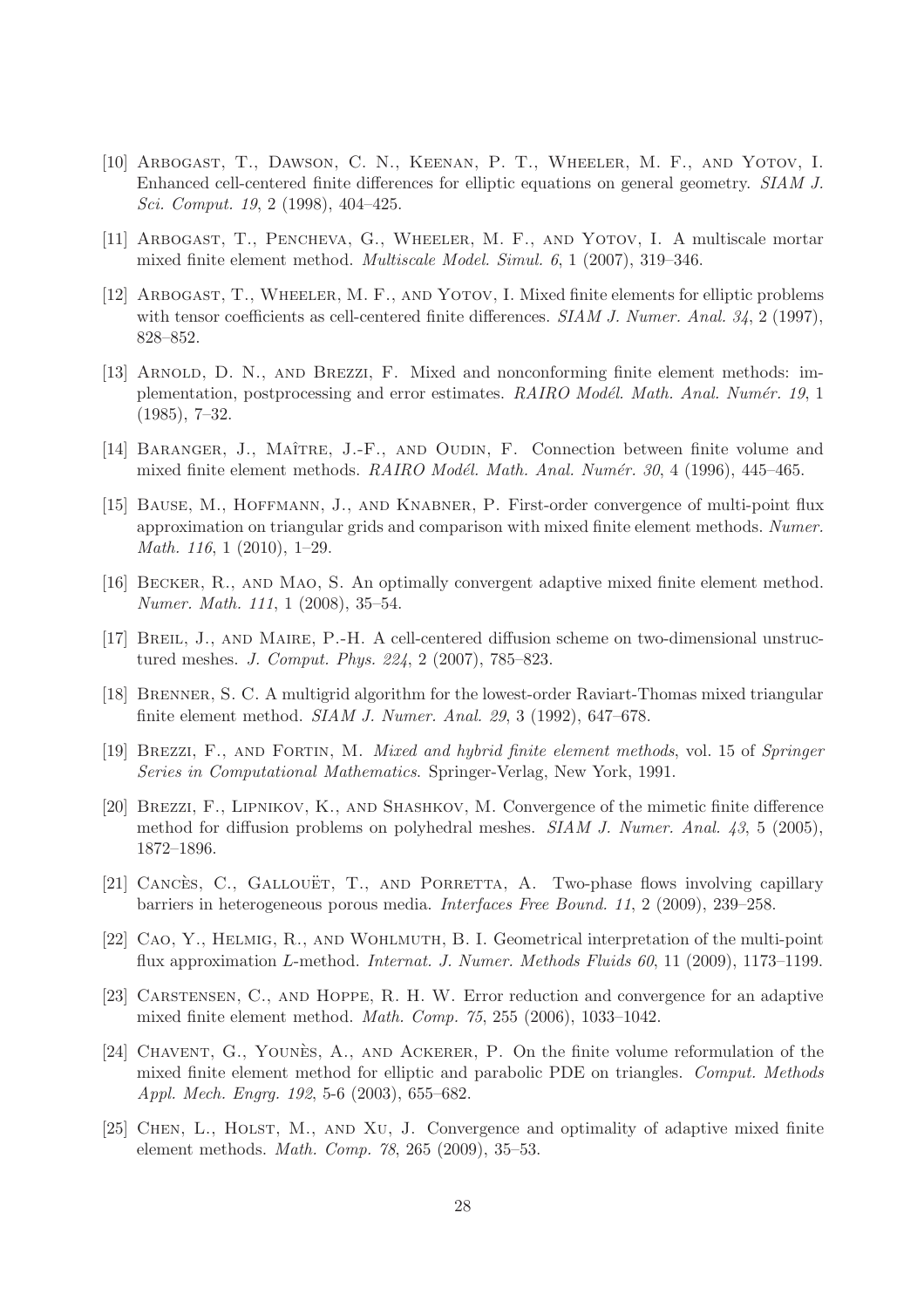- <span id="page-28-12"></span><span id="page-28-8"></span>[26] Chen, Z. Equivalence between and multigrid algorithms for nonconforming and mixed methods for second-order elliptic problems. East-West J. Numer. Math. 4, 1 (1996), 1–33.
- <span id="page-28-6"></span>[27] CIARLET, P. G. The Finite Element Method for Elliptic Problems, vol. 4 of Studies in Mathematics and its Applications. North-Holland, Amsterdam, 1978.
- <span id="page-28-7"></span>[28] Cockburn, B., and Gopalakrishnan, J. A characterization of hybridized mixed methods for second order elliptic problems. SIAM J. Numer. Anal. 42, 1 (2004), 283–301.
- <span id="page-28-11"></span>[29] COCKBURN, B., AND GOPALAKRISHNAN, J. Error analysis of variable degree mixed methods for elliptic problems via hybridization. Math. Comp. 74, 252 (2005), 1653–1677.
- [30] CROUZEIX, M., AND RAVIART, P.-A. Conforming and nonconforming finite element methods for solving the stationary Stokes equations. I. Rev. Française Automat. Informat. Recherche  $Opérationnelle Sér. Rouge 7, R-3 (1973), 33–75.$
- <span id="page-28-5"></span><span id="page-28-3"></span>[31] Droniou, J., and Eymard, R. A mixed finite volume scheme for anisotropic diffusion problems on any grid. Numer. Math. 105, 1 (2006), 35–71.
- [32] DRONIOU, J., EYMARD, R., GALLOUËT, T., AND HERBIN, R. A unified approach to mimetic finite difference, hybrid finite volume and mixed finite volume methods. Math. Models Methods Appl. Sci. 20, 2 (2010). DOI 10.1142/S0218202510004222.
- <span id="page-28-4"></span>[33] EDWARDS, M. G. Unstructured, control-volume distributed, full-tensor finite-volume schemes with flow based grids. Comput. Geosci. 6, 3-4 (2002), 433-452. Locally conservative numerical methods for flow in porous media.
- <span id="page-28-14"></span><span id="page-28-2"></span>[34] EYMARD, R., GALLOUËT, T., AND HERBIN, R. Finite volume methods. In *Handbook of* Numerical Analysis, Vol. VII. North-Holland, Amsterdam, 2000, pp. 713–1020.
- [35] EYMARD, R., GALLOUËT, T., AND HERBIN, R. Discretisation of heterogeneous and anisotropic diffusion problems on general non-conforming meshes, SUSHI: A scheme using stabilisation and hybrid interfaces. IMA J. Numer. Anal. (2010). DOI 10.1093/imanum/drn084.
- <span id="page-28-9"></span>[36] EYMARD, R., GALLOUËT, T., HERBIN, R., AND MICHEL, A. Convergence of a finite volume scheme for nonlinear degenerate parabolic equations. Numer. Math. 92, 1 (2002), 41–82.
- <span id="page-28-10"></span>[37] EYMARD, R., HERBIN, R., AND MICHEL, A. Mathematical study of a petroleum-engineering scheme. M2AN Math. Model. Numer. Anal. 37, 6 (2003), 937–972.
- <span id="page-28-13"></span>[38] EYMARD, R., HILHORST, D., AND VOHRALÍK, M. A combined finite volume–nonconforming/mixed-hybrid finite element scheme for degenerate parabolic problems. Numer. Math. 105, 1 (2006), 73–131.
- <span id="page-28-0"></span>[39] Glowinski, R., and Wheeler, M. F. Domain decomposition and mixed finite element methods for elliptic problems. In First International Symposium on Domain Decomposition Methods for Partial Differential Equations (Paris, 1987). SIAM, Philadelphia, PA, 1988, pp. 144–172.
- <span id="page-28-1"></span>[40] Gyrya, V., and Lipnikov, K. High-order mimetic finite difference method for diffusion problems on polygonal meshes. J. Comput. Phys. 227, 20 (2008), 8841–8854.
- <span id="page-28-15"></span>[41] HESTENES, M. R., AND STIEFEL, E. Methods of conjugate gradients for solving linear systems. J. Research Nat. Bur. Standards 49 (1952), 409–436 (1953).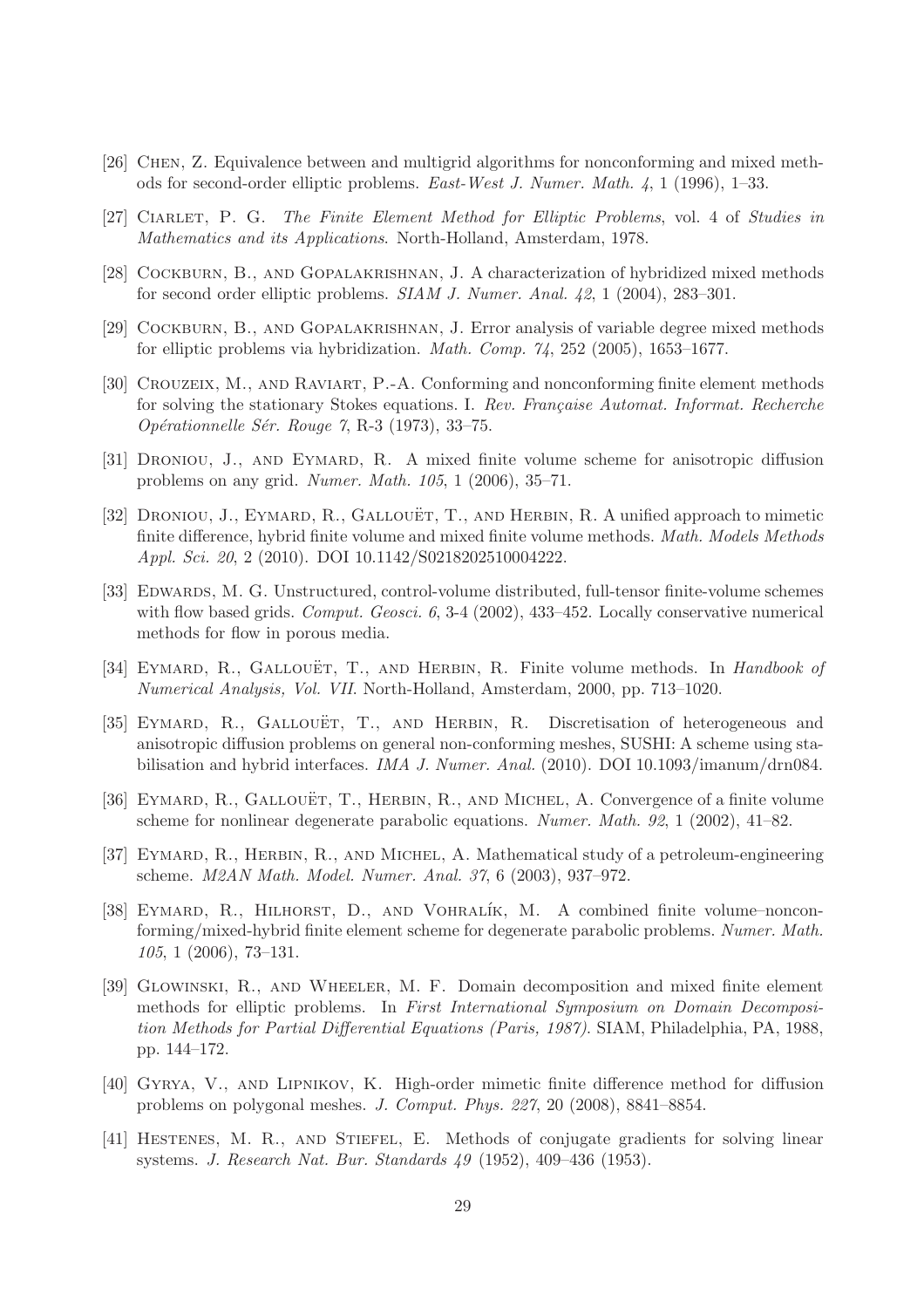- <span id="page-29-14"></span>[42] Hoffmann, J. Equivalence of the lowest-order Raviart–Thomas mixed finite element method and the multi point flux approximation scheme on triangular grids. Preprint, University of Erlangen-Nürnberg, 2008.
- <span id="page-29-4"></span>[43] HYMAN, J., SHASHKOV, M., AND STEINBERG, S. The numerical solution of diffusion problems in strongly heterogeneous non-isotropic materials. J. Comput. Phys. 132, 1 (1997), 130–148.
- <span id="page-29-6"></span>[44] Klausen, R. A., Radu, F. A., and Eigestad, G. T. Convergence of MPFA on triangulations and for Richards' equation. Internat. J. Numer. Methods Fluids 58, 12 (2008), 1327–1351.
- <span id="page-29-9"></span>[45] Klausen, R. A., and Russell, T. F. Relationships among some locally conservative discretization methods which handle discontinuous coefficients. Comput. Geosci. 8, 4 (2004), 341–377 (2005).
- <span id="page-29-5"></span><span id="page-29-2"></span>[46] KLAUSEN, R. A., AND WINTHER, R. Convergence of multipoint flux approximations on quadrilateral grids. Numer. Methods Partial Differential Equations 22, 6 (2006), 1438–1454.
- [47] KUZNETSOV, Y. Mixed finite element methods for diffusion equations on nonmatching grids. In Domain decomposition methods in science and engineering, vol. 40 of Lect. Notes Comput. Sci. Eng. Springer, Berlin, 2005, pp. 311–318.
- <span id="page-29-0"></span>[48] KUZNETSOV, Y., AND REPIN, S. New mixed finite element method on polygonal and polyhedral meshes. Russian J. Numer. Anal. Math. Modelling 18, 3 (2003), 261–278.
- <span id="page-29-1"></span>[49] Kuznetsov, Y., and Repin, S. Convergence analysis and error estimates for mixed finite element method on distorted meshes. J. Numer. Math. 13, 1 (2005), 33–51.
- <span id="page-29-3"></span>[50] KUZNETSOV, Y. A. Mixed finite element methods on polyhedral meshes for diffusion equations. In Partial differential equations, vol. 16 of Comput. Methods Appl. Sci. Springer, Dordrecht, 2008, pp. 27–41.
- <span id="page-29-7"></span>[51] Le Potier, C. Sch´ema volumes finis pour des op´erateurs de diffusion fortement anisotropes sur des maillages non structurés. C. R. Math. Acad. Sci. Paris  $340$ , 12 (2005), 921–926.
- <span id="page-29-8"></span>[52] LIPNIKOV, K., SHASHKOV, M., AND YOTOV, I. Local flux mimetic finite difference methods. Numer. Math. 112, 1 (2009), 115–152.
- <span id="page-29-13"></span><span id="page-29-12"></span>[53] MAÎTRE, J.-F. personnal communication. 2004.
- [54] MARINI, L. D. An inexpensive method for the evaluation of the solution of the lowest order Raviart–Thomas mixed method. SIAM J. Numer. Anal. 22, 3 (1985), 493–496.
- <span id="page-29-15"></span><span id="page-29-11"></span>[55] NÉDÉLEC, J.-C. Mixed finite elements in  $\mathbb{R}^3$ . Numer. Math. 35, 3 (1980), 315-341.
- [56] QUARTERONI, A., AND VALLI, A. Numerical approximation of partial differential equations, vol. 23 of Springer Series in Computational Mathematics. Springer-Verlag, Berlin, 1994.
- <span id="page-29-10"></span>[57] Raviart, P.-A., and Thomas, J.-M. A mixed finite element method for 2nd order elliptic problems. In Mathematical aspects of finite element methods (Proc. Conf., Consiglio Naz. delle Ricerche (C.N.R.), Rome, 1975). Springer, Berlin, 1977, pp. 292-315. Lecture Notes in Math., Vol. 606.